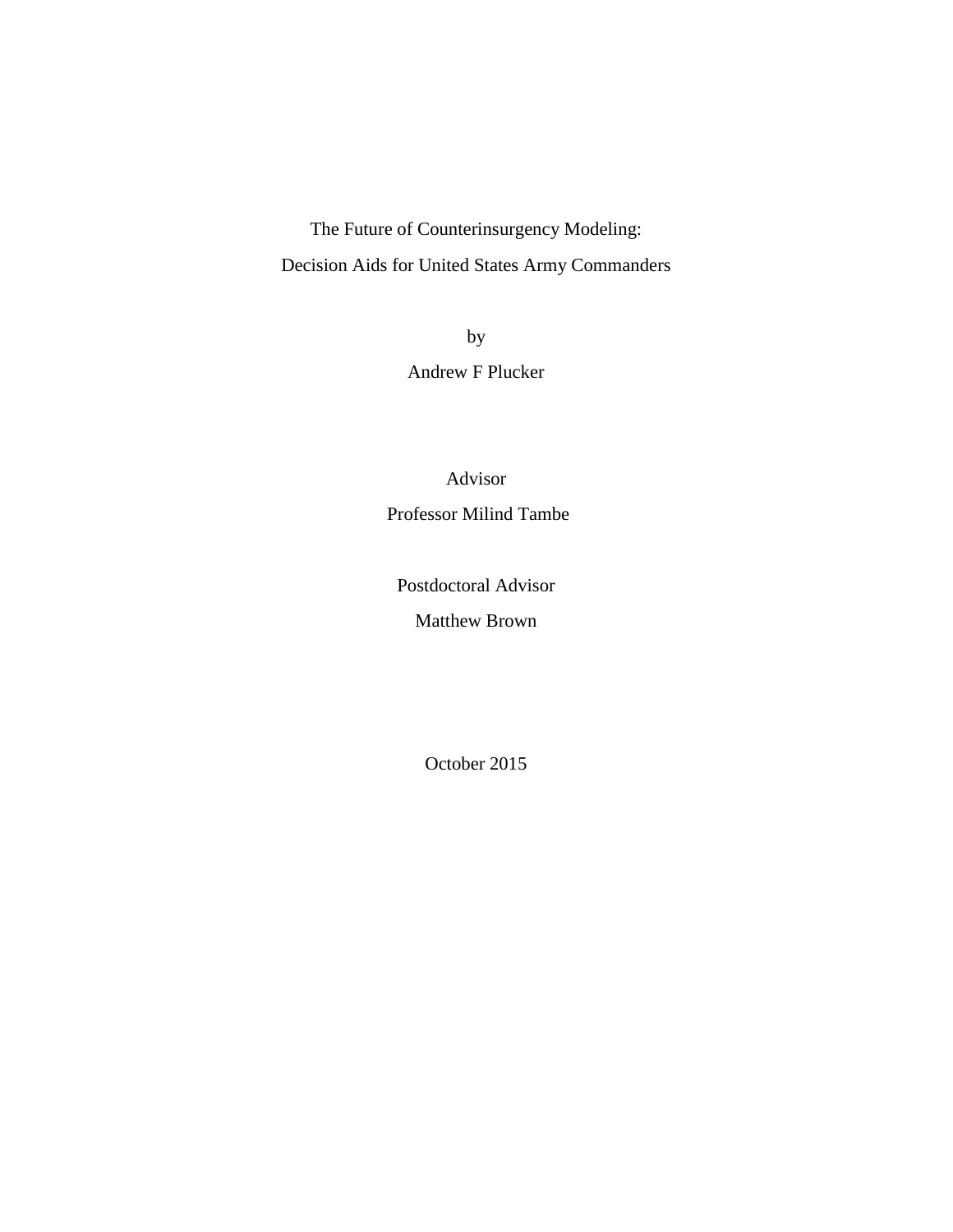# **Contents**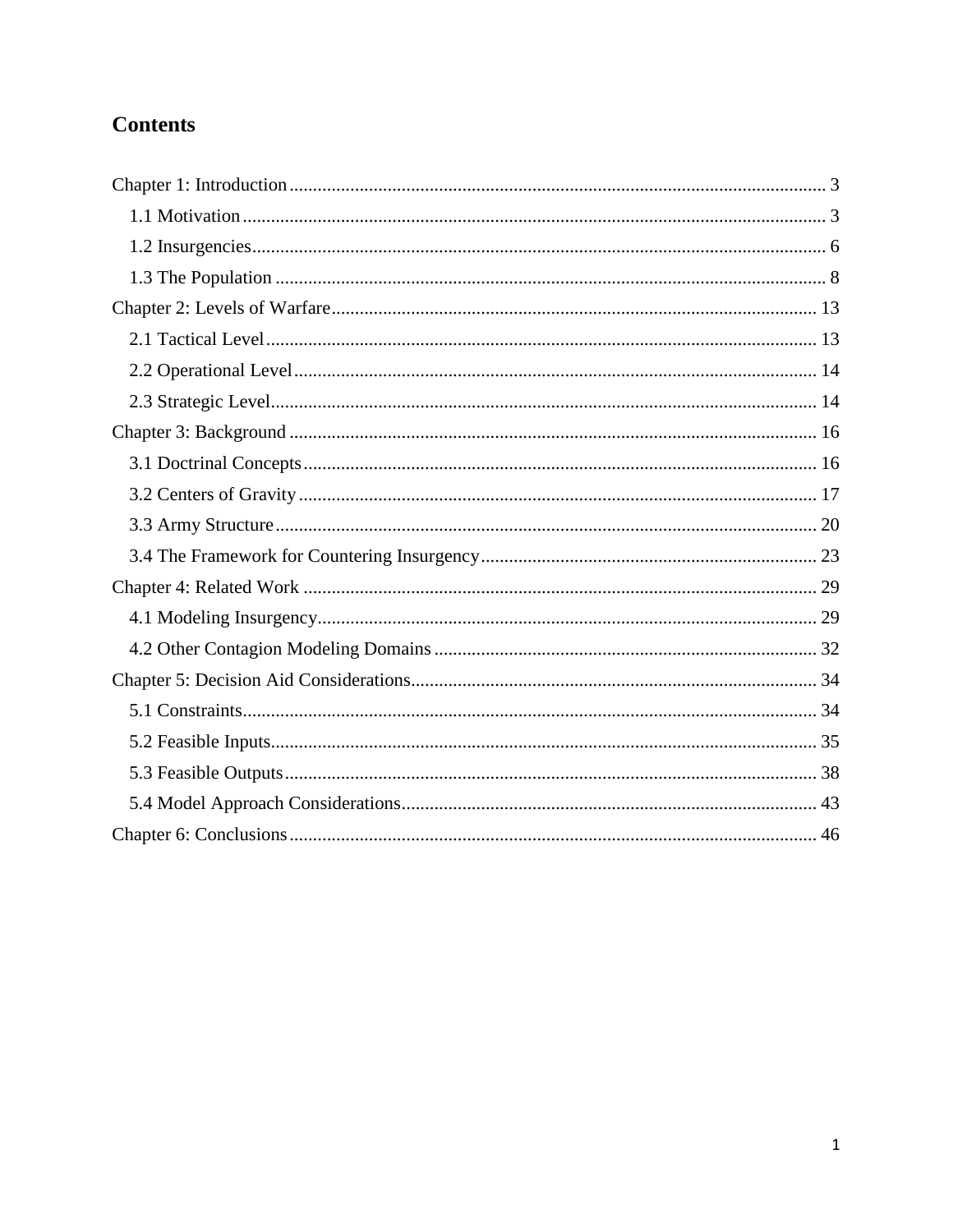# Figures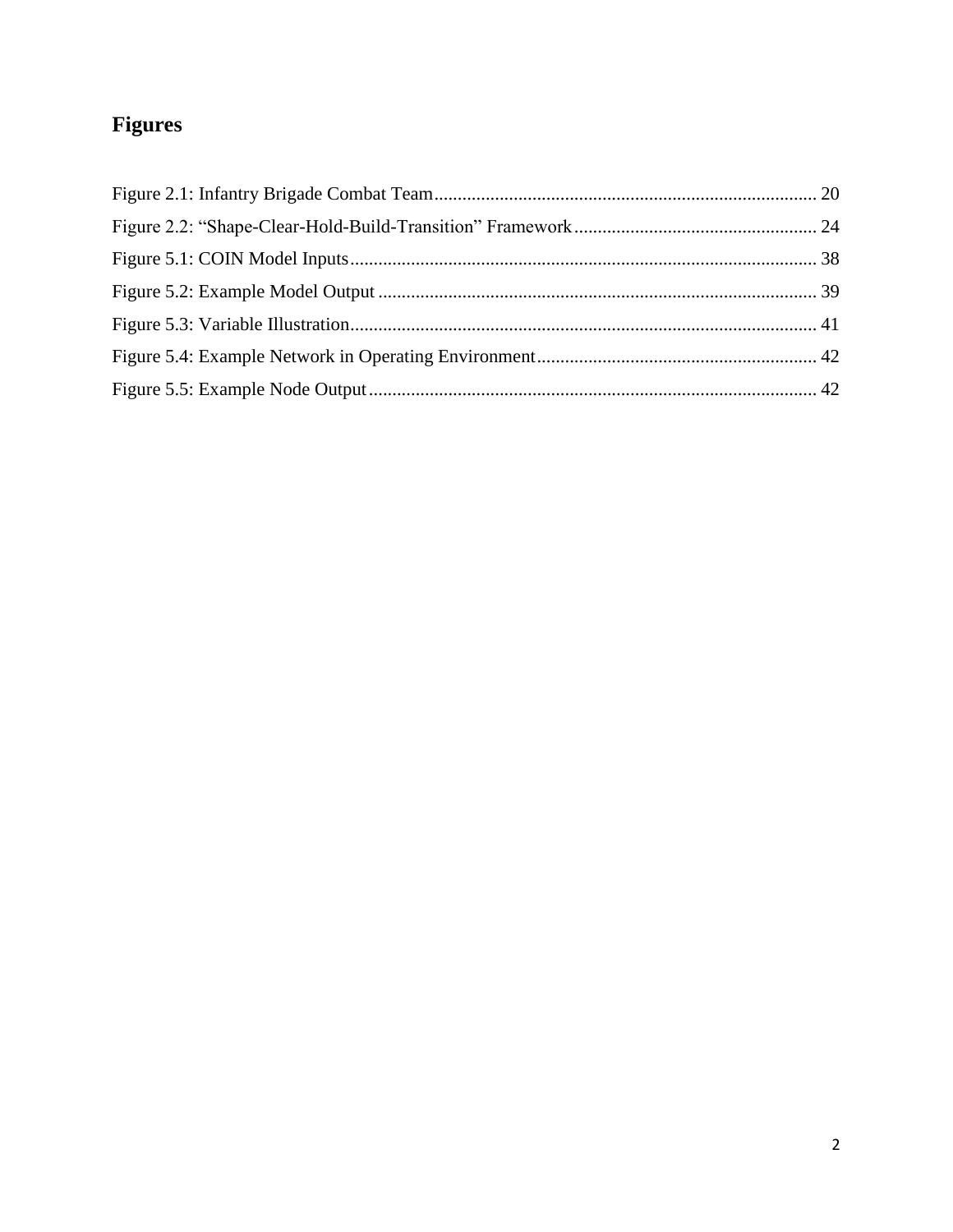## <span id="page-3-0"></span>**Chapter 1: Introduction**

#### <span id="page-3-1"></span>*1.1 Motivation*

After more than a decade of fighting in Afghanistan and Iraq, terror groups and enemies of the United States remain at large. The United States Army has refined its doctrine to resemble a fighting force that has been entrenched in protracted war. Through its development of Unified Land Operations (ULO) defined in Army Doctrine Publication (ADP) 3-0 and Army Doctrine Reference Publication (ADRP) 3-0, the Army has also taken steps within its doctrine to ensure readiness for a conventional conflict that may require the synchronization of assets across multiple spectrums of operations. The future is often unpredictable, which makes the readiness of an army, and the constant refinement of its doctrine, all the more important. While doctrine shapes decisions made on the battlefield, the random variability inherent to any conflict suggests a need for additional aids to assist commanders in making sound decisions.

History has shown many examples of conventional and unconventional warfare. In some cases, conventional wars have degraded into unconventional wars that prolonged for many years. Many books have been written that describe and analyze the nature of different unconventional wars and insurgencies that have taken place throughout history. While no two insurgencies are the same, analyzing these past conflicts can result in the realization of many similarities. The Army's current counterinsurgency (COIN) doctrine, Field Manual (FM) 3-24, attempts to capture these similarities in Chapters 4 and 5 (U.S. Dept. of the Army and U.S. Marine Corps. 2014).

At the center of all conflicts is a population with a sentiment that may be either for, against, or neutral toward the actions of competing organizations. Different segments of the population may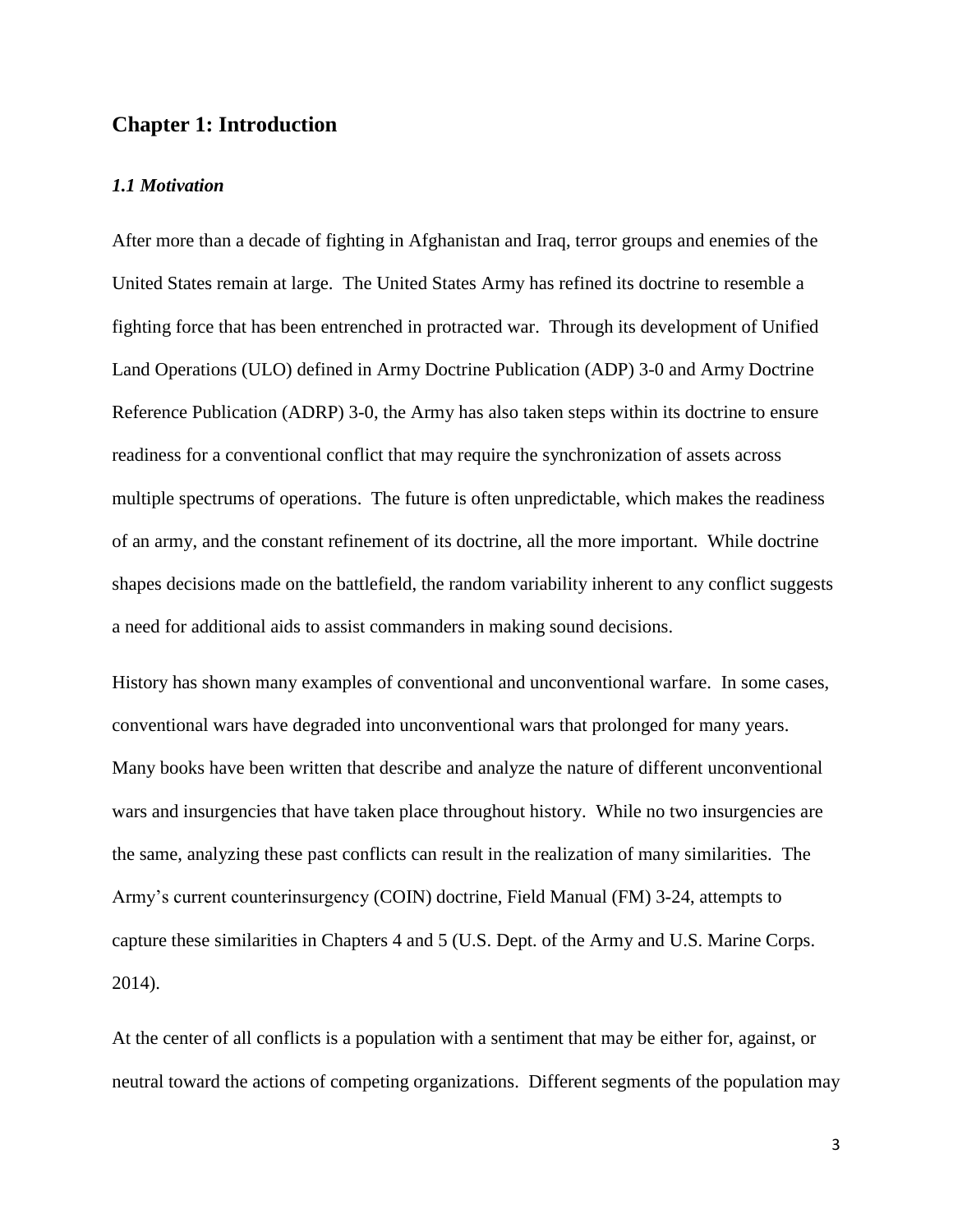display various levels of active or passive support or resistance toward a competing organization. David Kilcullen, a senior advisor to General David Petraeus in 2007 and 2008, described how the people remain at the center of counterinsurgency efforts in a 2006 journal article.

…the operational art of counter-insurgency remains fundamentally concerned with displacing enemy influence from social networks, supplanting insurgent support within the population, and maneuvering to marginalize the enemy and deny them a popular base. Thus, at the operations level counter-insurgency remains a competition among several sides, each seeking to mobilize the population in its cause. The people remain the prize. (Kilcullen 2006)

Social dynamics may vary from culture to culture and multiple cultures may coexist within the same population, which makes competing organizations' struggle for support all the more challenging. The doctrine of the United States Army, as represented in FM 3-24, defines that in many cases the strategic center of gravity is political. (U.S. Dept. of the Army and U.S. Marine Corps. 2014). Naturally, the political support stems from the local population's perception of their government, the counterinsurgent, and the insurgent. This makes understanding cultures and sub-cultures across different regions and populations critical for military commanders.

A RAND Corporation study in 2008 stated that the ultimate goal in COIN is the population's "allegiance to the legitimate government." (Pirnie and O'Connell 2008) The counterinsurgent seeks to connect the host nation government to the population while eliminating segments of anti-government insurgents and sentiment to the point that the host nation can adequately secure its populace. As described in its doctrine, the approach to a counterinsurgency by the United States Army rests on the framework described by the shape-clear-hold-build-transition methodology (U.S. Dept. of the Army and U.S. Marine Corps. 2014). As the manual describes,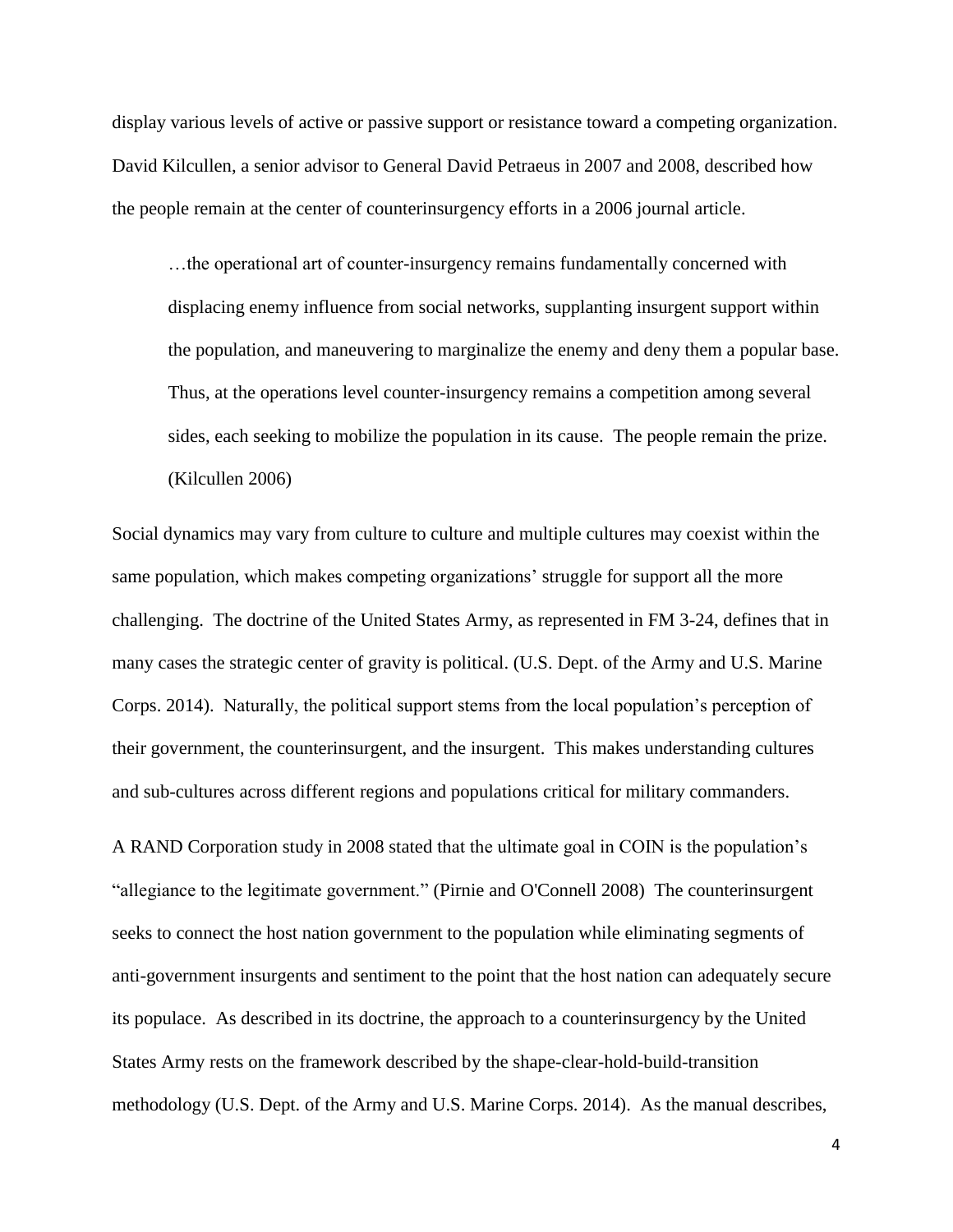this approach does not represent a linear framework but a framework that is constantly changing between phases depending upon the operating environment and the host nation's capability in specific areas.

The COIN manual appears to be designed as a one-size-fits-all framework for countering insurgencies across the world. Whether this holds true is certainly up for debate; however, the framework does provide a practical approach given the many lessons learned throughout history of not only our conflicts, but the conflicts of other nations as well. This framework provides a baseline for modeling the way in which the United States Army will conduct future operations against an insurgency in any given region.

In the past, the Army has been accused of preparing for the last war instead of the next war. Because the United States has been involved with counterinsurgency campaigns throughout the past decade does not necessarily mean that a counterinsurgency will be the next campaign. However, given the many instabilities in the world today, conditions exist in many regions for insurgencies to develop. Eliot Cohen, a professor at Johns Hopkins University's School of Advanced International Studies, and his colleagues claim that "America's extraordinary conventional military power makes it likely that many of our future opponents will choose irregular means, including terrorism and insurgency, to achieve their political objectives and prevent us from achieving ours" (Cohen, et al. 2006). While the United States' involvement in future insurgency conflicts remains a decision for the civilian leadership of the country, the Army must always be prepared. Thus, the counterinsurgency doctrine of the United States Army is essential to the way in which the Army prepares for the next conflict – whether it is at an advisory capacity or directly engaged with an irregular and unconventional enemy.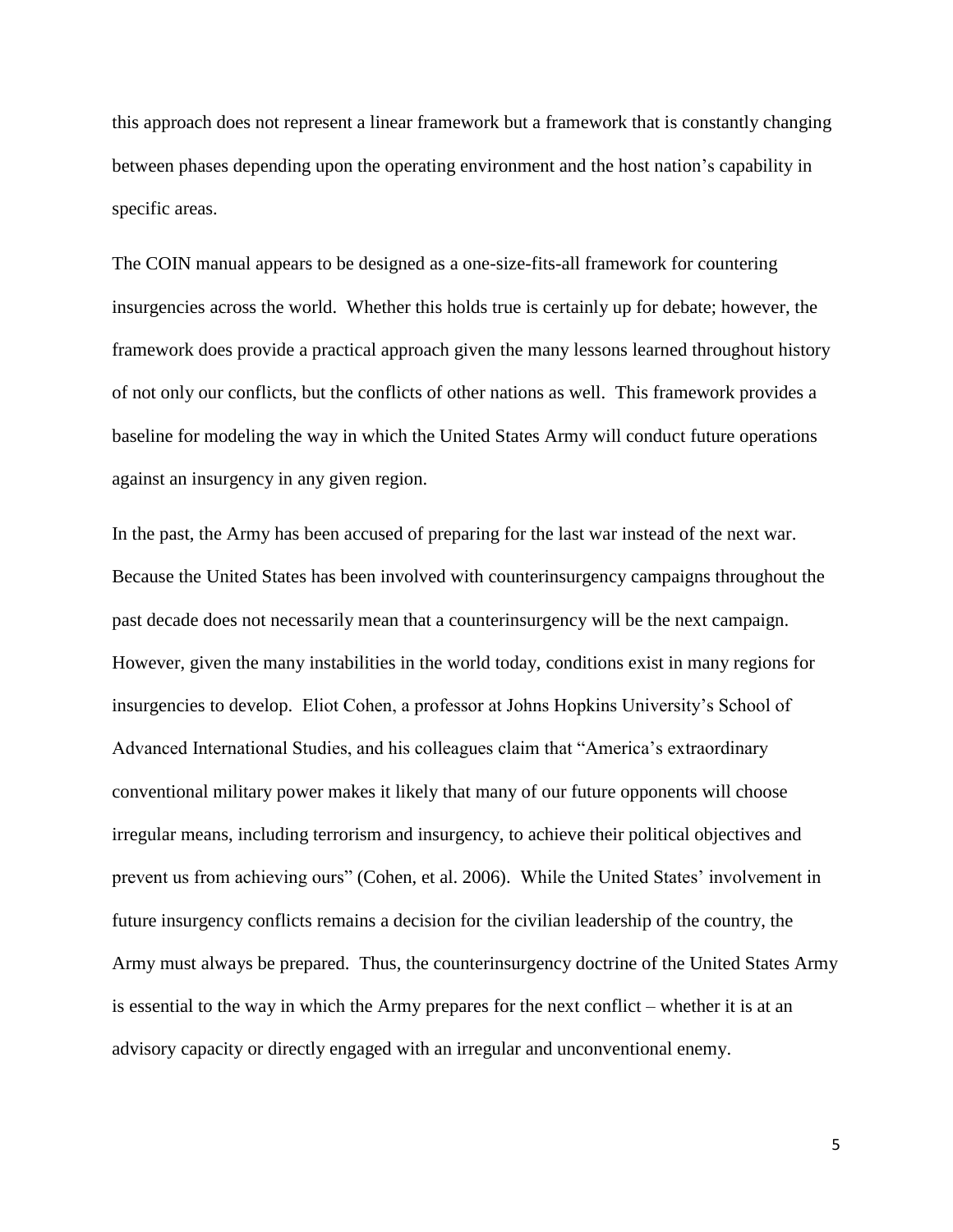As the Army looks ahead to their next war, it will use its doctrine to train for a wide array of possible conflicts involving counterinsurgency. This gives way to the motivation for this paper. The Army has used simulation games in various ways to assist in decision making and to train their leaders. They have also used simulation as an organizational learning tool to further their understanding of the way in which future wars must be conducted. This paper is aimed at providing a framework to base future work upon in order to provide a relevant decision aid to assist United States Army Commanders when planning for and conducting operations within an insurgency conflict.

## <span id="page-6-0"></span>*1.2 Insurgencies*

To facilitate further discussion in the future of modeling counterinsurgency operations, we must first understand an insurgent and recognize the inherent fact that no two insurgencies are the same. A counterinsurgency technique in one area may not yield the same result in another. Kilcullen describes several key differences between 'classical' and 'modern' insurgencies in his article called "Counter-insurgency Redux". He asserts that in past insurgencies, insurgents had a unified goal whereas today's insurgencies often *lack* a unified goal (Kilcullen 2006). Kilcullen proceeds to provide several historical examples of such conflicts highlighting the decentralization and objective-free nature of modern insurgencies. Despite these differences, however, some similarities between 'classical' and 'modern' insurgencies remain and the Army has attempted to tie those similarities together within its doctrine.

An insurgency has three prerequisites defined in paragraph 4-10 of FM 3-24 (United States Army COIN field manual): opportunity, motive, and means. As the manual describes, opportunity may exist when a host nation government does not have control over or support of parts of its population. If a population does not support their government and the government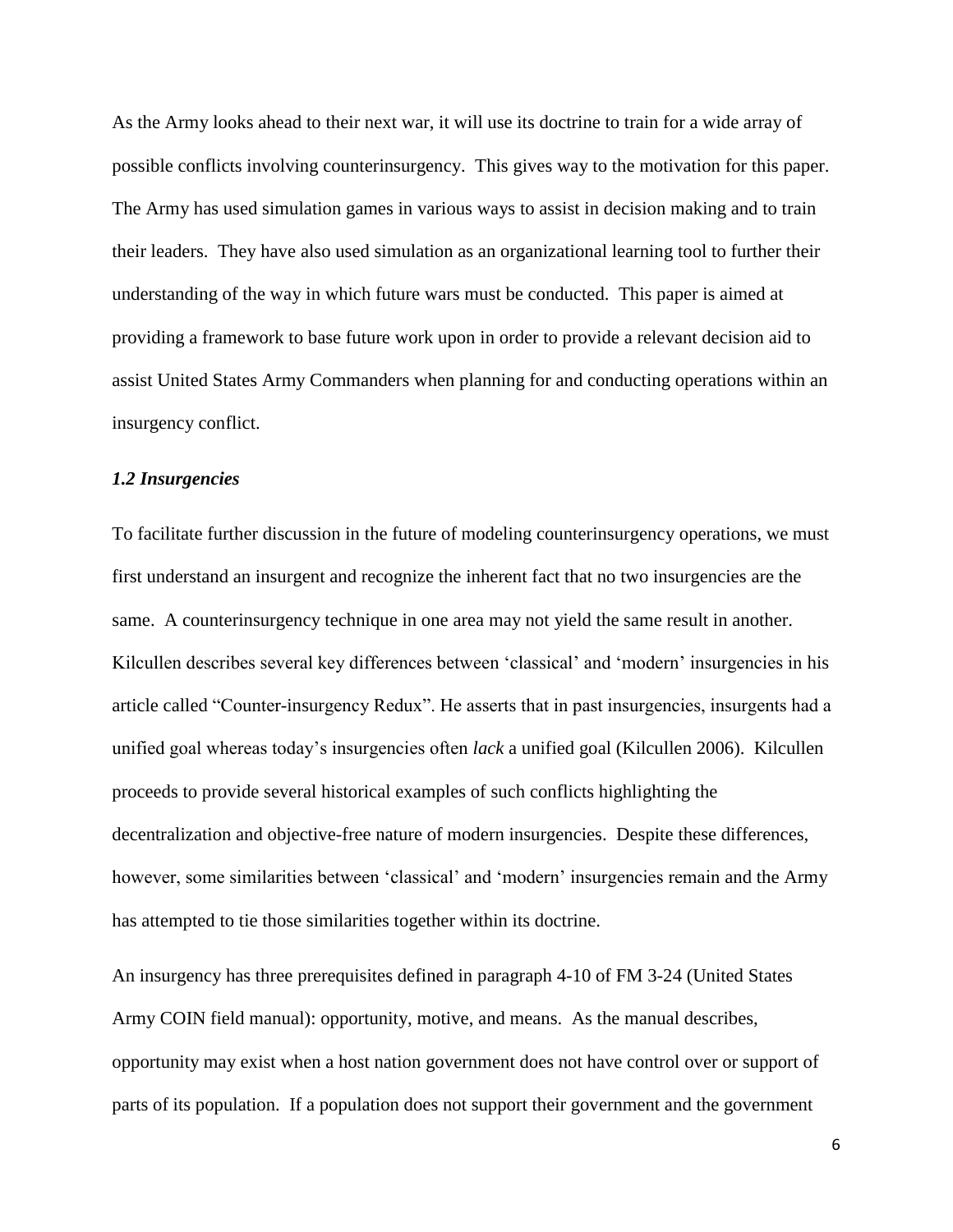cannot quell hostilities, then the opportunity for an insurgency exists. The motive for an insurgency refers to "real or perceived grievances that insurgents use to mobilize a population in support of an insurgency" (U.S. Dept. of the Army and U.S. Marine Corps. 2014). Established or emerging leaders can create a compelling narrative linking grievances to a political agenda to mobilize the population in an effort against the host nation government. The means to support an insurgency may span black markets and existing social networks to finance and resource the cause. Multiple avenues exist for the resourcing of an insurgency and the identification of such resourcing by a counterinsurgent has considerable value.

The United States Army COIN manual defines several different tactical and operational approaches used by insurgents. The first approach is an urban approach in which insurgents leverage attacks against key symbols and infrastructure in an attempt to ignite a government response that is an overreaction against the population (U.S. Dept. of the Army and U.S. Marine Corps. 2014). Another approach is a military approach. This approach depends upon successful insurgent engagements against the government in order to inspire the population to join the insurgency. The next approach is the protracted approach. This type of approach attempts to draw out the conflict for as long as possible while continuing to build up resources and support while wearing down the counterinsurgent. The final approach is a subversive approach in which the insurgent attempts to subvert the government from within through the use of a political wing of the insurgency.

The COIN doctrine also defines eight different dynamics that are common to most insurgencies (U.S. Dept. of the Army and U.S. Marine Corps. 2014). These dynamics are: leadership, ideology, objectives, environment and geography, external support, internal support, phasing and timing, and organizational and operational patterns. These dynamics are explained in detail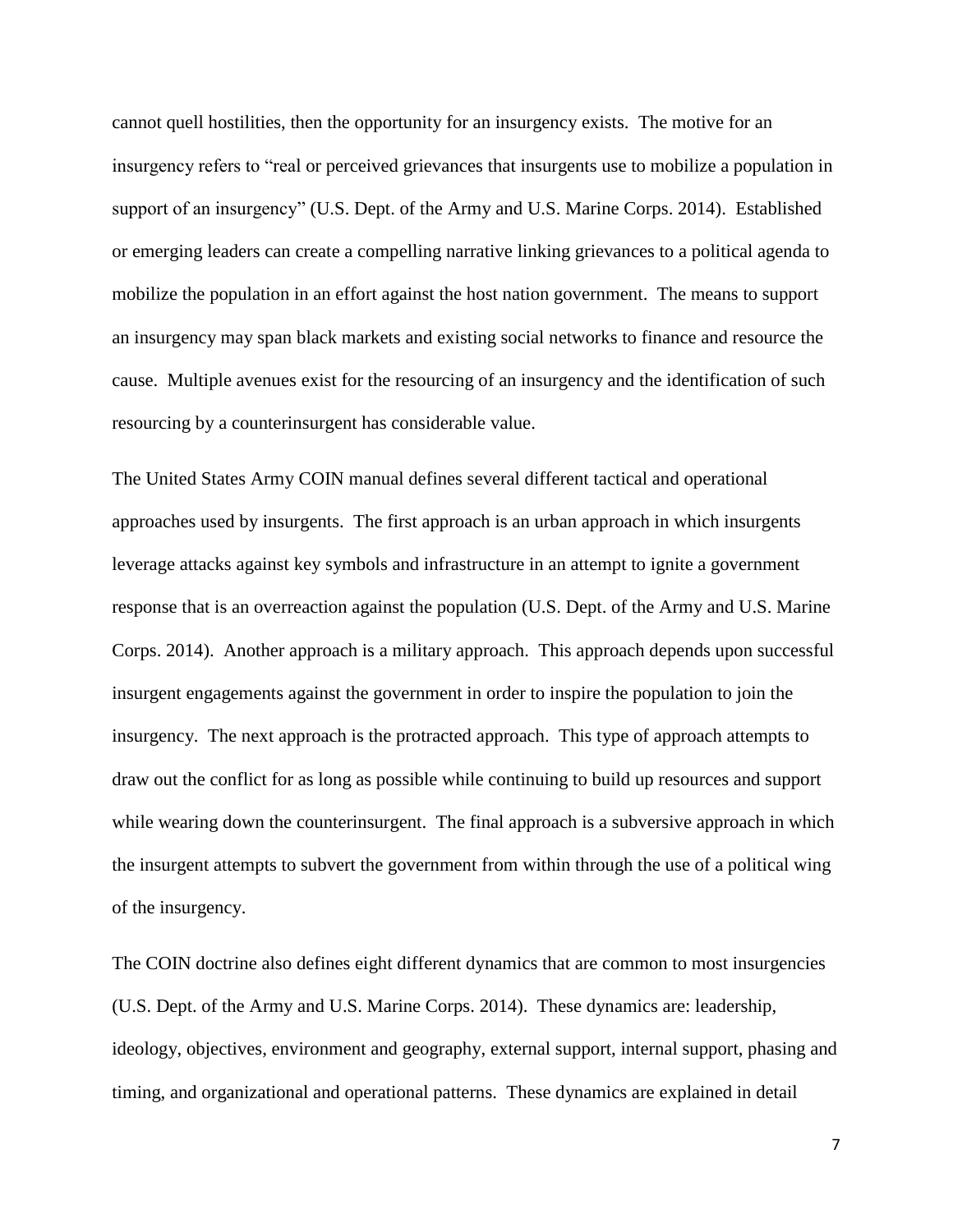within FM 3-24; they illustrate the intricacies of an insurgent movement and highlight both tangible and intangible elements of what is needed for an insurgency to gain momentum and achieve success. These dynamics represent some of the challenges in gaining a comprehensive understanding of an insurgency and hence the obstacles for military commanders and staffs to overcome when planning and conducting operations.

A critical aspect to any insurgency is the population. As defined in FM 3-24, "one of the primary goals of a local insurgency is population control" (U.S. Dept. of the Army and U.S. Marine Corps. 2014). In the July-August 2005 issue of the Military Review, John A. Lynn, Professor of History at the University of Illinois, wrote that "an insurgency's existence implies a base of popular support that actively aids or at least tolerates the insurgents" (Lynn 2005). An insurgent must have a base of support from the populace in order to be successful. The population is just as important to the insurgent as it is to the counterinsurgent and thus remains the focal point of the conflict. A New York Times article in 2012 described how local villagers in Laghman Province of Afghanistan rose up against the Taliban to drive them out of their villages (Rubin and Matthew 2012). This story illustrates the necessity of gaining popular support for the insurgent and it highlights the fact that the most critical component to the conflict is indeed the local population.

#### <span id="page-8-0"></span>*1.3 The Population*

The local population remains at the heart of any insurgency. The New York Times article that discussed how the people rose against the Taliban also ended with a quote from Juma Khan, a local village leader. He said, "We don't want anyone here, just leave us the way we are and let us fight for our people ourselves…" (Rubin and Matthew 2012). He highlights that some populations may simply be against everybody because they are outsiders. They just want to be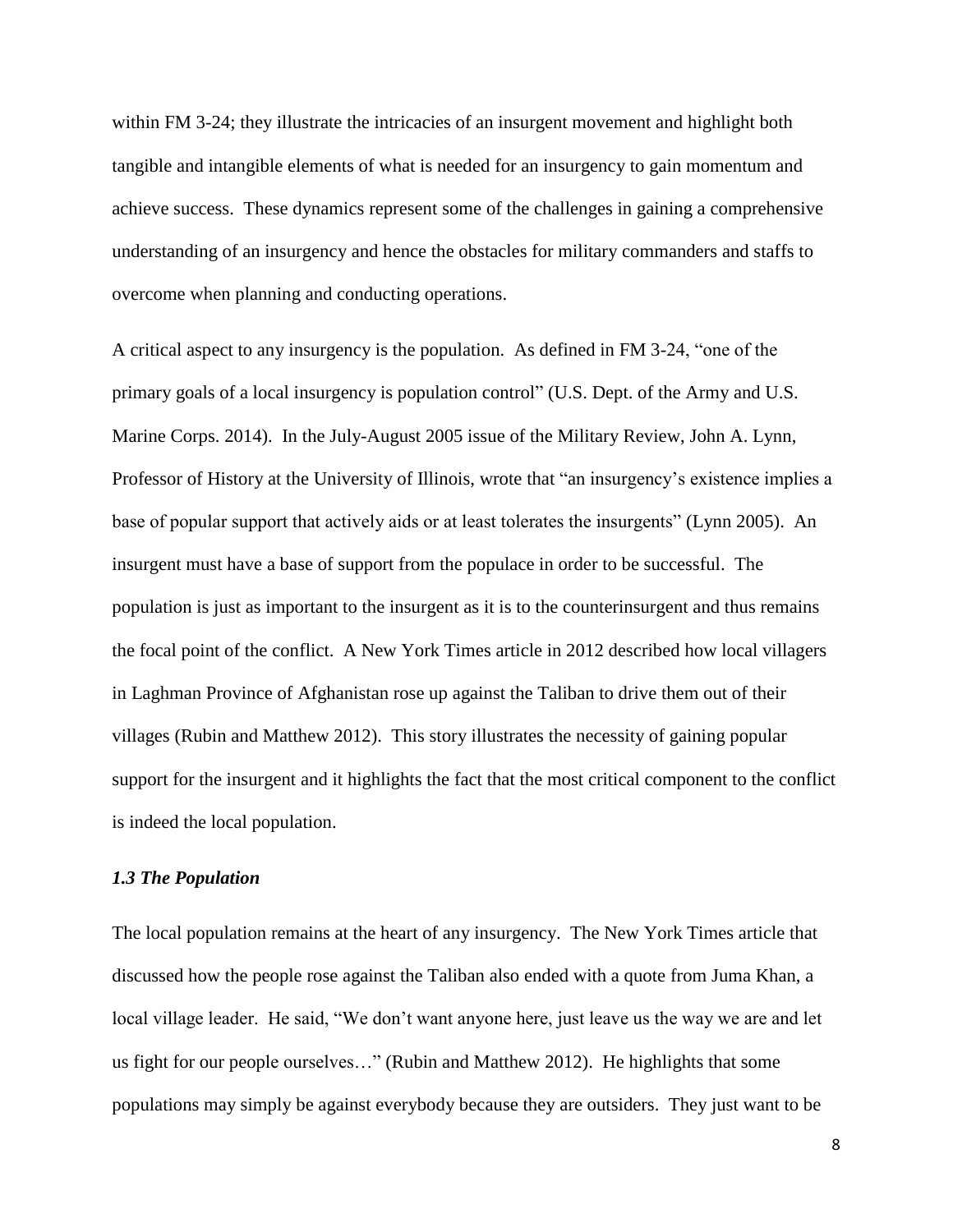left alone. However, some populations may desire security, better amenities, or access to resources. Understanding what the needs are of a set of people can influence the way in which the counterinsurgent, or insurgent, approaches that segment of the population.

If competing organizations are fighting over the support of the population, then for an organization to be successful in the conflict requires a complete understanding of the population and the dynamics of the culture in which they live. Chapter 3 of the Army's COIN manual reinforces the importance of understanding the culture of the Operating Environment. The Army's COIN manual states:

To be successful in interacting with the local population… military members must do more than learn a few basic facts… they must understand the way their actions can change the situation for the local population (both positively and negatively) and the resulting perceptions of the population towards those actions. (U.S. Dept. of the Army and U.S. Marine Corps. 2014)

In a March-April 2005 article in the Military Review, Montgomery McFate, who was a fellow at the Office of Naval Research, called upon the anthropology community to contribute to the counterinsurgency effort in Iraq by asking the question, "If anthropologists remain disengaged, who will provide the relevant subject matter expertise?" (McFate 2005) She further asserts that "successful counterinsurgency depends on attaining a holistic, total understanding of local culture." (McFate 2005)

Many intricacies exist within a culture. One characteristic that the Army's COIN manual highlights is that culture is not static, it is constantly changing and therefore the cultural situation must continuously be assessed (U.S. Dept. of the Army and U.S. Marine Corps. 2014). Such an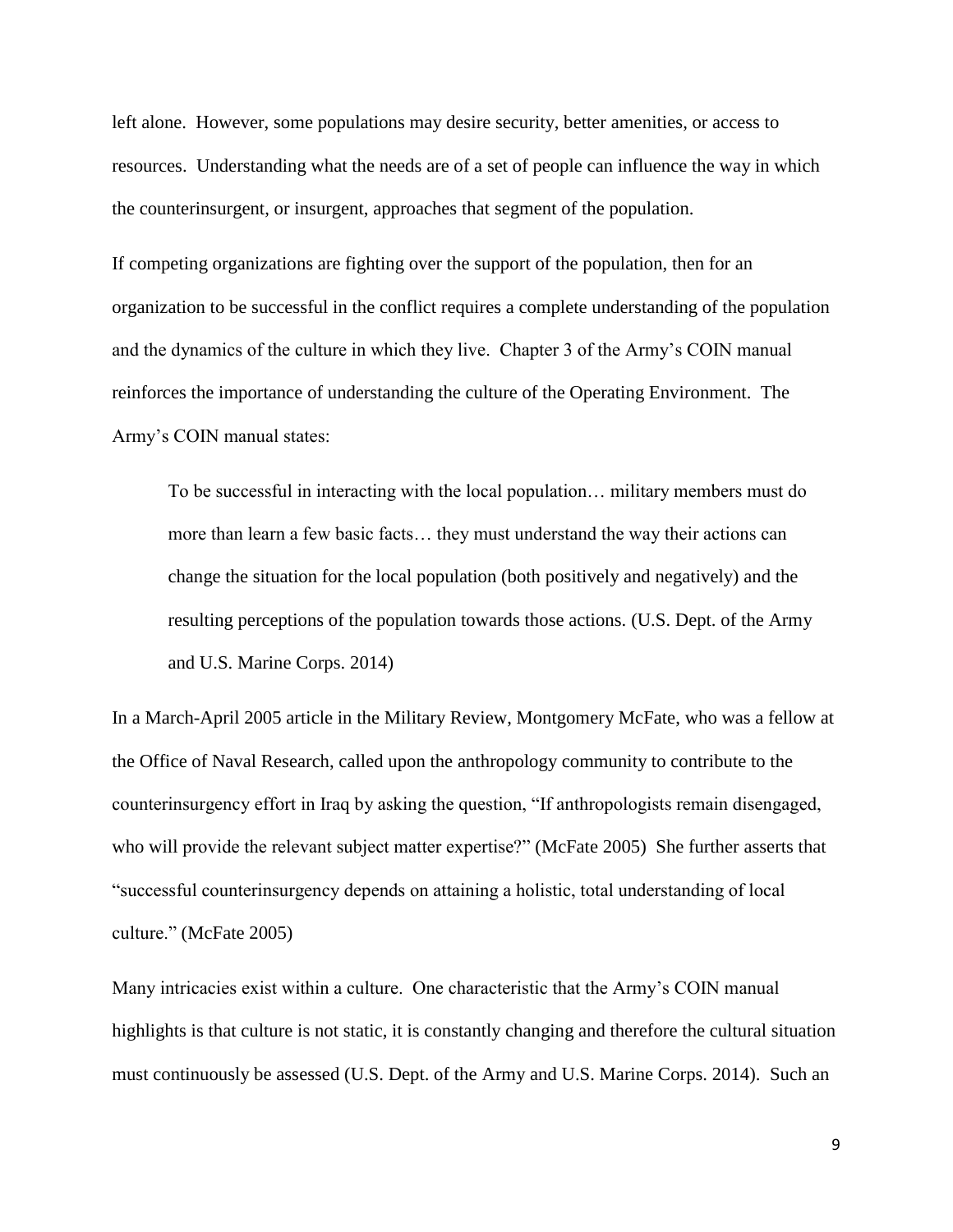understanding is critical to the way in which cultures must be viewed at all levels of war. Because a local population may have a belief about something one day does not necessarily mean that it will have that same belief the next. Due to the struggle between an insurgent and a counterinsurgent, daily life for local people will change drastically and such changes must be realized for the counterinsurgent to have success.

The population and the culture is the root of what must be understood within a counterinsurgency campaign. It is critical to the success of the insurgent and it is critical to the success of the counterinsurgent. As Kilcullen put it, the people are the prize.

## *1.4 The Problem*

As many Army leaders know, conducting operations against an unconventional enemy is a difficult task. A 2006 article in the Military Review outlines many of the problems associated with conducting a campaign against an insurgency. In the article, titled "Principles, Imperatives, and Paradoxes of Counterinsurgency", Cohen, et al. describes several paradoxes that at first glance seem counterintuitive:

The more you protect your force, the less secure you are… The more force you use, the less effective you are… Sometimes doing nothing is the best reaction… The best weapons for counterinsurgency do not fire bullets… [The host nation] doing something poorly is sometimes better than us doing it well… If a tactic works this week, it will not work next week; if it works in this province, it will not work in the next… Tactical success guarantees nothing… (Cohen, et al. 2006)

These paradoxes are representative of the many problems Army commanders face during their decision making process and highlight the complexities of fighting against an insurgency.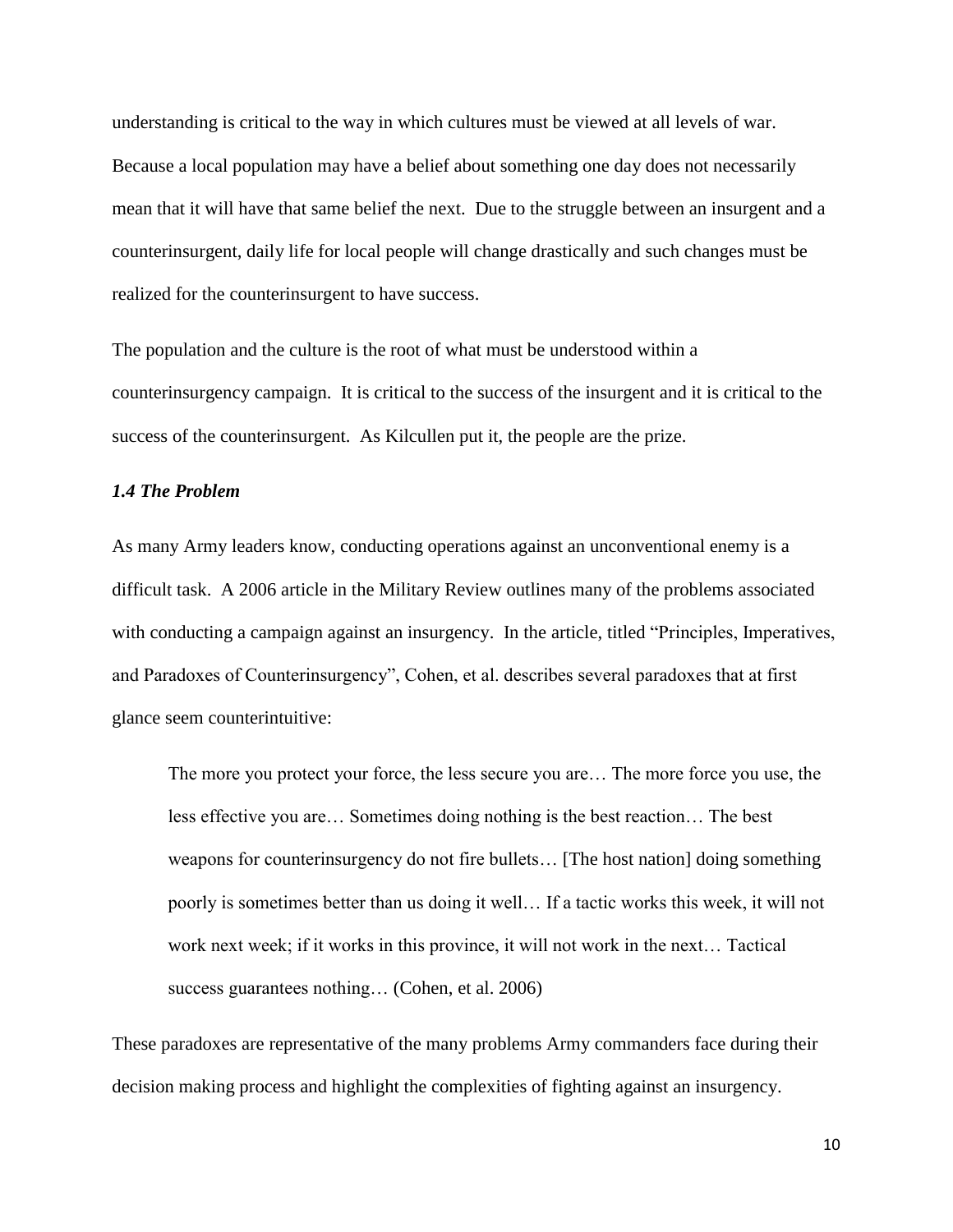Commanders at all echelons must deal with the complexities of the operating environment and must do so with many restrictions imposed upon them; from the rules of engagement to various resource constraints, commanders must overcome a wide array of challenges while ensuring they meet their higher headquarters' intent and nesting their operations within the overall strategy of the campaign. While commanders have many decision aids to facilitate making the best decisions given a certain level of risk versus reward, the problem of attaining a comprehensive understanding of how a set of actions might influence the operating environment of a volatile area continues to remain a key problem affecting commanders at multiple echelons.

When Battalion and Brigade level operations and intelligence sections war-game an operation, they often look at cause and effect relationships between actions and counteractions. Namely, they play out the operations and consider the consequences of those operations. Considering the first order effects of an operation may often be trivial, but considering the second and third order effects along with the unintended consequences of a set of actions may often be difficult to dissect. Thus, the staff sections and the commanders are faced with a considerable amount of "unknowns" prior to conducting counterinsurgency operations. They can make reasonable assumptions based on intelligence reporting about the enemy, they can speculate about the reaction of the population, and they can estimate the overall impact an operation has upon the operating environment, but often times the operation will not unfold the way it was intended. Intelligence may not always provide an accurate estimate of the enemy and the sentiment of the population may easily be misunderstood. In any case, an operation by the counterinsurgent may be viewed as a random variable with a given distribution as part of an overall system aimed at achieving a particular end state.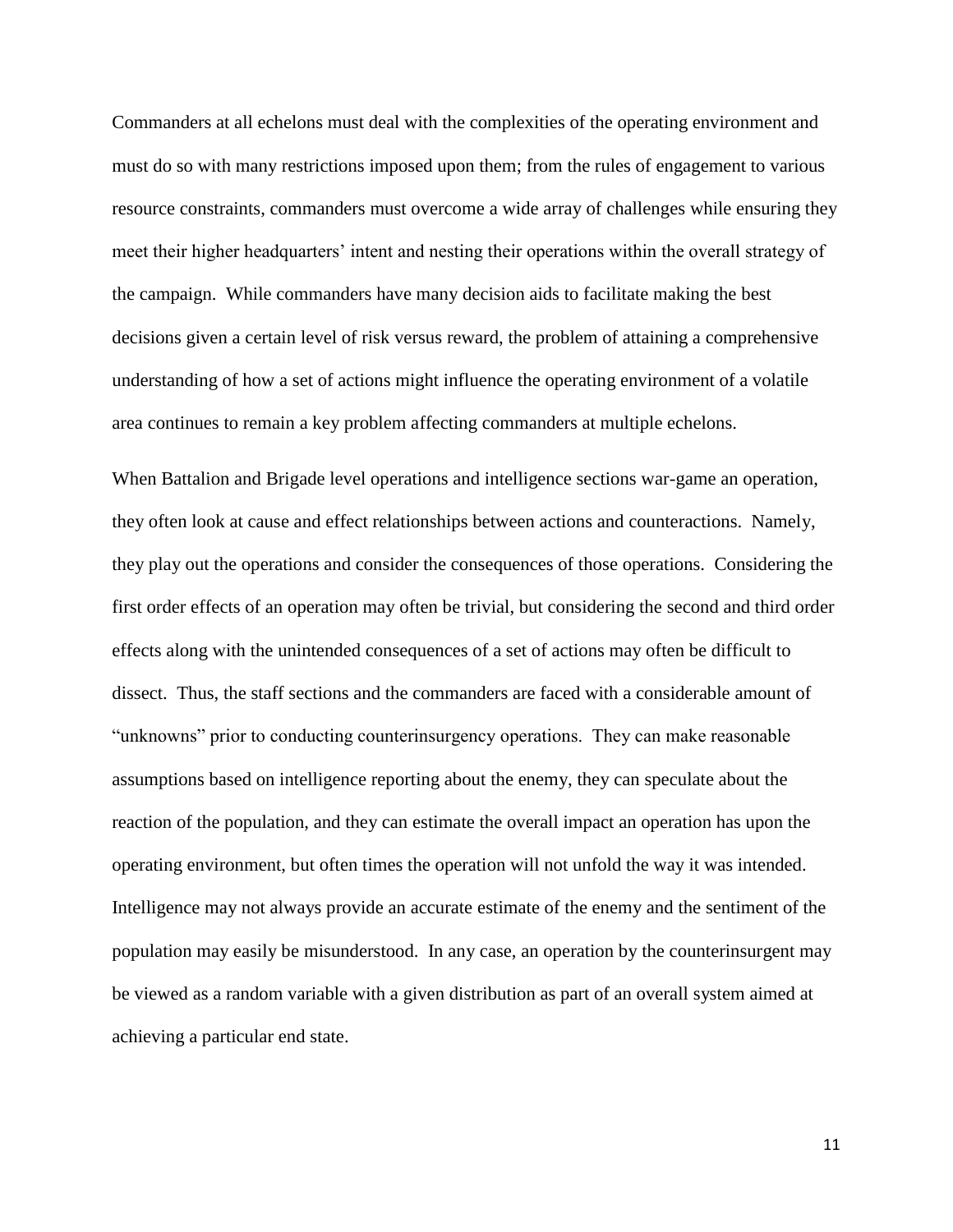The overall problem then can be summed up into one question: can we develop a counterinsurgency decision aid for Army tactical commanders to assist in making decisions about when and where a particular set of operations should be conducted? What we strive to achieve is a model that depends on a set of parameters about the insurgent, counterinsurgent, host nation, and population that provides an accurate assessment of the uncertainty of operations in a given operating environment as well as an accurate picture of the effects of the operations in the struggle for popular support.

<span id="page-12-0"></span>The following chapters of this paper provide a foundation for understanding this problem and give forth some of the dynamics that should be incorporated into the solution.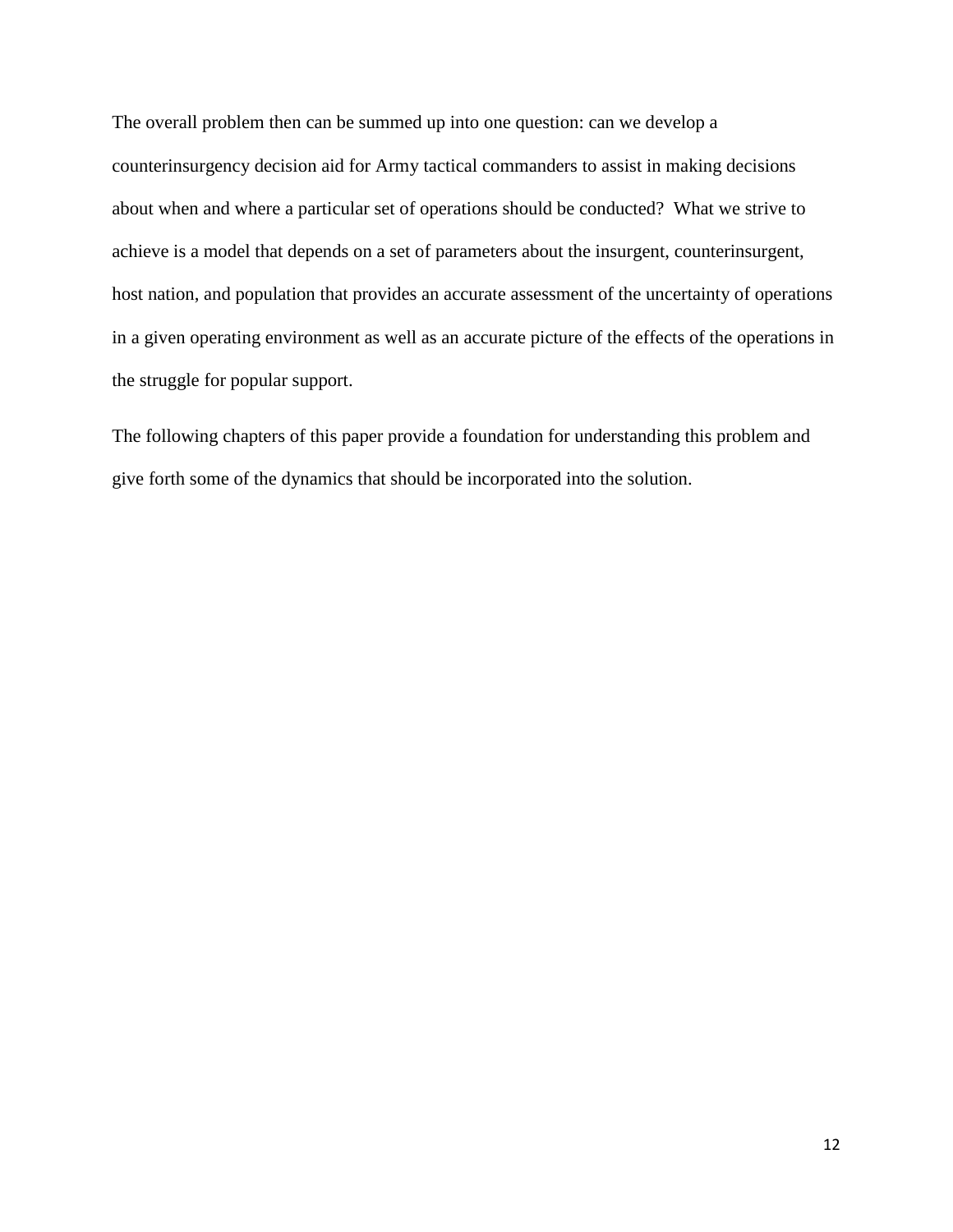## **Chapter 2: Levels of Warfare**

## <span id="page-13-0"></span>*2.1 Tactical Level*

The tactical level of warfare can be described as the actual combat component to achieve operational level objectives. Described in the United States Military's Operations Joint Publication, "tactics is the employment and ordered arrangement of forces in relation to each other" (U.S. Joint Chiefs of Staff 2011). The focus of tactics is the planning and execution of engagements, which includes various lethal and non-lethal activities. For example, the tactical level of war would include an infantry company conducting a raid targeting an insurgent weapons cache or an infantry platoon conducting training for host nation security forces.

As described in the construct of the Brigade Combat Team (BCT) below, the BCT is the army's largest tactical unit; however, "Levels of command, size of units, types of equipment, or types of forces or components are not associated with a particular level of war" (Department of the Army 2012). With this in mind, the decisions commanders make are considered strategic, operational, or tactical "based on their effect or contribution to achieving strategic, operational, or tactical objectives" (Department of the Army 2012). To this extent, the decisions made at the BCT are typically categorized into the tactical level of war.

<span id="page-13-1"></span>The tactical level then, is the level at which commanders decide where and when one or more engagements take place. These decisions within COIN are most often found within the BCT. Commanders subordinate to the BCT Commander will often make these decisions as well, so long as they fall in line with the operational level objectives.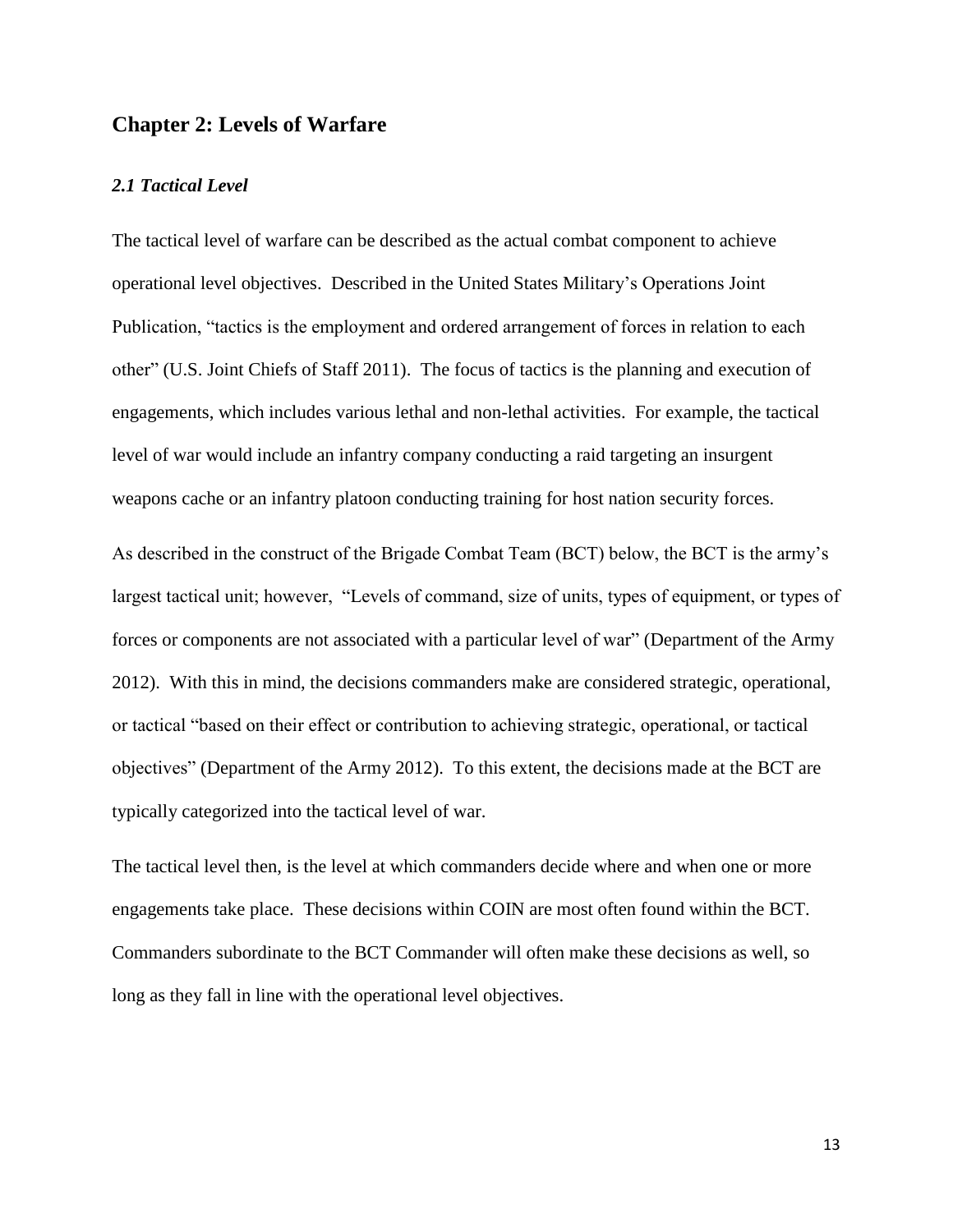#### *2.2 Operational Level*

The operational level of warfare links tactics to strategy. The focus at this level is the "design, planning, and execution of operations using *operational art*… to design strategies, campaigns, and major operations and organize and employ military forces" (U.S. Joint Chiefs of Staff 2011) Depending upon the kind of conflict, this level of war is likely found at the Corps or Division level.

The utilization of the term *operation* may present a confusing military definition. While defined within the doctrinal concepts of this paper, we should note that the term *operation* does not necessarily refer to the operational level. The operational level of war is typically designated for major operations.

An example of major operations within the context of counterinsurgency may involve transferring a province to allow the host nation full control of operations (Dubik 2012). These decisions point toward the overall strategic objectives and the tactical implication of an operational level decision are fairly clear. In this example, at the tactical level the BCT must orchestrate its missions to support a transition to the host nation by integrating with other assets that the operational level has set forth. The purpose of the operational level is to provide the necessary link from strategy to tactics.

## <span id="page-14-0"></span>*2.3 Strategic Level*

The strategy for a counterinsurgency campaign links the operational and tactical objectives to political policy. The United States retains a myriad of capabilities to combat insurgencies; however, political policy will shape the strategy following a dialogue that must take place between political leaders and commanders. The capabilities that the United States has in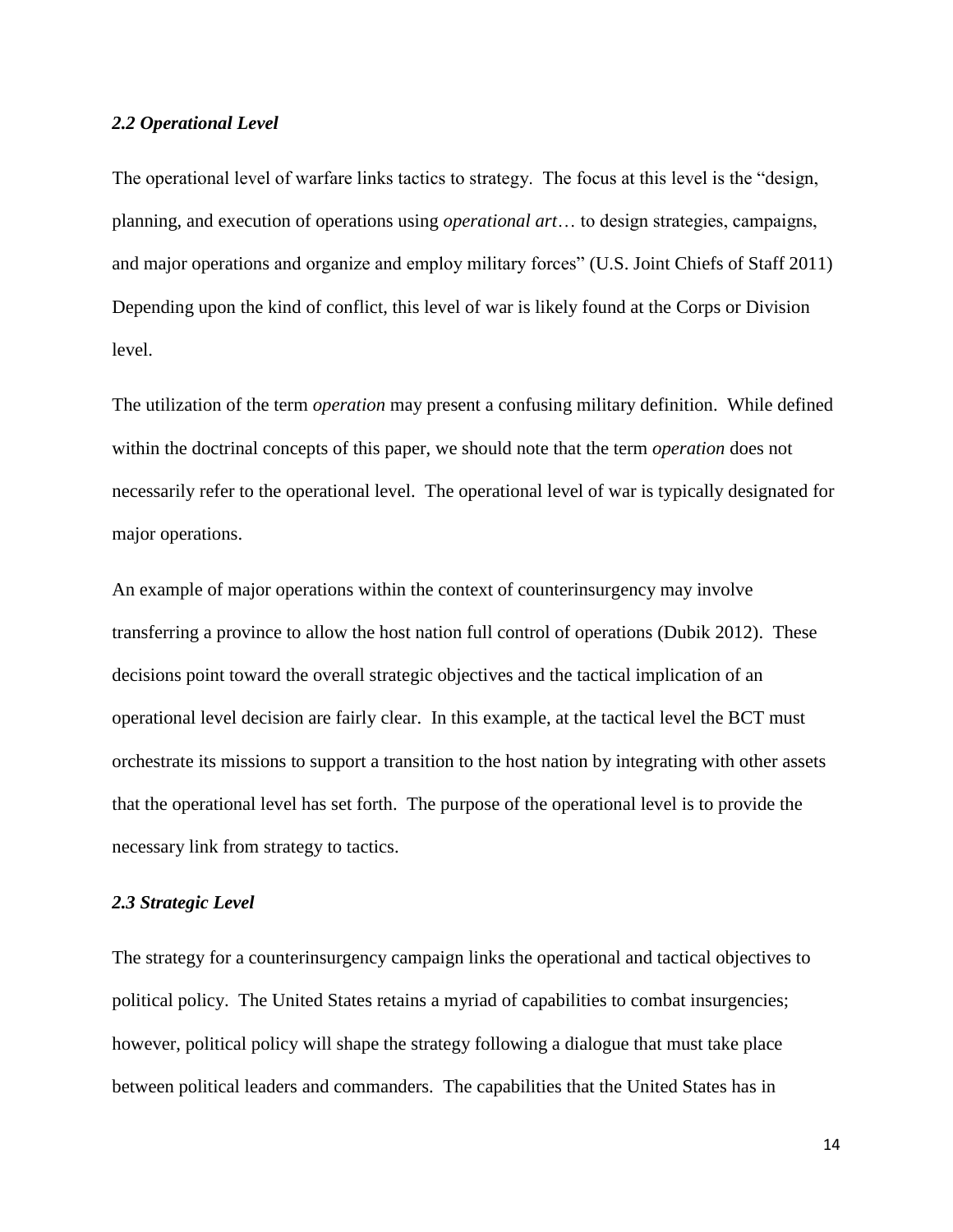conducting operations are vast and political and military leaders must understand the costs and risks associated with deploying those capabilities. United States strategy is "defined by how it combines these capabilities (the ways), resources them (the means), and its willingness to accept risk in attaining its policy goals" (U.S. Dept. of the Army and U.S. Marine Corps. 2014). The COIN field manual also states that "once U.S. policymakers have determined the goals (the ends) of the U.S., the military evaluates operational approaches to conduct counterinsurgency efforts depending on the ends, ways, means, and acceptable risk" (U.S. Dept. of the Army and U.S. Marine Corps. 2014).

The strategic objectives in a counterinsurgency campaign may vary depending upon the nature of the insurgency. On December 1, 2009 President Obama presented his Afghanistan strategy in an address, which was "to disrupt, dismantle, and defeat al-Qa'ida and prevent its capacity to threaten America and our allies in the future" (Obama n.d.) He then stated that to accomplish this, the United States would pursue three objectives: "denying al-Qa'ida a safe haven, reversing the Taliban's momentum, and strengthening the capacity of Afghanistan's security forces and government…" (Obama n.d.). President Obama laid out his political objectives to shape the strategy for conducting the counterinsurgency campaign in Afghanistan. Military leaders then had to develop their plans for shaping their strategic objectives in order to meet the President's objectives. At this point in the Afghanistan war, the United States surged their forces across Afghanistan and ramped up training efforts to further train and develop the Afghan security forces; thus, the President's policy was enacted into an overall strategy for the campaign.

The strategic objectives are often overarching goals that define the end state of the campaign. The strategy may provide insight into how that end state is achieved, but the tactical operations conducted at lower echelons of the Army must correspond to reaching the strategic end state.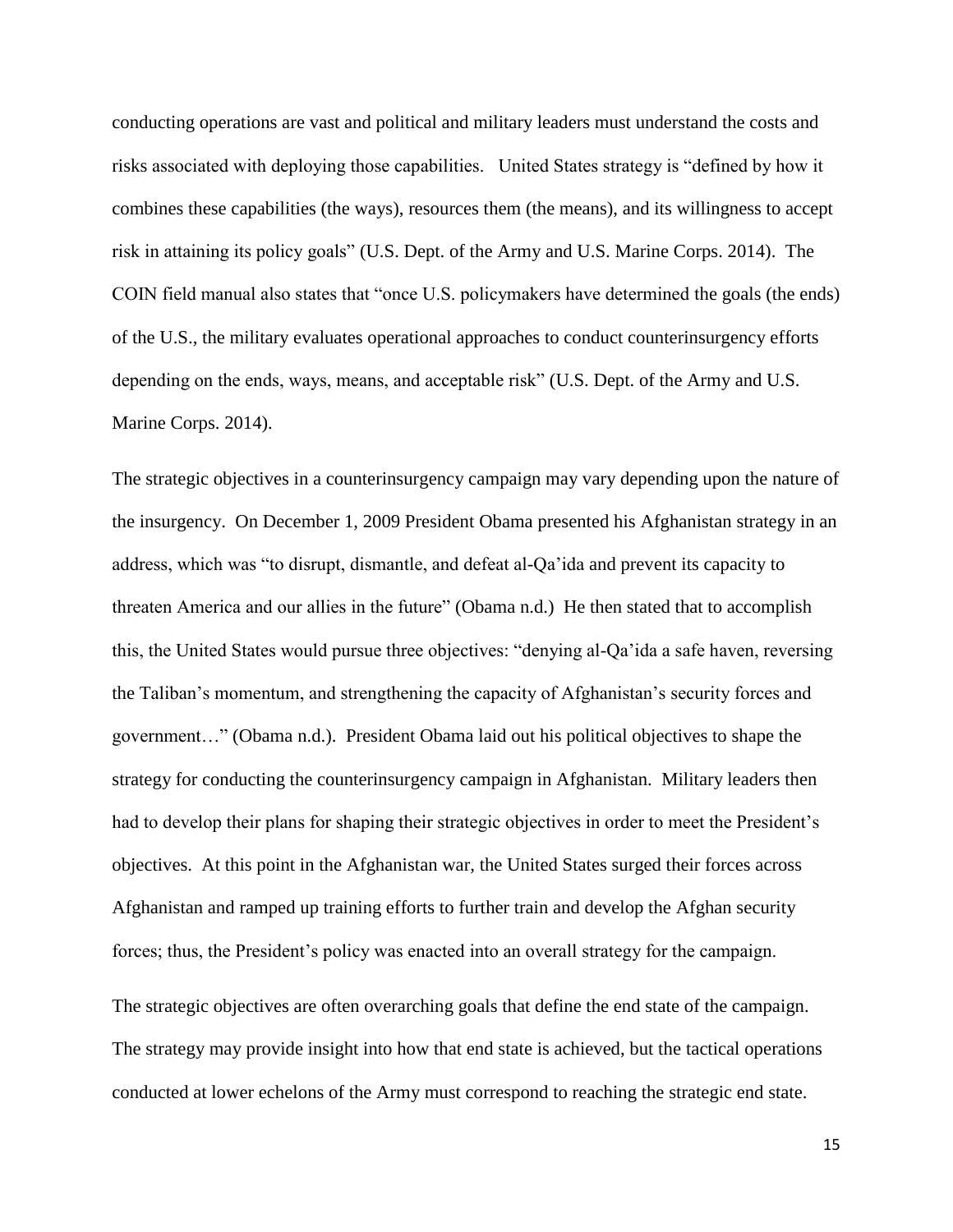# <span id="page-16-0"></span>**Chapter 3: Background**

#### <span id="page-16-1"></span>*3.1 Doctrinal Concepts*

Critical for researches to understand are the doctrinal terms and concepts used by the United States Army. Language can often mislead those who do not understand the definitions of words or phrases commonly used within the military. This section serves as a reference for the terminology used in this report that may not be common amongst researchers. The following terms can also be found in the United States Army COIN manual (U.S. Dept. of the Army and U.S. Marine Corps. 2014) and the United States Army Offense and Defense publication (Department of the Army 2012).

*Area of Operations:* An operational area defined by the joint force commander for land and maritime forces that should be large enough to accomplish their missions and protect their forces.

*Battle:* A battle consists of a set of related engagements that lasts longer and involves larger forces than an engagement.

*Center of Gravity:* The source of power that provides moral or physical strength, freedom of action, or will to act.

*Clear:* A tactical mission task that requires the commander to remove all enemy forces and eliminate organized resistance within an assigned area.

*Counterinsurgency:* Comprehensive civilian and military efforts designed to simultaneously defeat and contain insurgency and address its root causes.

*Engagement:* A tactical conflict, usually between opposing, lower echelon maneuver forces.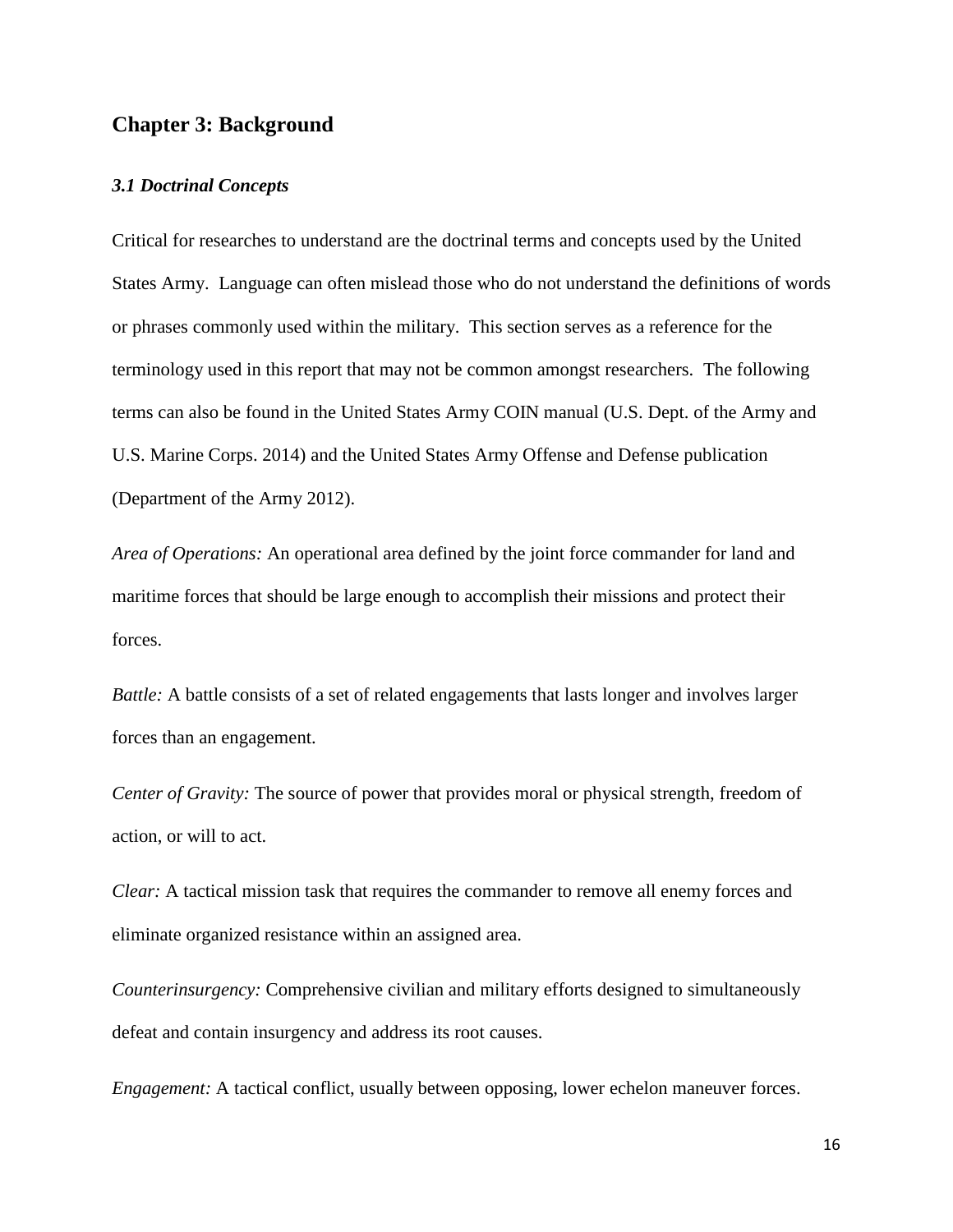*End State:* The set of required conditions that defines achievement of the commander's objectives.

*Insurgency:* The organized use of subversion and violence to seize, nullify, or challenge political control of a region. Insurgency can also refer to the group itself.

*Intelligence:* The product resulting from the collection, processing, integration, evaluation, analysis, and interpretation of available information concerning foreign nations, hostile or potentially hostile forces or elements, or areas of actual or potential operations.

*Irregular warfare:* A violent struggle among state and non-state actors for legitimacy and influence over the relevant population(s).

*Operation:* A military action or the carrying out of a strategic, tactical, service, training, or administrative military mission.

*Operational Approach:* A description of the broad actions the force must take to transform current conditions into those desired at end state.

*Operational Environment:* A composite of the conditions, circumstances, and influences that affect the employment of capabilities and bear on the decisions of the commander.

*Rules of Engagement:* Directives issued by competent military authority that delineate the circumstances and limitations under which United States forces will initiate and/or continue combat engagement with other forces encountered.

## <span id="page-17-0"></span>*3.2 Centers of Gravity*

Understanding the center of gravity is an essential element for determining the kinds of operations that must be conducted during a counterinsurgency. The Army's COIN manual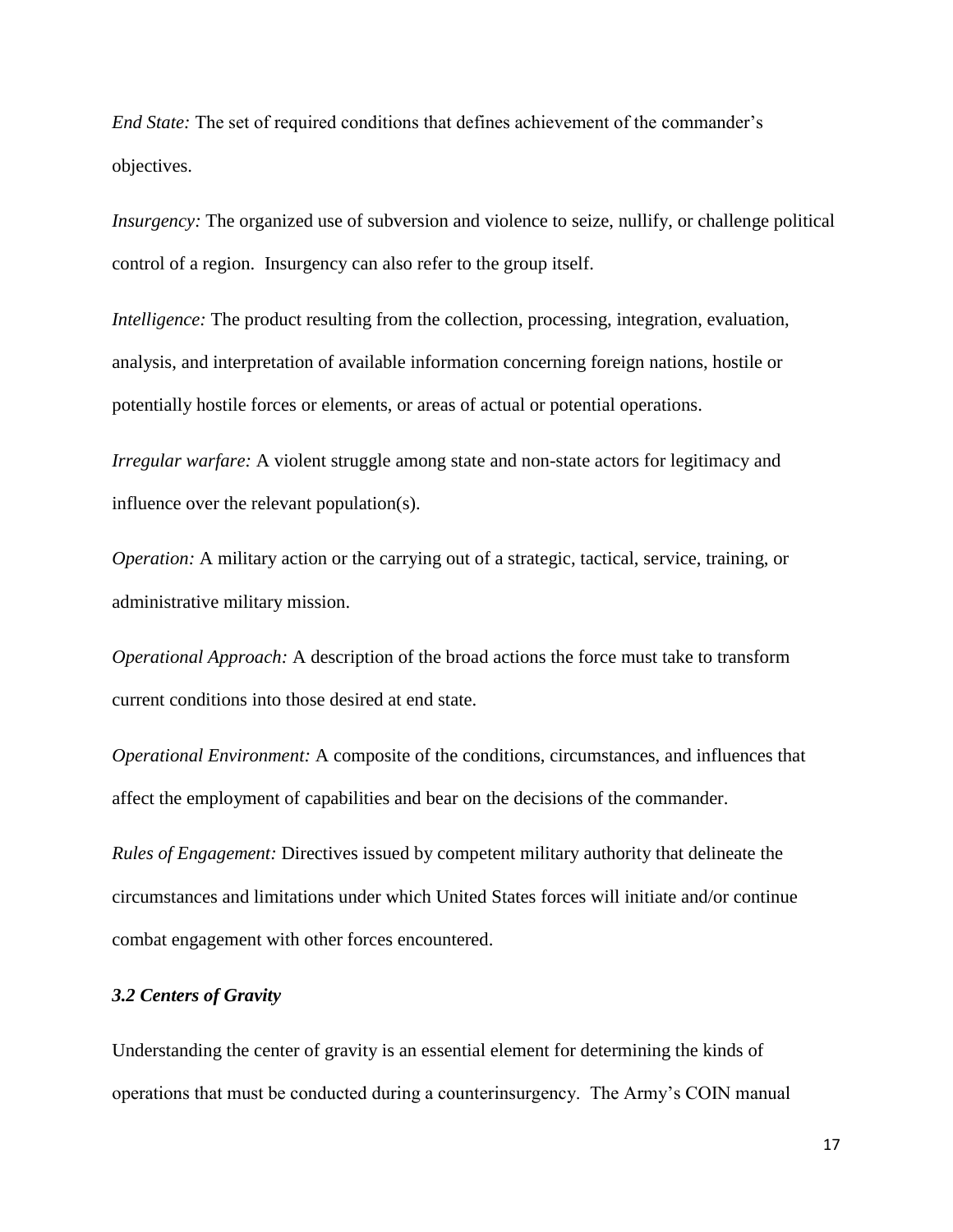describes a center of gravity as "the source of power that provides moral or physical strength, freedom of action, or will to act" (U.S. Dept. of the Army and U.S. Marine Corps. 2014). Centers of gravity are dynamic, changing over time and location; they may also differ between the tactical, operational and strategic levels of war.

A key component to the military planning process is the identification of the enemy's center of gravity. In this section, we explore several centers of gravity that are often identified. This is not a comprehensive look at all centers of gravity, but it provides the foundation for a key component to any counterinsurgency modeling effort. The center of gravity must be incorporated into a model for that model to present a valid representation of the operating environment.

The Joint Intelligence Preparation of the Operating Environment publication provides several examples of centers of gravity, though not necessarily intended for counterinsurgency. At the strategic level, a center of gravity "could be a military force, an alliance, political or military leaders, a set of critical capabilities or functions, or national will" (U.S. Joint Chiefs of Staff 2009). At the operational level, a center of gravity is often "associated with the adversary's military capabilities… but could include other capabilities in the operational environment" (U.S. Joint Chiefs of Staff 2009). Centers of gravity are always linked to the objective of an organization and must be continually protected and/or fought for by the competing organizations. In counterinsurgency, the center of gravity may be difficult to identify. The Army's COIN manual states that in "many cases, political support is the strategic center of gravity for the U.S." (U.S. Dept. of the Army and U.S. Marine Corps. 2014) The United States depends on the political support of the host nation in order to have legitimacy in the conduct of operations during a counterinsurgency. Status of forces agreements illustrate how the United States works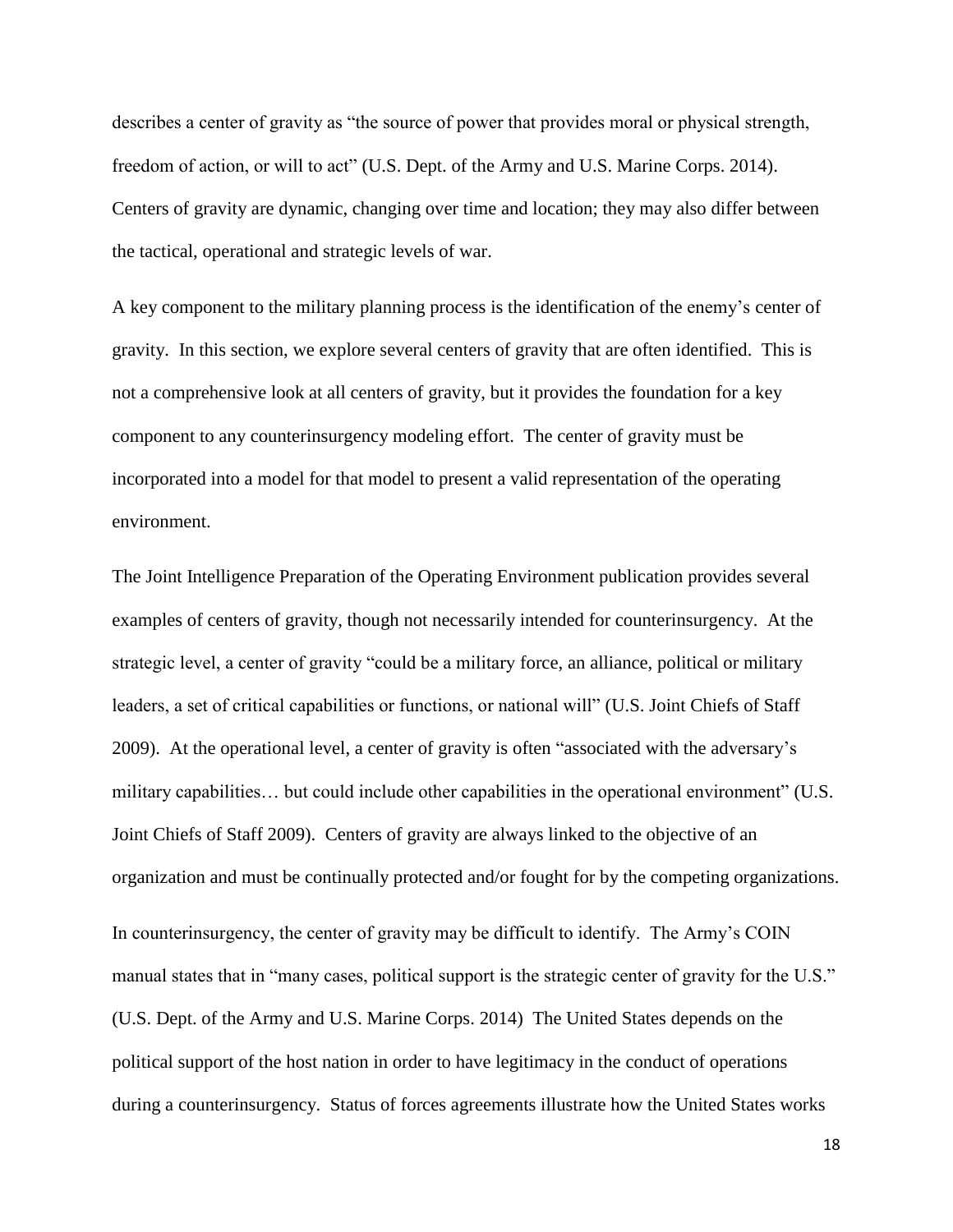closely with a host nation government in order to establish boundaries for the interaction between the military and the host nation. The insurgent and the host nation, however, may have many different centers of gravity. For example, external support may be critical for an insurgent organization and should a counterinsurgent identify that as a center of gravity and then target it accordingly, an insurgent organization may quickly deteriorate.

Some scholars argue that the population is the center of gravity for most insurgencies. In a Small Wars and Insurgencies journal article, Nori Katagiri writes that "civilian support is considered to be the key to win COIN because populations offer supplies, intelligence, sanctuary, training grounds, and recruitment on which the insurgent and counterinsurgent alike depend" (Katagiri 2011). However, Katagiri cautions against framing the population as the single most important aspect to effective COIN. He asserts that by practicing a "winning of the hearts and minds" strategy, a dilemma ensues where "victory would be impossible without a third party's help, but the strategy requires compromise that may undermine policy" (Katagiri 2011). The essence of the article implies that to hold the population as the single most important center of gravity may not necessarily yield the desirable end state of the overall strategy set forth in a COIN campaign.

When considering centers of gravity, we must understand that there exist essential elements of an operating environment which make each competing organization capable of conducting operations. That essential element is not necessarily the population, yet the population certainly remains a key characteristic of the operating environment that the competing organizations are struggling to obtain support from. Analysis of centers of gravity provides commanders with the information necessary to strike at key targets in order to extinguish their capability. Thus, the better the centers of gravity are understood, the better a commander can utilize resources to combat an insurgency.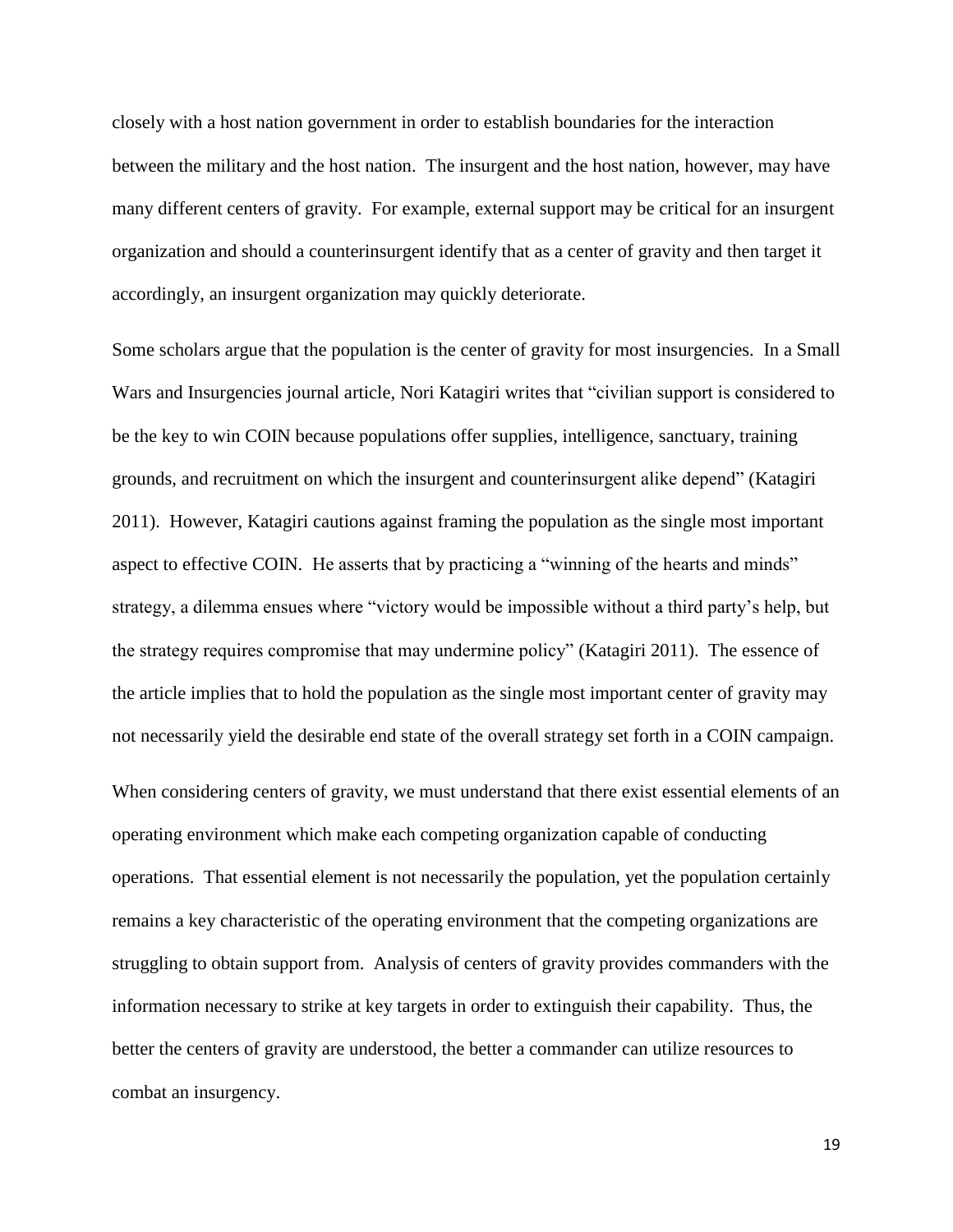## <span id="page-20-0"></span>*3.3 Army Structure*

To model the effect of operations for an effective decision aid, we must understand the hierarchy of the Army organization as well as several characteristics about the way in which the Army functions. Who makes the decisions and who helps shape those decisions is crucial to identifying ways in which a modeling effort can be effective. This section serves to provide a basic description of the Army command hierarchy.

The United States Army has many kinds of units. For the purposes of this paper, we will focus on the Brigade Combat Team (BCT). The BCT is the "largest fixed tactical [unit] in the Army" and their "chief tactical responsibility is synchronizing the plans and actions of their subordinate units to accomplish assigned tasks for division headquarters" (Department of the Army 2012). Field Manual 3-90.6 provides the detailed functions and characteristics of a BCT. Figure 2.1, below, shows the line and block chart of a typical Infantry Brigade Combat Team construct (Department of the Army 2010).



<span id="page-20-1"></span>Figure 2.1: Infantry Brigade Combat Team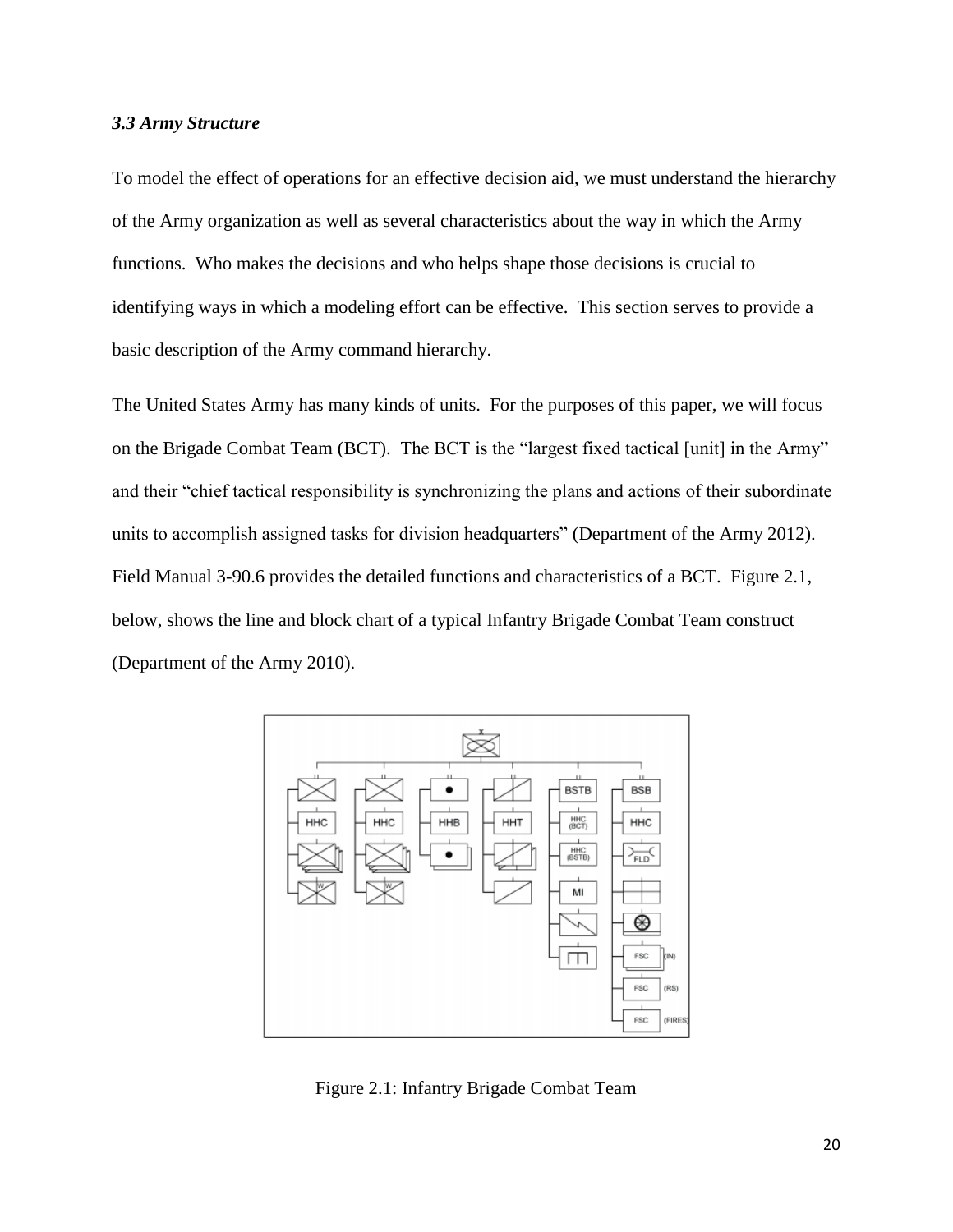When deployed in support of various operations, a BCT will often task organize, which means different units within the BCT may be assigned under another command or units not organic to the BCT may be assigned under the BCT.

A BCT is led by a United States Army Colonel (O-6 paygrade) and is referred to as the Brigade Commander. The Brigade Commander has a robust staff section that supports personnel, intelligence, operations, logistics, communications, civil affairs, and other various activities that support the commander as well as the subordinate units. The Brigade Commander deploys forces to support both strategic and operational objectives. As such, the Brigade staff is charged with understanding the strategy of the campaign and the operational objectives that are nested within the strategy. The Brigade Commander is the ultimate decision maker for the BCT and is responsible for deploying the subordinate units in accordance with the capabilities designed to meet the overall objectives.

A Battalion is the next lower unit within the construct of the BCT and led by the Battalion Commander. The Battalion Commander is responsible for the deployment of the Battalion's subordinate Companies. The Battalion retains a similar staff to the BCT, but with smaller staff elements. The staff supports the Battalion Commander's decision making when deploying the subordinate Companies to fight an operation. The Battalion receives the operations orders from the BCT and formulates their own operations orders to distribute to the subordinate Company elements. The Battalion is primarily concerned with the tactical objectives set forth by the Brigade.

The Company is the next lower unit that is nested within the Battalion and led by a Company Commander. The Company Commander does not have a staff similar to that of the Battalion and the Brigade Commander. The Company Commander has a senior non-commissioned officer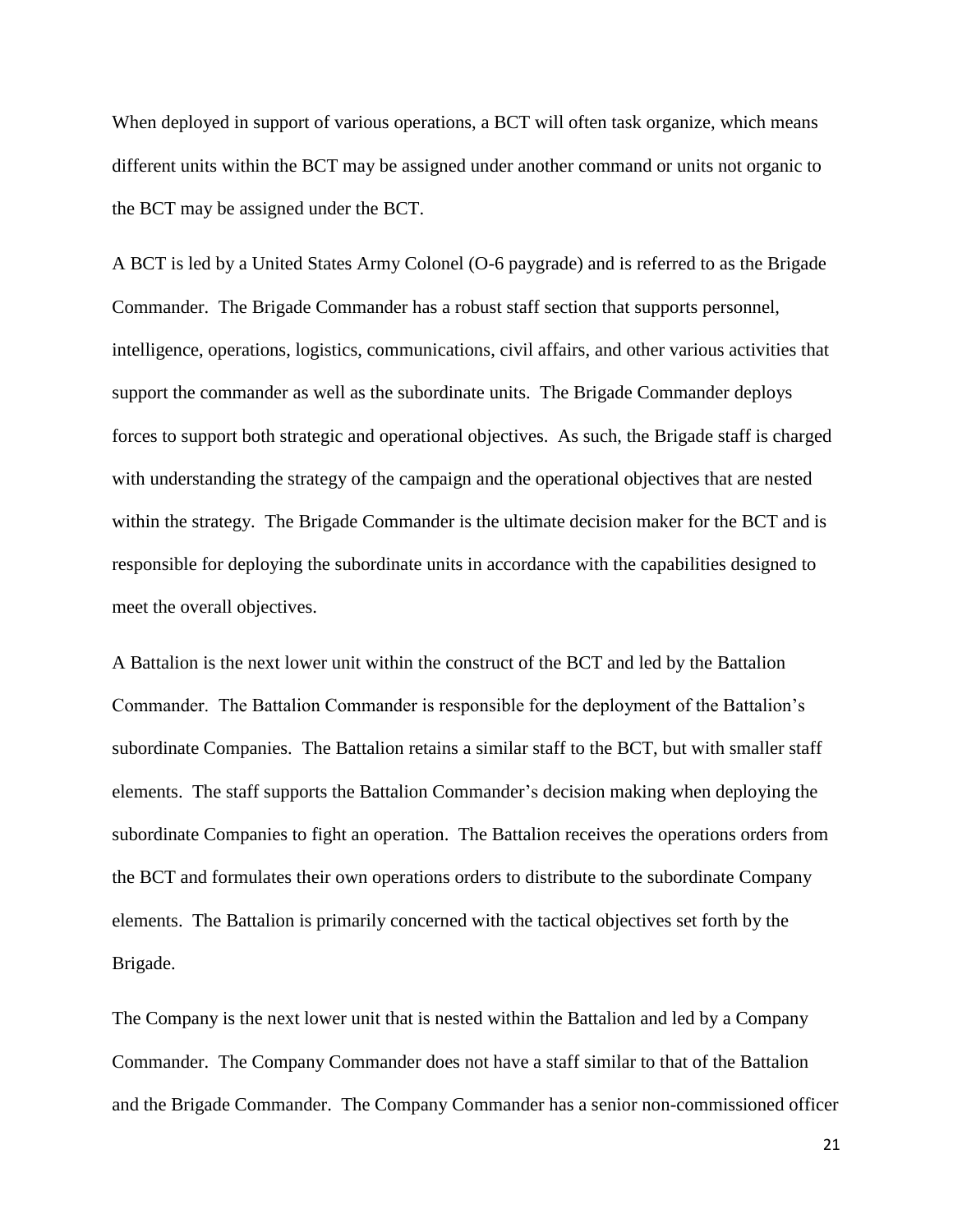with the rank of First Sergeant that is responsible for assisting the Company Commander on a variety of issues to include planning for tactical operations. Many Companies are also equipped with a Company Intelligence Support Team (CoIST). The CoIST is anywhere from one to four soldiers that interact with the Battalion Intelligence Section to support the Company Commander in decision making and tracking intelligence within the Company area of operations.

The platoon is the next lower unit that is nested within the Company. The platoon is led by a Platoon Leader. This is the lowest organization that is led by a commissioned officer. The platoon is the execution element for tactical tasks. At times, a Company level operation will include multiple platoons each conducting operations in support of the same objectives.

When considering how a BCT is deployed in COIN, we can consider Afghanistan as an example. A BCT was typically responsible for several provinces. Then, depending on the nature of the insurgency in each province, each Battalion was distributed across the area of operations. In one province, there may have been two Battalions while in another province there may have been only one Battalion. The Companies in each Battalion were then responsible for several districts within the assigned area of operations of the Battalion. Platoons, then, would conduct operations within those districts at the discretion of the Company Commander based on the orders given to the Company Commander and the Company Commander's own initiative.

One aspect to the way in which the Army deploys a BCT in support of COIN is that the United States Army does not fight the insurgents alone. The host nation security forces play an integral role in the fight. The United States Army, along with other branches of the military, are involved with training the host nation forces and support the host nation forces during operations. In Afghanistan, the Army went through several different phases in growing the Afghan National Security Forces. At one point, Embedded Training Teams (ETT), comprised of personnel from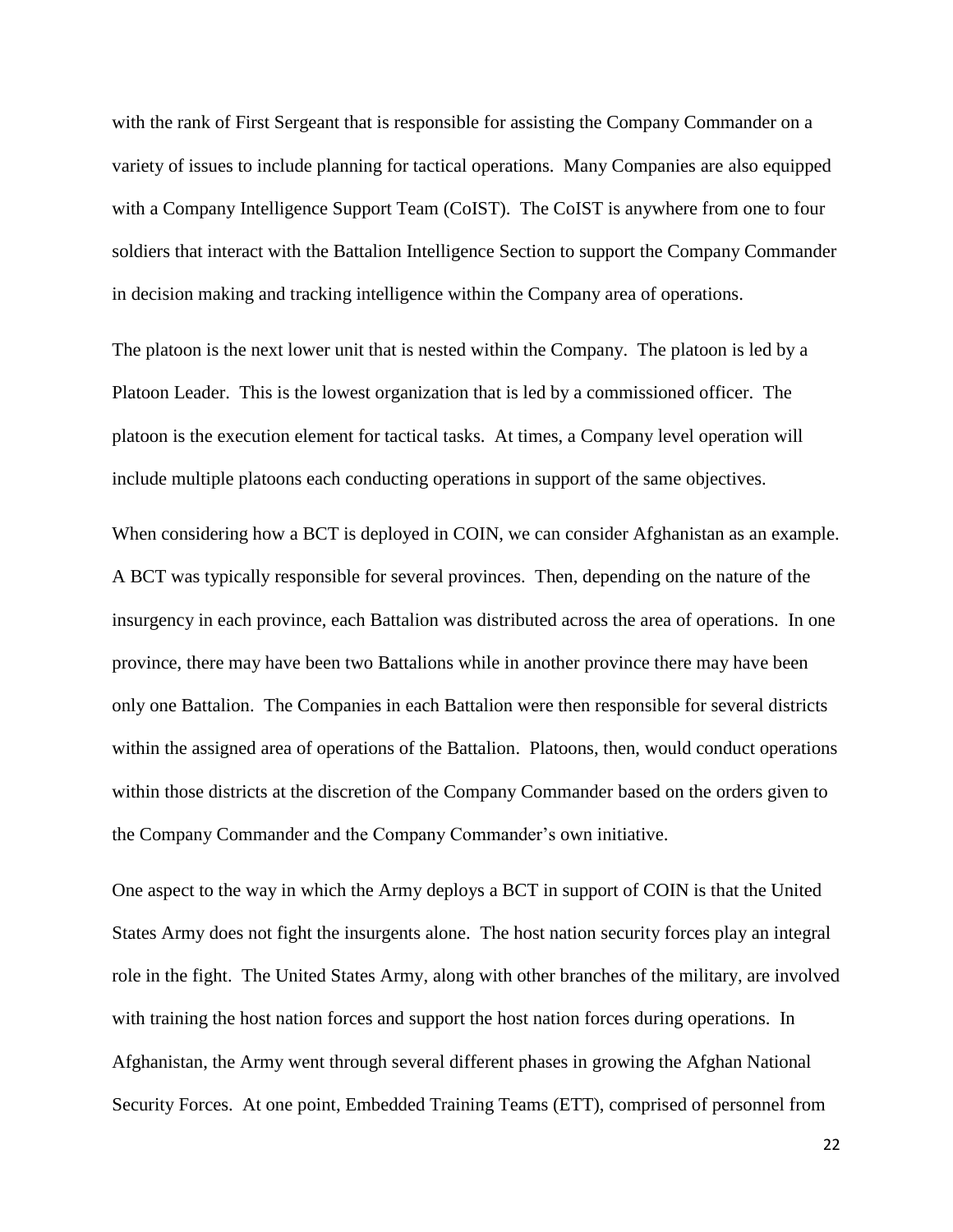various branches of the military, were sent to assist in training and conduct operations with the Afghans while the BCT conducted the bulk of the operations targeting insurgents. Then, a shift to Combined Action occurred which was aimed at partnership between the BCT and the Afghans. In this phase, the Army conducted operations alongside the Afghans. Following Combined Action, Security Forces Advisory and Assist Teams (SFAAT) were sent to advise the Afghans while the BCT acted only in a supporting role in many areas, allowing the Afghans to take the lead on planning and conducting operations against the insurgents. Thus, the partnership between the United States Army and the host nation is a critical component to conducting counterinsurgency operations, especially when an enemy has no time horizon for winning the conflict.

## <span id="page-23-0"></span>*3.4 The Framework for Countering Insurgency*

The Army's COIN manual provides the framework flexibility so that operations may be adjusted as the cultural and insurgent situations change. Through its "shape-clear-hold-build-transition" model, the Army acknowledges that while a unit may be part of the clear phase in one area, it may also be part of the hold phase in another. (U.S. Dept. of the Army and U.S. Marine Corps. 2014) The dynamic nature of counterinsurgency means that the counterinsurgent must adapt to the changing conditions and adjust its concept of operations as those conditions change.

Within the general framework of "shape-clear-hold-build-transition", each phase provides a guideline for the distribution of offensive, defensive, and stability operations. For example, in the clear phase, offensive operations represent the majority of the operations while defensive and stability operations represent a smaller fraction. Figure 2.2 shows a composite view of the framework and illustrates the way in which the framework is applied throughout COIN operations in a specific region (U.S. Dept. of the Army and U.S. Marine Corps. 2014).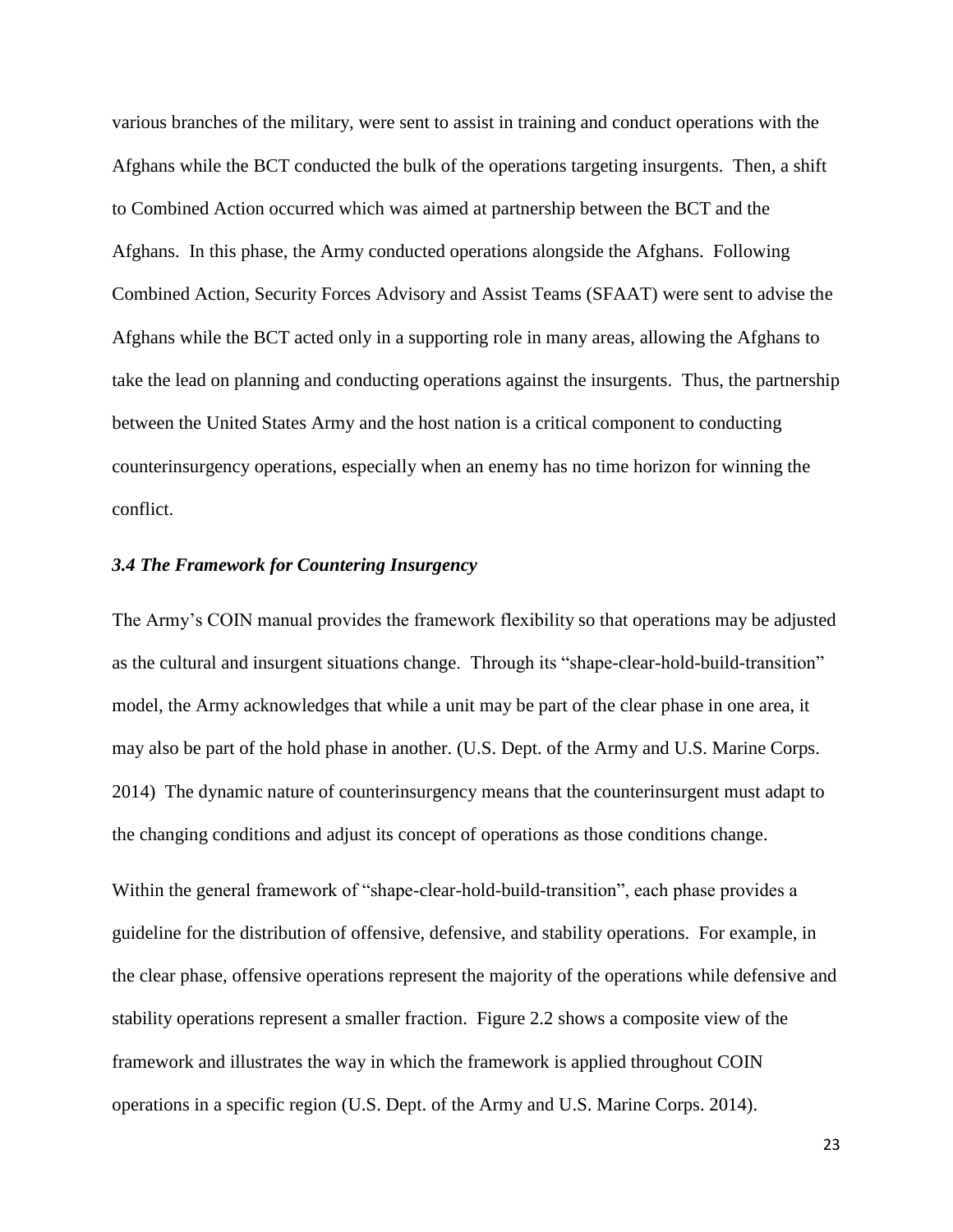

Figure 2.2: "Shape-Clear-Hold-Build-Transition" Framework

## <span id="page-24-0"></span>*Shape Phase*

The shape phase involves the preparation of conducting operations within a specific area. Throughout this preparation, United States ground forces involve many other partners in shaping the operating environment. Intelligence entities are leveraged to learn as much about the area as possible. Disruption operations may be conducted in order to "force the insurgency to alter its course of action" (U.S. Dept. of the Army and U.S. Marine Corps. 2014). Reconnaissance operations may be critical to filling in intelligence gaps prior to the commitment of forces to specific areas as well. The shape phase is critical to the overall framework as it sets the stage for the following clearing operations that involve the kinetic use of force.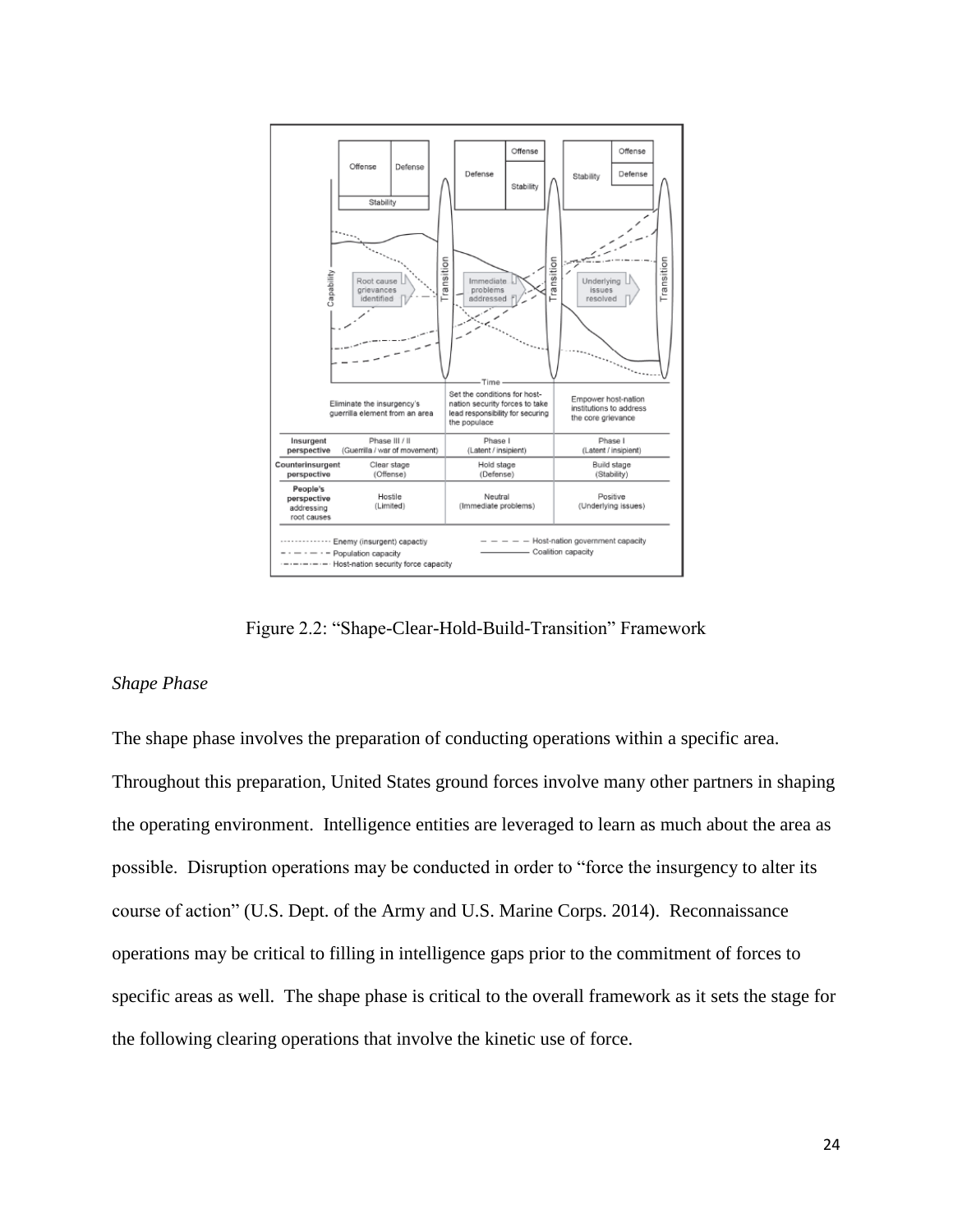## *Clear Phase*

During the clear phase, offensive operations represent the majority of the counterinsurgents efforts. Offensive operations for the counterinsurgent are generally operations that involve counterinsurgent forces targeting insurgent forces through raids, ambushes, movement to contact, and the seizing of key terrain. Such operations are very kinetic and revolve around a counterinsurgent-insurgent interaction. During offensive operations, attrition may occur within insurgent and counterinsurgent personnel and supplies, and collateral damage may cause a shift in local national sentiment. Similarly, offensive operations for insurgent forces, which can be represented by ambushes, indirect and direct fire engagements also result in counterinsurgentinsurgent interactions. These too carry a certain risk of collateral damage that could influence the population.

As the Army COIN manual describes, the purpose of the clear phase is to remove enemy forces and organized resistance from a particular area (U.S. Dept. of the Army and U.S. Marine Corps. 2014). While the removal of enemy forces is the aim of the clear phase, the Army recognizes that underground resistance and auxiliary forces may not be completely removed before transitioning into the hold phase. Thus, a commander must have certain criteria that defines success in the clear phase before transitioning into the hold phase. This criteria more than likely involves a certain threshold of kinetic activity within the area of operations or an estimate of the insurgents remaining within the area. In other words, a significant decline in counterinsurgentinsurgent interactions should be observed prior to transitioning into the hold phase.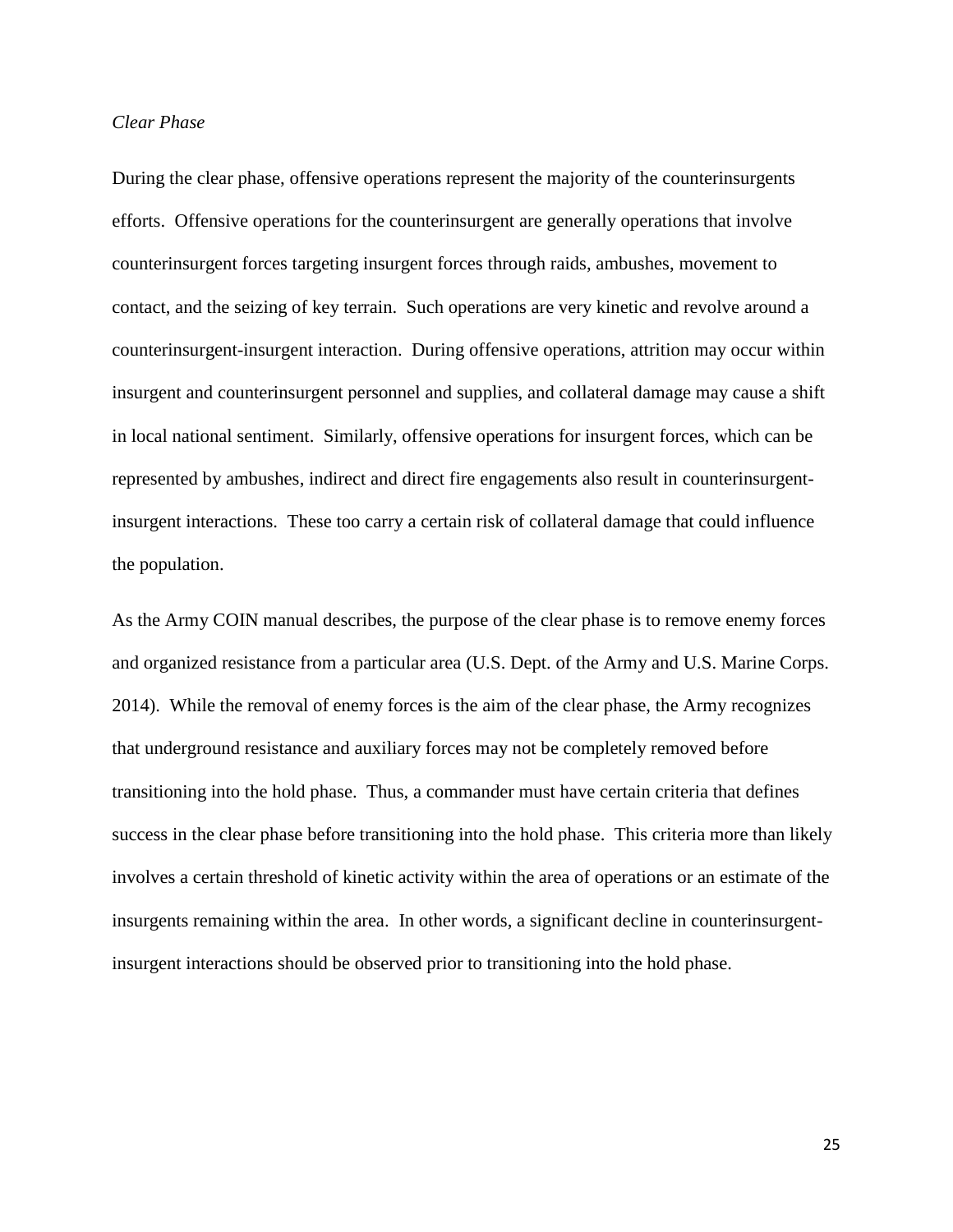#### *Hold Phase*

The hold phase is when a significant decrease in offensive operations occurs. The counterinsurgents aim is to secure a population so that the host nation can continue to develop in order to eventually secure the population itself. The hold phase lasts as long as it takes to "develop the capability of the host-nation security forces [and] reduce the enemy strength in the area to the point that the host-nation security forces can take lead responsibility for security" (U.S. Dept. of the Army and U.S. Marine Corps. 2014).

As Figure 2.2 illustrates, defensive operations comprise the bulk of the effort for the counterinsurgent with stability tasks representing a significant amount as well. Offensive operations in this phase are minimal yet are important in continually disrupting and targeting the underground resistance and auxiliary forces. Defensive tasks during the hold include "counter cache operations, area denial, combined security at fixed sites, block infiltration routes, countermobility, and securing the population" (U.S. Dept. of the Army and U.S. Marine Corps. 2014). Stability tasks include "manning, equipping, and training host-nation security forces, establishing local governance functions, and establishing culturally appropriate rule of law systems within the host nation's plan" (U.S. Dept. of the Army and U.S. Marine Corps. 2014). As these varying tasks suggest, many types of interactions within the operating environment take place. Interactions between counterinsurgent and insurgent are apparent as well as interactions between counterinsurgent and local national, insurgent and local national, and local national and local national.

The hold phase may take a long time to complete depending upon the many variables within the operating environment. Should robust infrastructure exist in a particular area, the stability tasks in that area may not take nearly as long as an area where there exists a severe lack of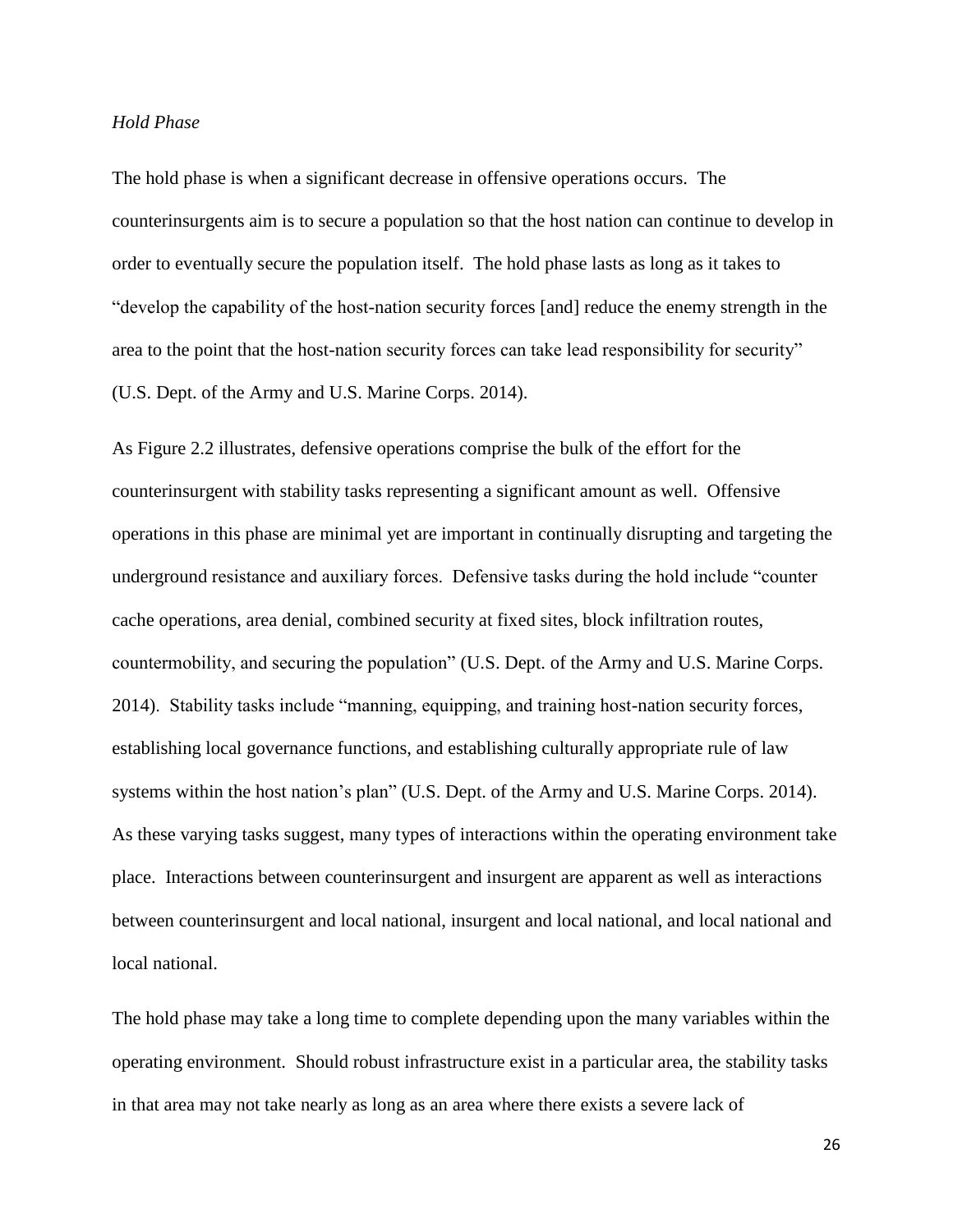infrastructure. Similar to the transition from the clear phase, a commander must decide on when to transition from the hold phase and enter into the build phase. Once again, a certain threshold must exist that defines this decision. This could be how well the host nation security forces perform in training and when deployed to the field. According to the Army's COIN manual, this transition happens when the host nation security forces are capable of taking lead responsibility of security operations (U.S. Dept. of the Army and U.S. Marine Corps. 2014).

## *Build Phase*

The build phase sees a rise in stability operations. The Army's COIN manual states that the build phase "comprises carrying out programs designed to remove the conditions that allow the insurgency to exist…" (U.S. Dept. of the Army and U.S. Marine Corps. 2014). The stability tasks that take place are "advising and assisting the host-nation security forces, developing professional development programs (including professional education) for host-nation security and government individuals, facilitating host-nation governance activities, support to local and national demilitarization, demobilization, and reintegration programs, and development of hostnation rule of law and conflict resolution mechanisms" (U.S. Dept. of the Army and U.S. Marine Corps. 2014). Despite the large amount of stability tasks, offensive and defensive operations in support of the host-nation continue. Such operations include precision strikes, tactical overwatch and quick reaction force operations in support of the host nation and a continued protection of the population in coordination with the host nation security forces.

In the build phase, interactions between all organizations continue to occur; however, the host nation security forces should be making the most interactions with the local national population as well as the insurgents. The United States presence begins to decrease within this phase, particularly as the shift towards the transition phase begins.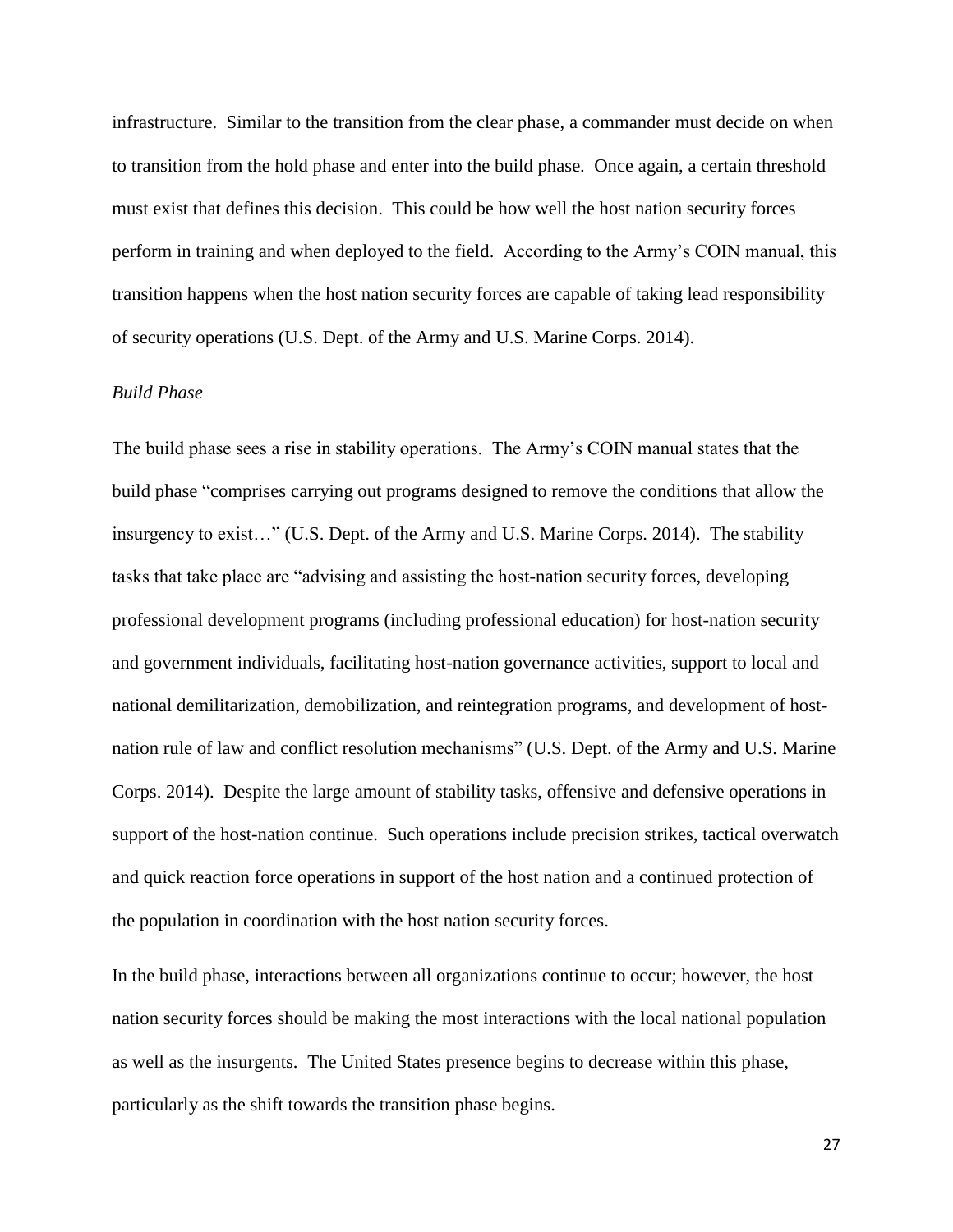## *Transition Phase*

The transition phase marks the complete turnover of a particular function to the host nation. This phase should not be confused with a complete withdrawal of the United States military. In fact, often times a United States presence is necessary even after every function has been transitioned. This may be for the purposes of "[training] host-nation security forces or institutions, [providing] enablers, or [beginning] security cooperation tasks at the request of the host-nation government" (U.S. Dept. of the Army and U.S. Marine Corps. 2014).

<span id="page-28-0"></span>The end state of the "shape-clear-hold-build-transition" framework is "to create the conditions necessary for the host nation to counter an insurgency independently" (U.S. Dept. of the Army and U.S. Marine Corps. 2014). An insurgency may go on for many years and may be draining on resources and national will. As such, the United States recognizes that it cannot afford to spend many years combating an insurgency; it needs to create the conditions for training and equipping the host nation in order to combat the insurgency itself with limited support from United States assets.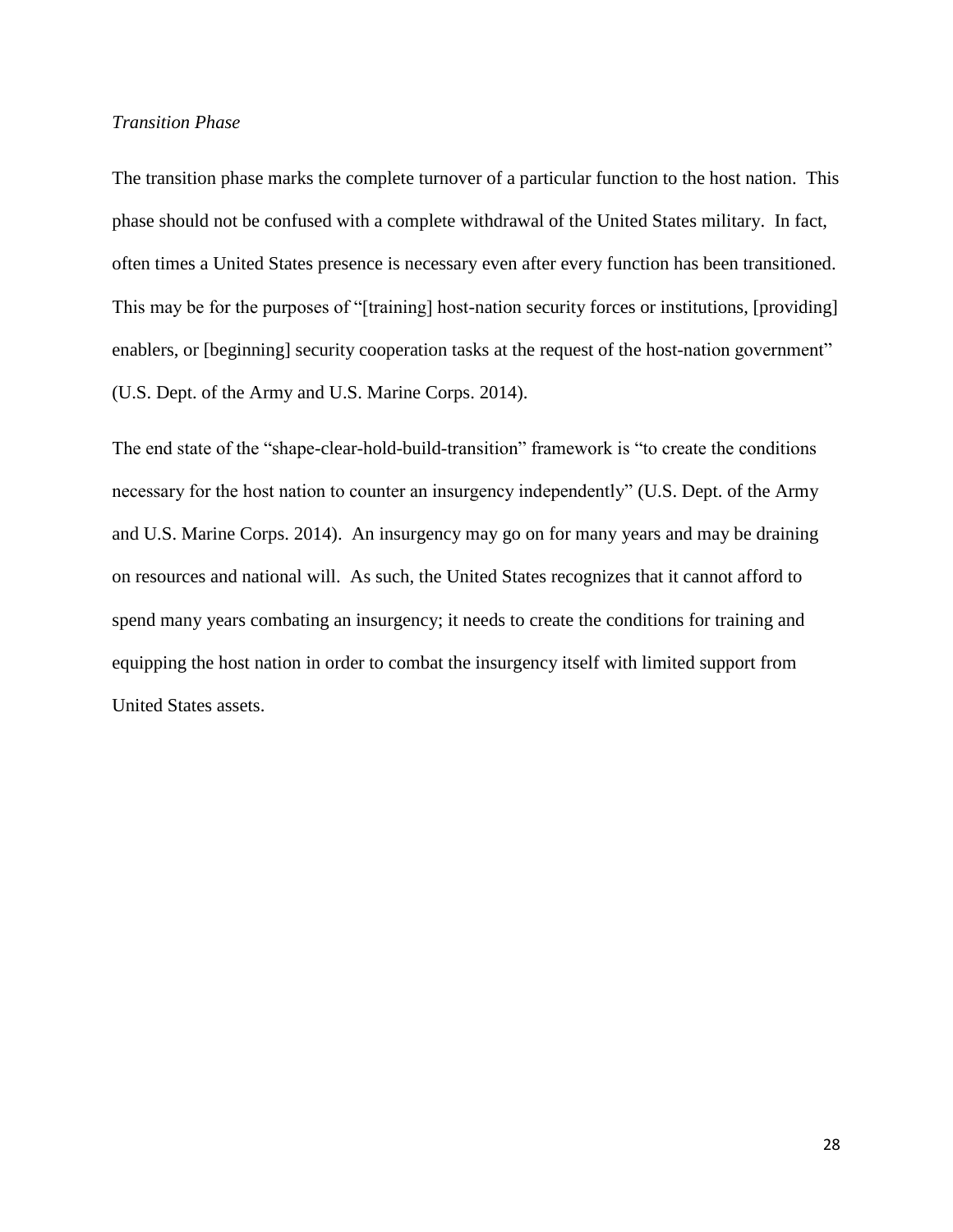## **Chapter 4: Related Work**

## <span id="page-29-0"></span>*4.1 Modeling Insurgency*

Simulation games have been developed that allow military commanders and staffs to train in counterinsurgency operations. The Institute for Creative Technology at the University of Southern California developed an urban simulation game that incorporates a simulated population that seeks to maximize expected reward as a Markov Decision Problem while exhibiting bounded rationality (Mcalinden, et al. 2009). The purpose of the simulation is to provide a "practice environment for counterinsurgency operations…" (Mcalinden, et al. 2009). A simulation of this kind is helpful for commanders and staffs to train in counterinsurgency operations, but it does not represent an effective decision aid to tactical planning during a counterinsurgency conflict. This simulation can assist commanders in preparing to deploy to an urban environment; however, a model for tactical planning for a wide variety of counterinsurgency environments must not be dependent upon the players of a game, but dependent upon parameters that can be manipulated to represent the doctrinal phase-by-phase counterinsurgent operations, the population dynamics, and the insurgent approach.

R.G. Coyle, in "A System Description of Counter Insurgency Warfare", developed a diagrammatic model to simulate the influences and array of variables affecting a counterinsurgency conflict (Coyle 1985). The purpose of Coyle's article was to "demonstrate a compromise between mental and mathematical models by applying techniques of system description to produce a diagrammatic model… of the admittedly complicated influences at work in counter-insurgency warfare" (Coyle 1985). This model demonstrates the complexities of causes that can influence insurgent and counterinsurgent support and serves as a method for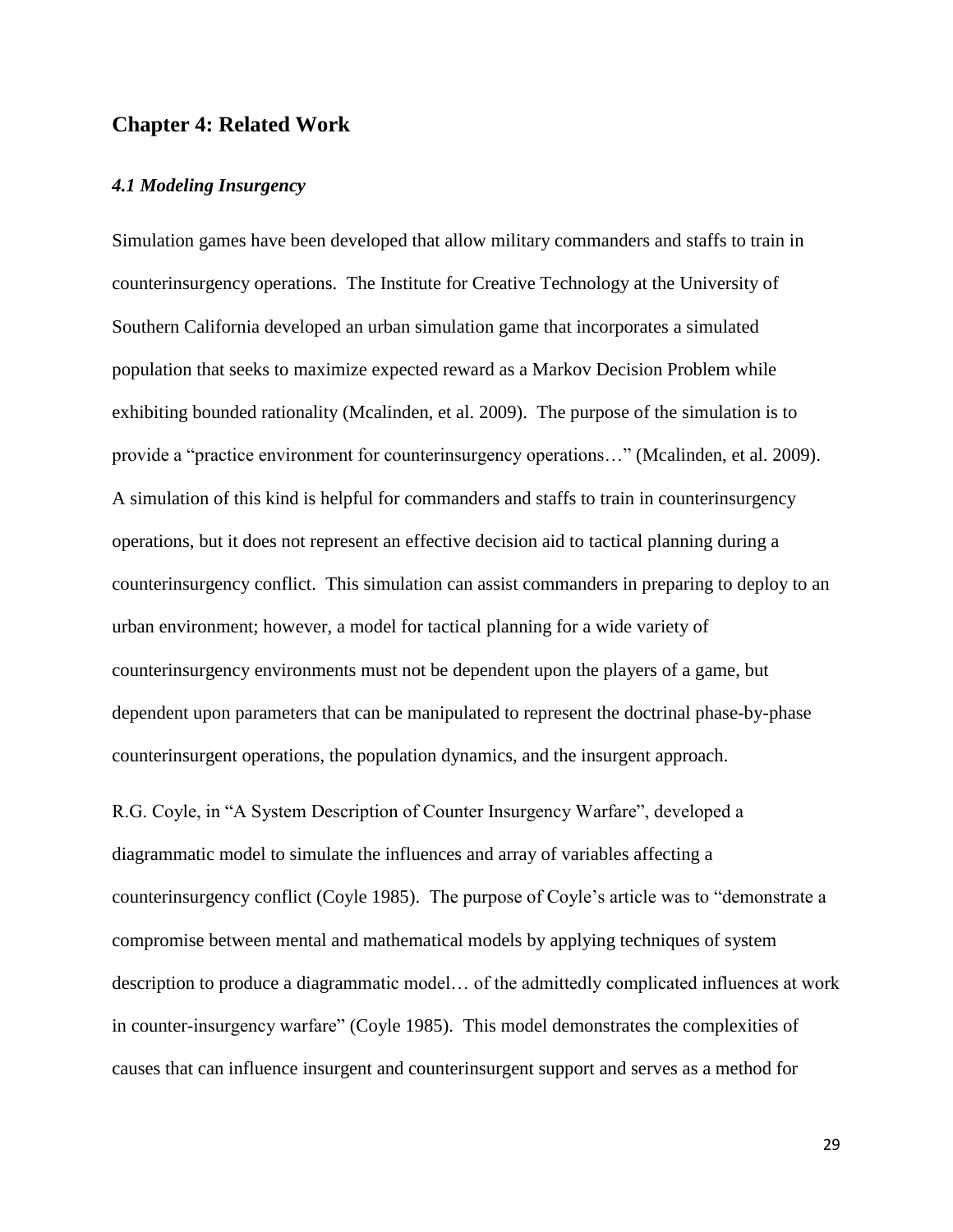understanding strategic decisions. Coyle's model possesses a series of "feedback" loops which he claims "allows one to suggest policy guidelines" to influence the way in which resources are deployed to either favor the insurgent or the counterinsurgent (Coyle 1985). This model gives forth a method to consider strategic decisions during campaign development, but seems to lack a construct that supports the way in which people within a population interact with each other, which must be a basis for a model relevant to a tactical commander.

In another approach to the diagrammatic system for modeling counterinsurgency, Edward Anderson developed a method that resembles a similar construct as Coyle (Anderson Jr. 2011). Anderson, however, explored the effect of lethal and non-lethal operations and calibrated his model using data from the Anglo-Irish conflict of 1919-1921. He also explored other questions such as troop withdrawal and timing of lethal and non-lethal combat efforts. While the model represents a sophisticated approach to help shape a counterinsurgency campaign strategy, it does seem to lack the local national interactions that are essential to modeling perceptions of people.

A United States Army Major, Benjamin Hung, and his colleagues provided insight into modeling a local population along with respective competing influencers in his work titled "Optimization-Based Influencing of Village Social Networks in Counterinsurgency"; he presented two models and several experiments to show an effective way to assign a counterinsurgent to villages through non-lethal targeting (Hung, Kolitz and Ozdaglar 2011). In this work, Hung presents the problem of "deciding on whom U.S. forces should engage through outreach, negotiations, meetings, and other interactions in order to ultimately win the support of the population in their area of operations" (Hung, Kolitz and Ozdaglar 2013). The model provides a basis for considering non-lethal actions, but does not incorporate the lethal operations that are conducted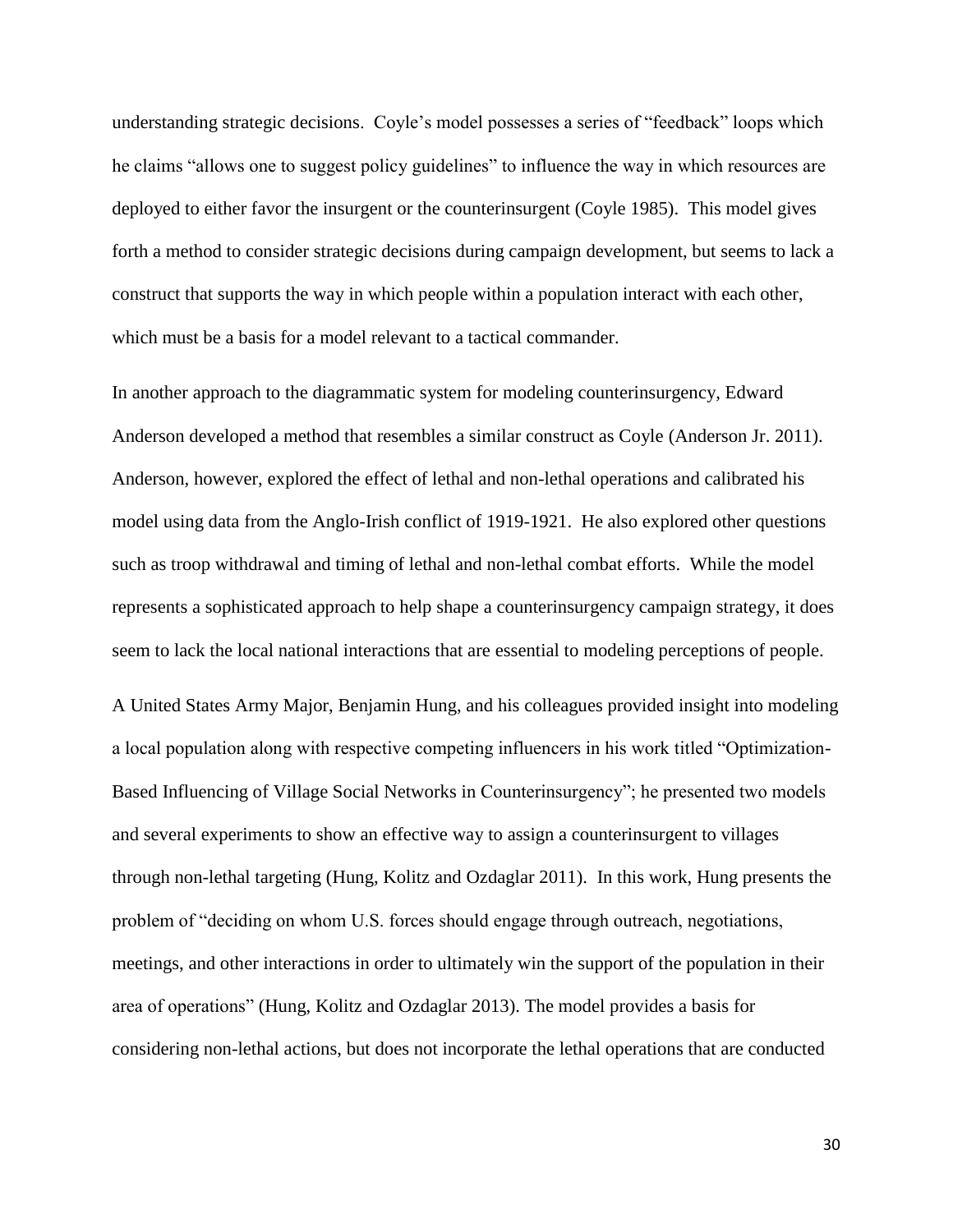in tandem with the non-lethal operations in accordance with the Army's framework defined in FM 3-24.

Furthering the exploration of influencing networks, Jason Tsai, of the University of Southern California, developed a model using a game theoretic approach given an active population with two competing organizations (J. Tsai, T. H. Nguyen, et al. 2014). Game theoretic approaches have been popular in the analysis of security domains (Jain, et al. 2010); Tsai extended the uses of game theory to the case of competing influences. In his approach, a defender attempts to mitigate the influence by the attacker within a counterinsurgency domain where the population also spreads the influence of either competing organization (Tsai, Nguyen and Tambe 2012). This approach provides insight into a game-theoretic approach necessary to model how ideas can spread through a population, but once again fails to consider the effects of other interactions on the battlefield, namely the kinetic fight between the insurgent and the counterinsurgent.

The above work can help form a foundation for which a model to represent the players and the interaction between the players within an actual operating environment can be constructed. The techniques defined by the authors above must be incorporated within an algorithm in order to emulate each phase of the counterinsurgency framework. While each competing organization attempts to maximize the number of supporting population nodes, they also attempt to minimize each other's ability to influence the population. For the counterinsurgent, this may be accomplished by eliminating insurgent nodes, displacing insurgent nodes, or reducing the resources necessary for insurgent nodes to operate. For the insurgent, minimizing the counterinsurgent's ability may be accomplished by attacking the counterinsurgent in order to disrupt their operations and drain national will. In any case, the models developed retain the non-lethal targeting aspect, but they can be bolstered by adding the element of lethal effects,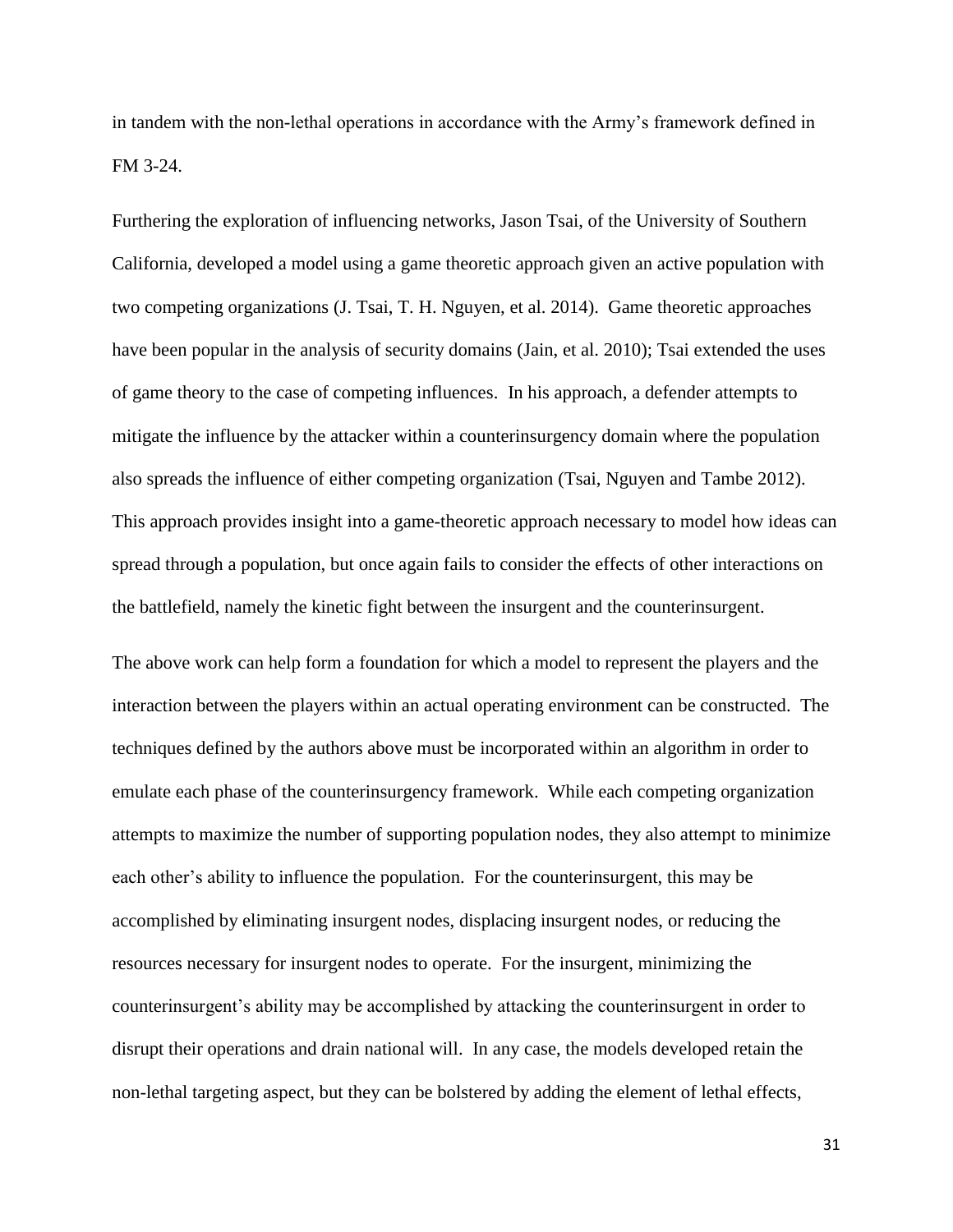which also plays a role in public perception and the overall success or failure of a populationcentric COIN campaign.

## <span id="page-32-0"></span>*4.2 Other Contagion Modeling Domains*

Other domains for modeling the effect of influencing a population are quite vast and certainly relevant to the COIN domain. Marketing a product, campaigning for political office, or understanding how to treat a virus epidemic are all domains that deal with population influencing.

In the case of viral marketing, Daniel Golovin and Andreas Krause present several concepts in their "Adaptive Submodularity" article in the Journal of Artificial Intelligence Research. Golovin and Krause consider a basic knowledge about a social network structure in order to determine an initial set of people to market toward in order to spur maximum demand for a product (Golovin and Krause 2011). The basic idea is that they select an individual to offer a product promotion to and then make some observations about how the demand spreads for the product. Their work includes the concept of making decisions with limited information about the social network.

In work being done at Teamcore at the University of Southern California, Partially Observable Markov Decision Processes (POMDP) are leveraged in modeling decision making under uncertainty within the domain of the spread of the Human Immunodeficiency Virus amongst homeless youth (Yadav, et al. 2015). In his work, Amulya Yadav considers networks that are unknown amongst homeless youth and presents a method for determining the nodes of the network that will result in a maximization of spreading best practices for preventing the spread of HIV.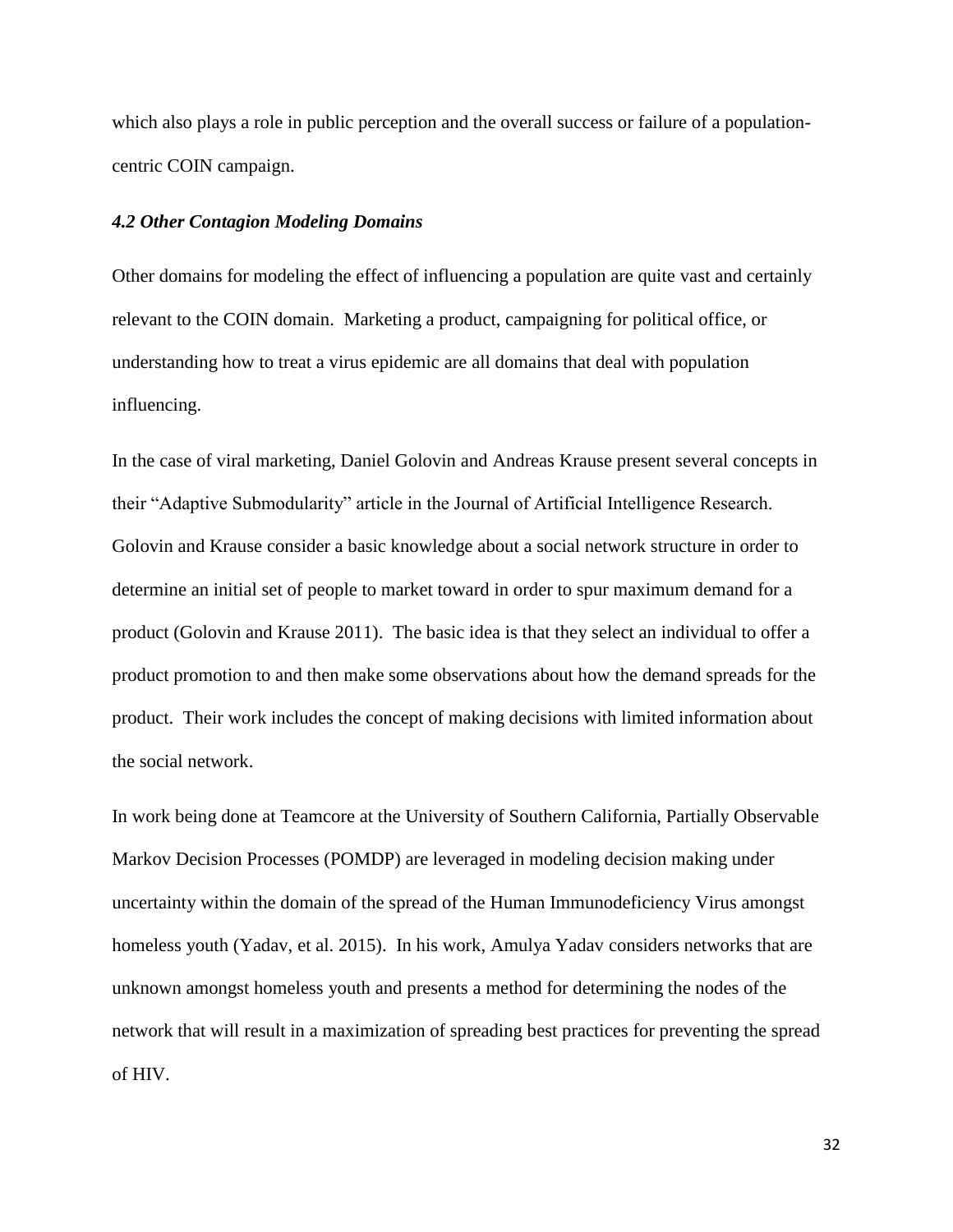<span id="page-33-0"></span>In both of the works above, the authors explored the concept of having knowledge gaps that revolve around a population set. Their goal is to select the nodes that maximize a desired effect centered on influencing as much as the population as possible. The modeling in these domains, while starkly different from the counterinsurgency domain, provides key concepts to furthering the development of a model for counterinsurgency.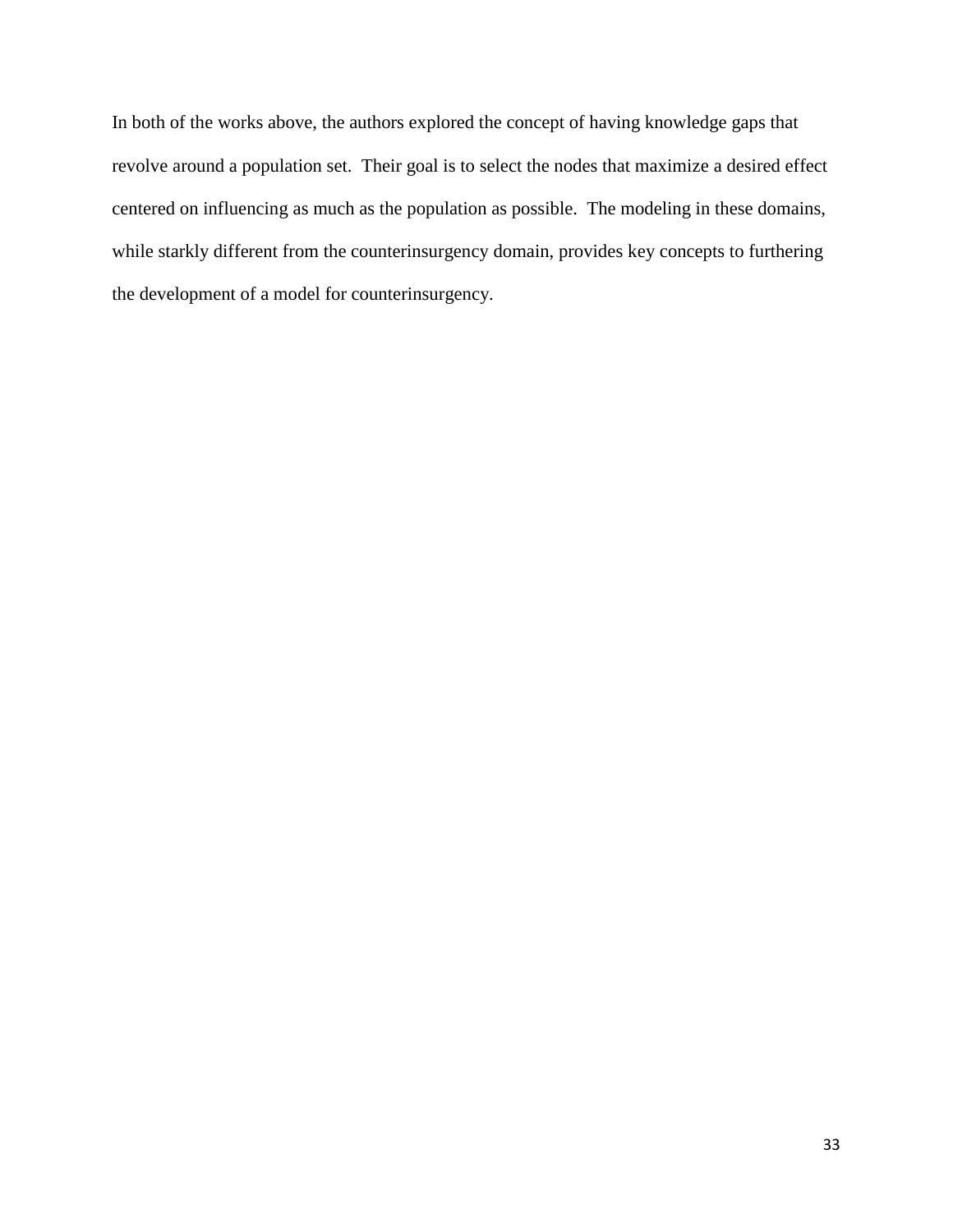## **Chapter 5: Decision Aid Considerations**

#### <span id="page-34-0"></span>*5.1 Constraints*

The commanders who are making the decisions about when and where to conduct their operations to achieve the operational objectives should be the focus for a decision aid. The strategic and operational levels will set the political policy into action, but the commanders who are "on the ground" are forced to make the decisions that will directly affect the outcome of their area of operations.

Many constraints exist when considering a model for counterinsurgency. For an effective decision aid, our aim should be to create a usable tool that can give a commander a general understanding of how a set of operations are going to unfold. While many intelligence capabilities exist to make effective predictions about enemy networks, population networks, and other critical aspects to a model, we must acknowledge that the Army operates in a resource constrained environment. The Army will not know the complete layout of a population network. They may be able to discern who key local leaders are and they may be able to use the anthropology community to determine certain aspects of the population and culture, but often times intelligence resources are committed to the kinetic fight. After all, the kinetic fight is when most American Soldiers are killed in action. Therefore, the Army commits a large amount of intelligence resources to counter improvised explosive devices, target high value individuals within an insurgent network, protect our forward operating bases and outposts, and destroy enemy logistic caches. Non-lethal targeting efforts seem to take the backseat at the Battalion and Brigade level when leveraging intelligence assets, yet a great deal of arguments exist that suggest this should not necessarily be the case during COIN.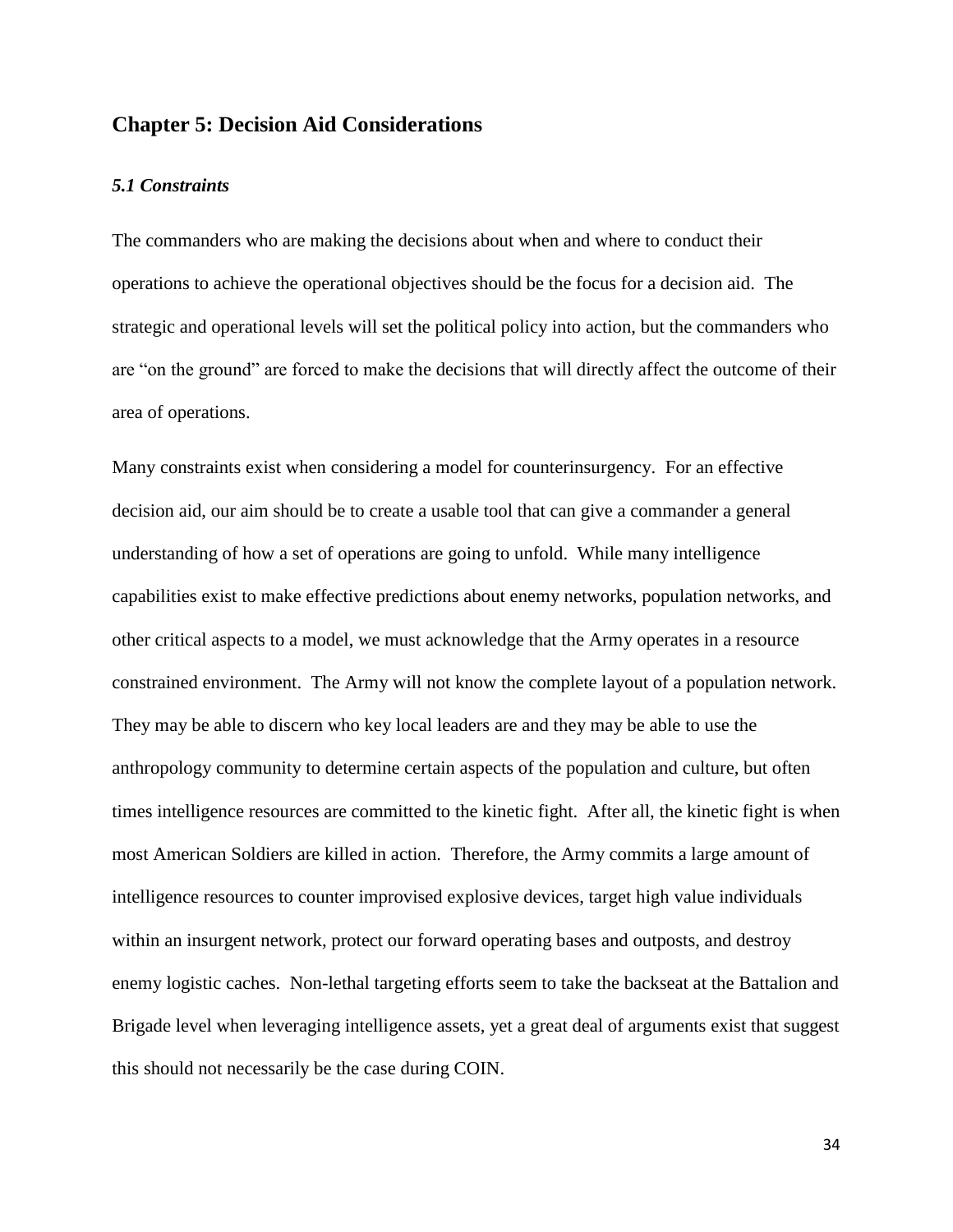When considering a model, knowledge of the local population network will be minimal. The Army will have some insight into population dynamics, but to consider the entire population as a network with each individual representing a node may not be feasible. Despite a great deal of resources committed to developing the insurgent network, this will also be difficult to fully develop. Key leaders of the insurgency will be identified and many other nodes as well, but having a *complete* insurgent network outlined is not feasible.

#### <span id="page-35-0"></span>*5.2 Feasible Inputs*

The inputs to a model must represent the reality of the information commanders and staffs will have at their disposal. Knowing the complete population network, for example, is a piece of information that commanders and staffs will not have. Similarly, they will not know the extent of the insurgent network. They will be able to create an estimate based on many different pieces of intelligence from a variety of intelligence sources and platforms, but the extent of the network will be unknown.

Critical to a model is a basic knowledge of the population. Despite not knowing the exact population network (i.e. who is connected to who), the commander's staff should be able to utilize different resources to gain an understanding of the culture. This is a key component that the United States Army must understand, and such a component should be represented in a model that attempts to capture a counterinsurgency conflict. The staff can create a general understanding of cultural influencers and hierarchies. For example, perhaps a village in a rural area is informally ruled by a group of elders. Those elders then carry a large amount of influence in that the villagers will support the decisions of the elders. This cultural structure makes the elders a critical component in any influencing campaign and is necessary to gain support during a counterinsurgency. Contrarily, suppose a culture is similar to that of different pockets in the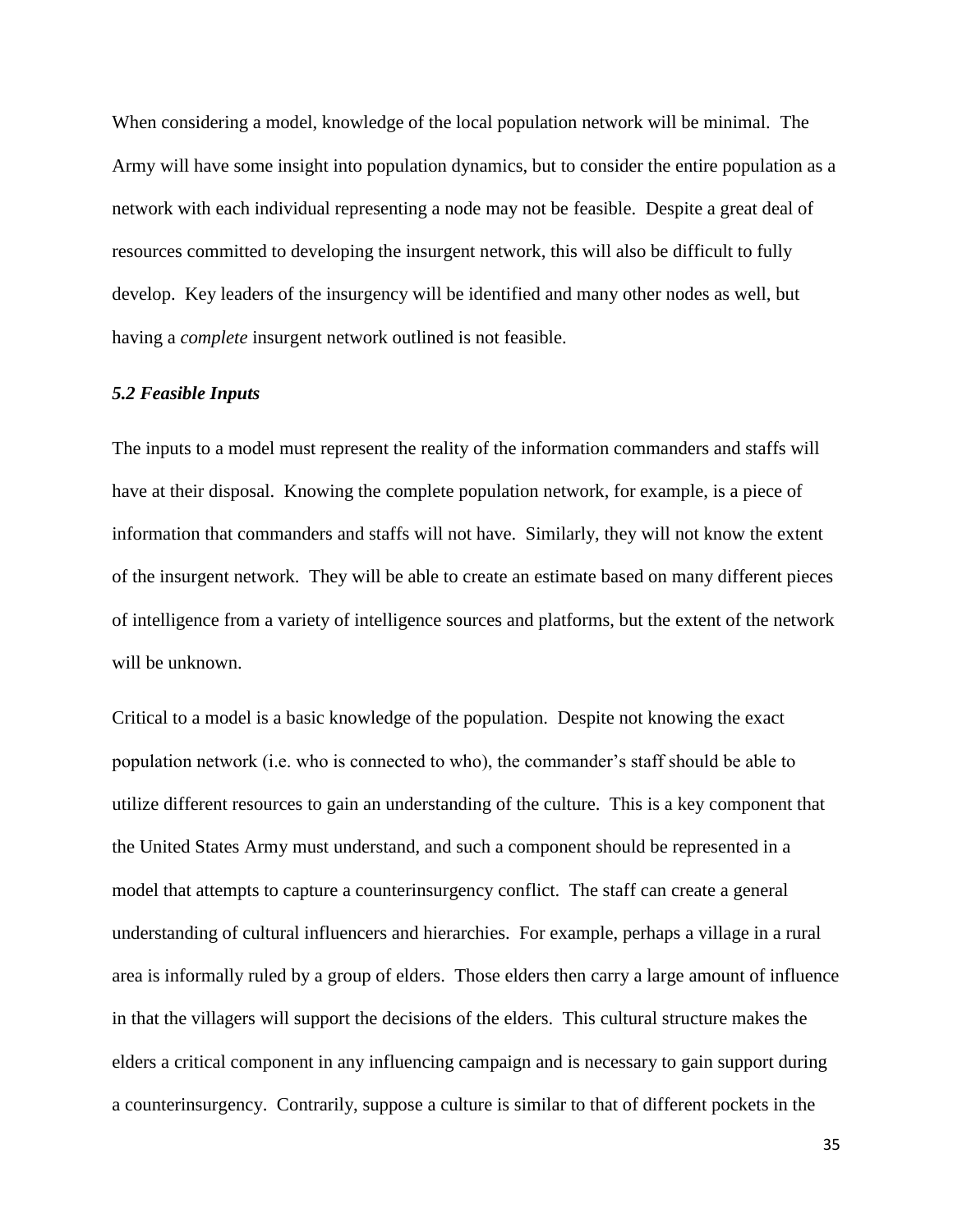United States. Here, freedom and autonomy are valued heavily which often results in a lack of structured cultural hierarchy.

The cultural input should reflect percentages of the labor force occupations as well as other characteristics about the culture and the ways in which people have daily interactions. It should also reflect the way in which these interactions occur. In the examples above, if the village elders support the host nation government then the rest of the village is likely to follow. However, in the second example of the United States, if the oldest and wisest person in a community is influenced one way, then the rest of the community may not necessarily be inclined to follow. A cultural input may take various forms and will require further analysis beyond the scope of this paper in order to determine how that input may be represented.

Another critical input to the model must be a terrain input. Terrain impacts the way in which people live. From roadway systems, to rivers, valleys, and mountains, people are subject to the conditions of their terrain. For example, people who live in a village that has several crossroads leading to several remote villages in the back of a valley are likely to have more of a market place where people living in adjacent villages interact. This input can easily be obtained by a commander's intelligence staff through map reconnaissance and other anthropologic avenues. A terrain input is critical to achieving usable results from the model, as seen in the outputs section of this report.

A commander's staff will know pieces of information about the insurgency. They will be able to estimate the insurgencies different centers of gravity, size, capabilities, and disposition. They will be able to gain a general knowledge of who does what within the insurgent network over time. Intelligence sections will maintain a high value target list along with how the insurgents are connected to each. Such a connection chart will have many gaps, but as time increases, they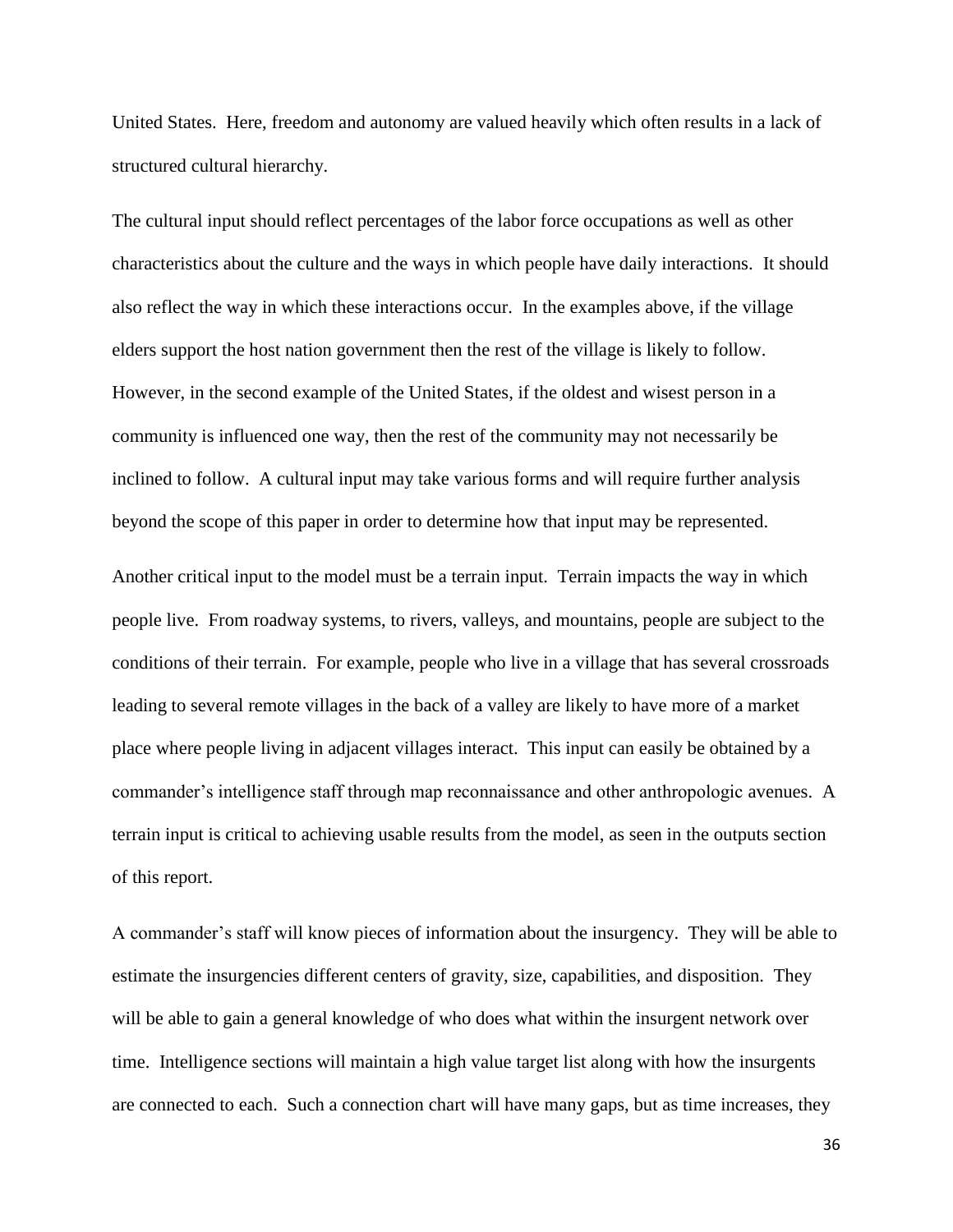will gain a more comprehensive understanding of how the insurgents operate. As stated within the constraints, having a complete construct of the insurgent network is not feasible, but having a solid understanding is feasible and therefore must be considered for an input into an accurate model.

A commander's staff will also know some information about the host nation. In particular, they will be able to assess the strength and capabilities of the host nation security forces. They will be able to make estimates on how quickly the host nation will be able to grow their security forces and how long it will take to train them. Several variables are associated with this. For example, if a country previously had security organizations that were relatively well trained, then growing this kind of force may not take as long as a country that may not have had a well-trained or wellequipped security force.

Figure 5.1, while not comprehensive, shows the basic inputs that are necessary and feasible for a COIN model. For the United States Army input, the troop level should represent the troops on hand while the phase thresholds represent when the unit will transition into subsequent phases. This input may be represented by the capability/size of the host nation security forces or by the number of insurgents remaining in an area, or by a combination of the two.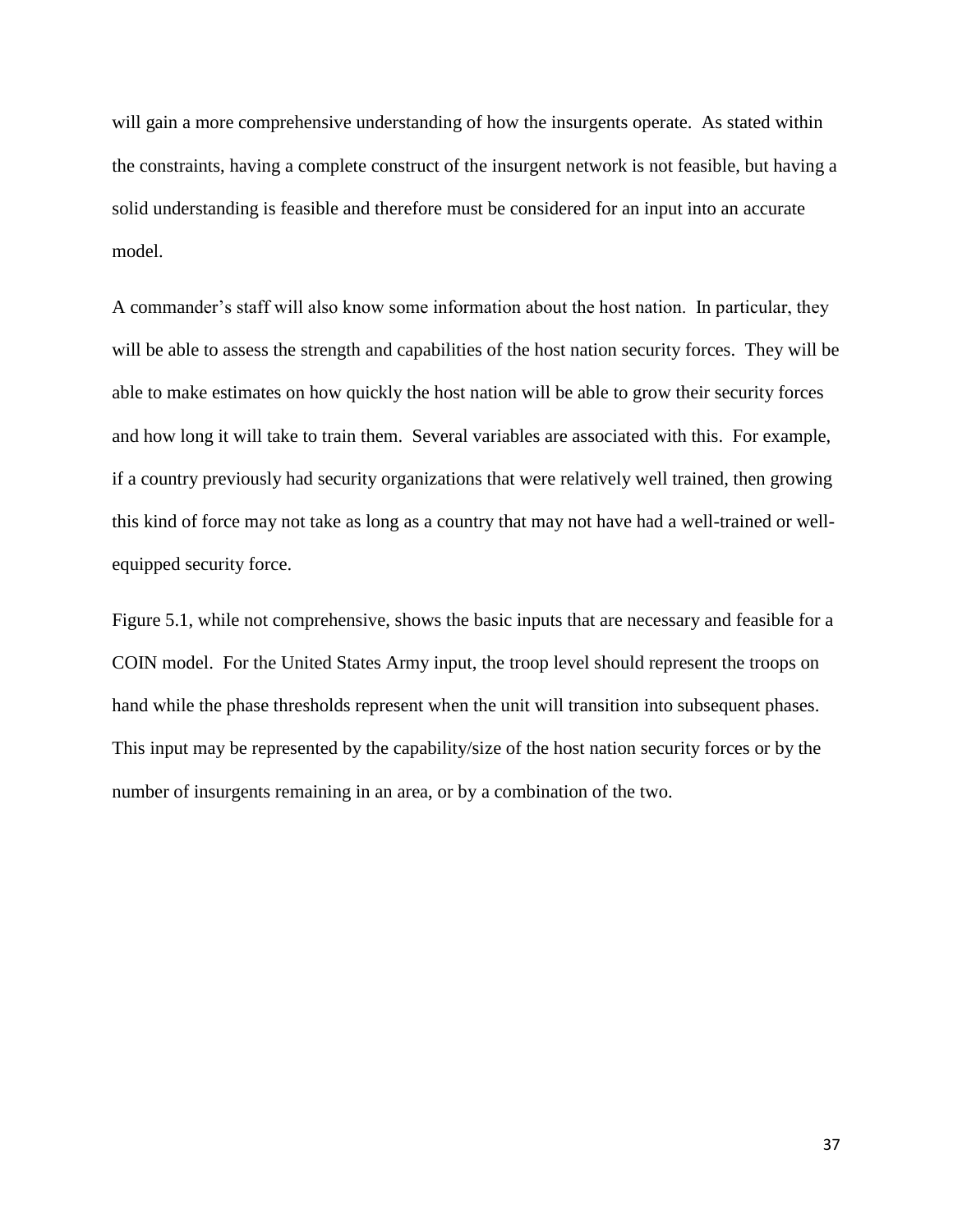

Figure 5.1: COIN Model Inputs

<span id="page-38-1"></span>The inputs denoted in Figure 5.1 are basic. As a model is developed, some of the algorithms may require other inputs not listed. If the input is feasible, then it should be made as an input requirement; however, if the input is infeasible, then a probabilistic assumption should be made and the output should reflect the assumption necessary for the model.

## <span id="page-38-0"></span>*5.3 Feasible Outputs*

The goal of a model for counterinsurgency must be to produce a usable tool for tactical commanders to use when making decisions. The output of a model must give the commander insight into a chosen course of action. The tactical level within COIN is likely to be the level that may utilize a COIN model decision aid more effectively than at the operational or strategic level.

An output that could provide useful insight at the tactical level should use the framework of how the United States Army conducts COIN operations. The "shape-clear-hold-build-transition" framework lends itself to a model that can be based on the respective phases. In particular, the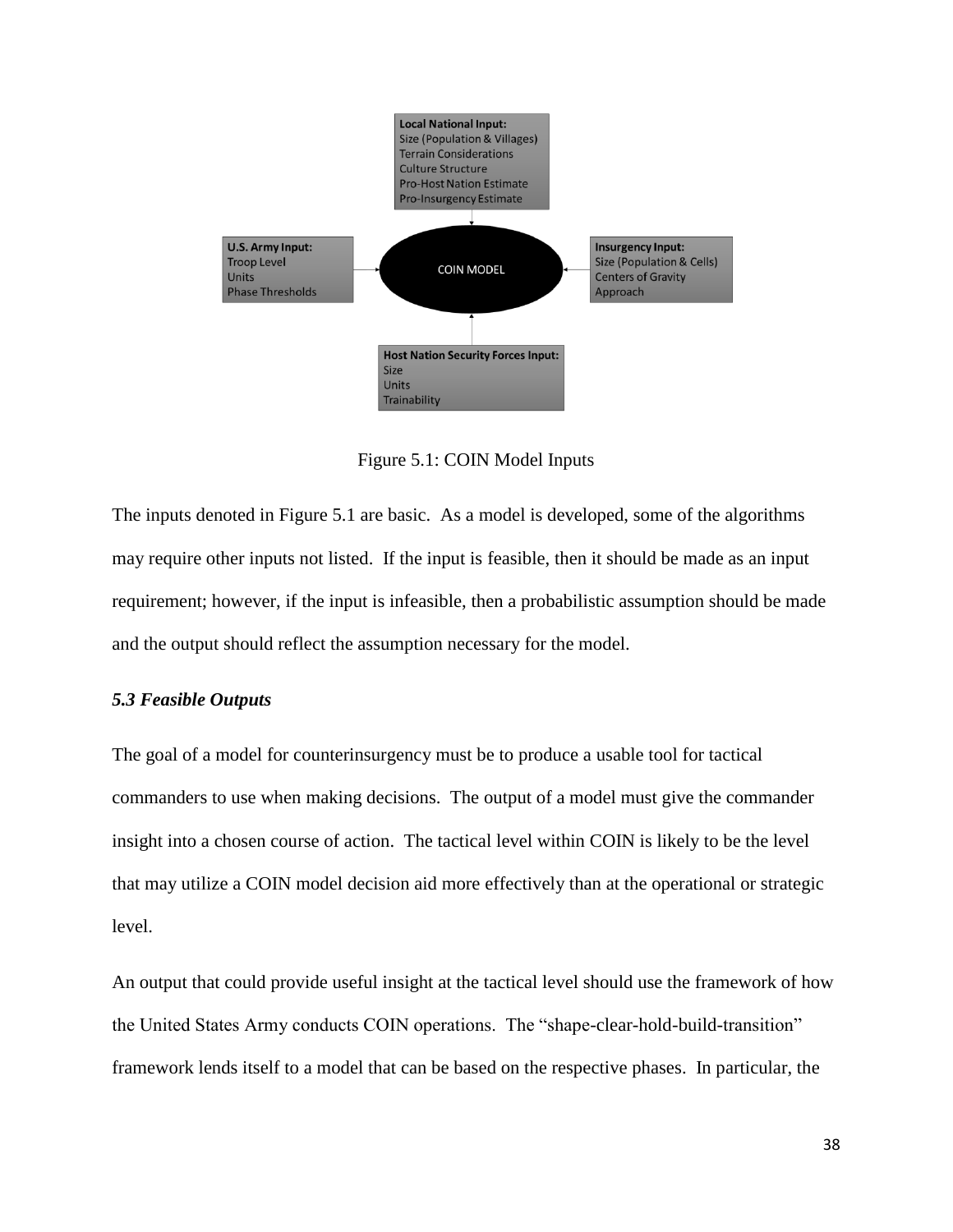clear, hold, and build phases are where the bulk of human interactions within the operating environment take place. In these phases, the following interactions occur: counterinsurgentinsurgent, counterinsurgent-host nation, counterinsurgent-local national, insurgent-host nation, insurgent-local national, host nation-local national and local national-local national.

The objective of a model should be to minimize the time between phases thereby minimizing the total time of the conflict. Due to resource constraints and the longevity of counterinsurgencies, a counterinsurgent force does not want to have its military engaged with the enemy any longer than necessary. Thus, a tactical ground unit should want to achieve success as quickly as possible. A key output for a decision aid is the distribution of offensive, defensive, and stability operations per phase as well as the time required to meet the specified thresholds. Figure 5.2 illustrates such an output.



Figure 5.2: Example Model Output

<span id="page-39-0"></span>Figure 5.2 shows several different pieces of information that can allow a commander and staff to plan for future operations. In this example, the shift in phases is a result of the host nation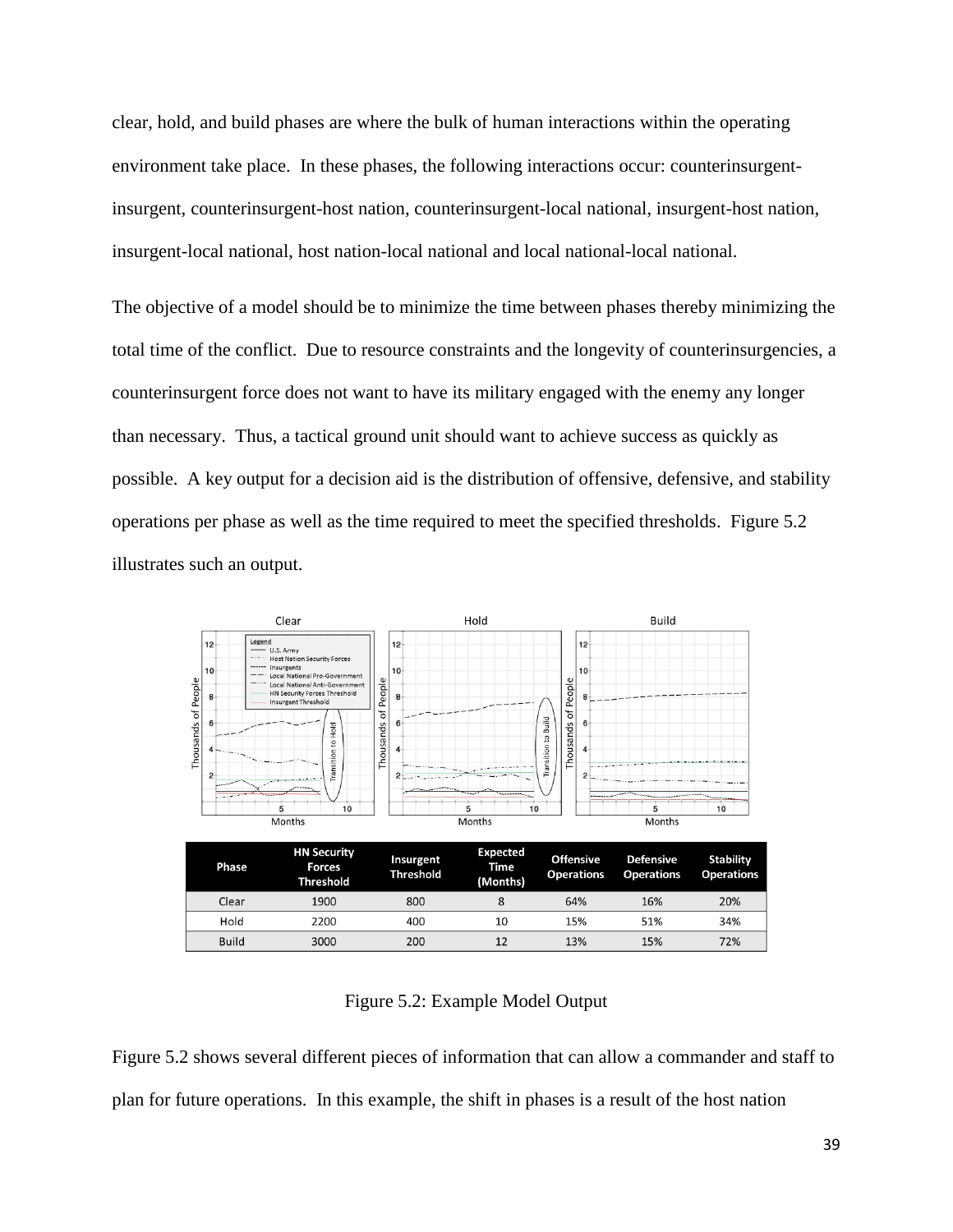security forces meeting a specific threshold and the estimated insurgents meeting a certain threshold. Once both thresholds are met, then the commander is able to transition into the next phase.

The optimum operational distributions should remain at the offensive, defensive, and stability operations level. In other words, to breakdown the operations into specific types of offensive, defensive, or stability operations – such as movement to contact or raid – would provide too much specificity to the commander that may not necessarily meet the needs of reality. At the level shown in Figure 5.2, the commander can use the distribution from the model in order to validate the level of operations during each phase of the conflict.

When considering the thresholds that the model should seek to optimize, one may wonder why no threshold is set for the local nationals who are either for or against the government. The rationale behind this is that the thresholds must be something that can be either accurately measured or discerned by the counterinsurgent. As stated earlier in this paper, intelligence resources, as well as units on the ground, may have a difficult time accurately measuring the population. While the population sentiment remains a vital role in countering an insurgency, it is not a feasible measurement for Army units. Knowing the strength of the host nation security forces and an estimate of the insurgency are two feasible measurements that an Army unit can measure through their intelligence resources and troops on the ground.

Figure 5.3, below, illustrates the variables that a model should seek. Using the example output from Figure 5.2, the figure below shows the end state thresholds set for each phase. It also shows the conditions that must be imposed upon each phase. A model should allow the user to manipulate these conditions; however, the conditions currently shown in Figure 5.3 represent a doctrinal approximation from the Army's COIN manual. This variable illustration resembles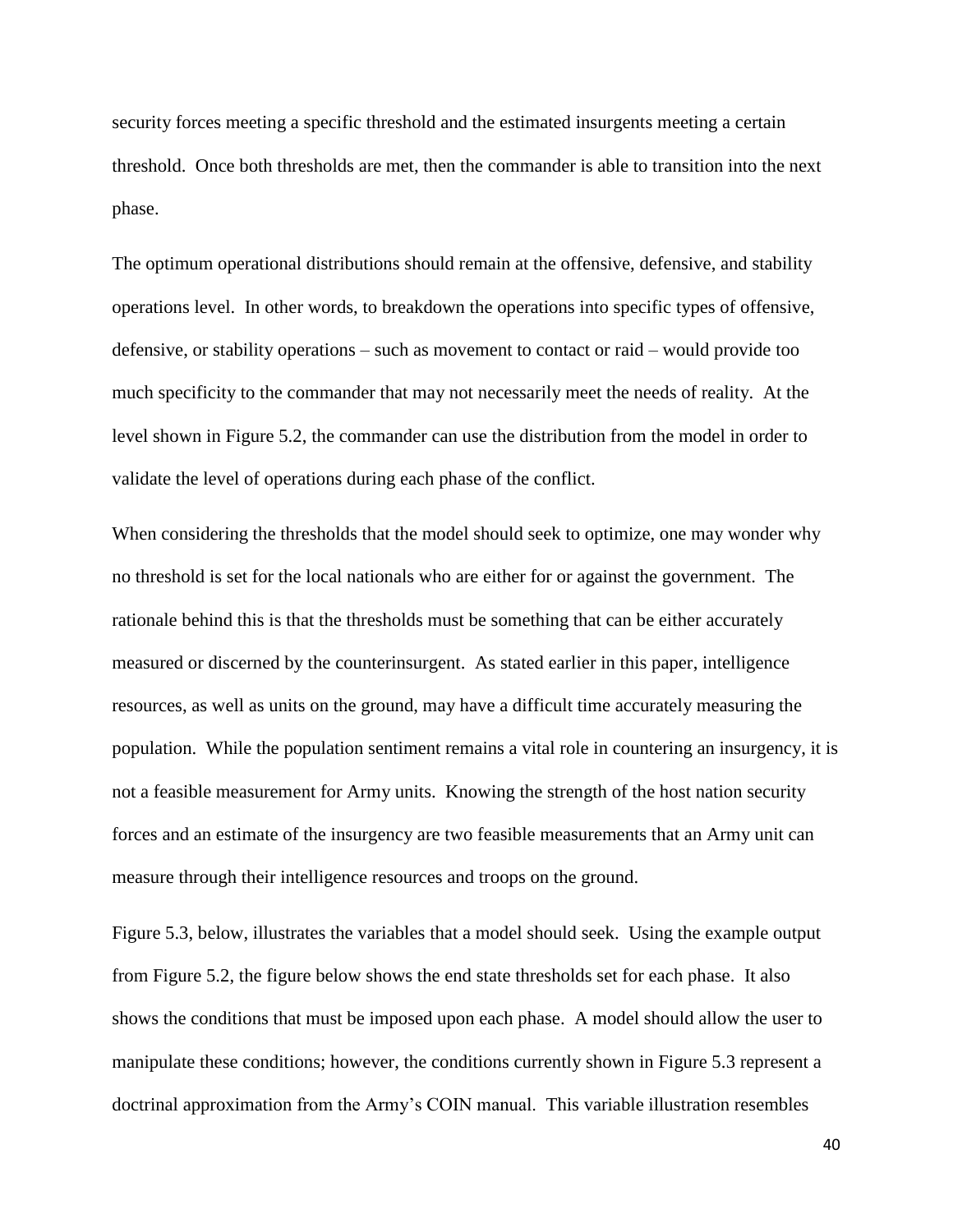that of a linear or non-linear program, but some additional elements to the model must be included as described in subsequent paragraphs.

| <b>Clear: C Months</b><br>Offensive Operations: CO %<br>Defensive Operations: CD %<br><b>Stability Operations: CS %</b><br>Conditions<br>$50\% \le CO\% \le 100\%$<br>$0\% \le CD\% \le 50\%$<br>$0\% \leq CS\% \leq 50\%$<br>$C0\% + CD\% + CS\% = 100\%$ | <b>Transition Thresholds:</b><br><b>Host Nation Security</b><br>Forces: 1900<br>Insurgent Forces: 800 | <b>Hold: H Months</b><br>Offensive Operations: HO %<br>Defensive Operations: HD %<br><b>Stability Operations: HS %</b><br>Conditions<br>$0\% \leq HO\% \leq 50\%$<br>$50\% \leq HD\% \leq 100\%$<br>$0\% \leq H.S\% \leq 50\%$<br>$H0\% + HD\% + HS\% = 100\%$ | Transition Thresholds:<br><b>Host Nation Security</b><br>Forces: 2200<br>Insurgent Forces: 400w | <b>Build: B Months</b><br>Offensive Operations: BO %<br>Defensive Operations: BD %<br><b>Stability Operations: BS %</b><br>Conditions<br>$0\% \leq B0\% \leq 50\%$<br>$0\% \le BD\% \le 50\%$<br>$50\% \leq BS\% \leq 100\%$<br>$B0\% + BD\% + BS\% = 100\%$ | <b>End State Thresholds:</b><br># Host Nation Security<br>Forces: 3000<br># Insurgent Forces: 200 |
|------------------------------------------------------------------------------------------------------------------------------------------------------------------------------------------------------------------------------------------------------------|-------------------------------------------------------------------------------------------------------|----------------------------------------------------------------------------------------------------------------------------------------------------------------------------------------------------------------------------------------------------------------|-------------------------------------------------------------------------------------------------|--------------------------------------------------------------------------------------------------------------------------------------------------------------------------------------------------------------------------------------------------------------|---------------------------------------------------------------------------------------------------|
|------------------------------------------------------------------------------------------------------------------------------------------------------------------------------------------------------------------------------------------------------------|-------------------------------------------------------------------------------------------------------|----------------------------------------------------------------------------------------------------------------------------------------------------------------------------------------------------------------------------------------------------------------|-------------------------------------------------------------------------------------------------|--------------------------------------------------------------------------------------------------------------------------------------------------------------------------------------------------------------------------------------------------------------|---------------------------------------------------------------------------------------------------|



<span id="page-41-0"></span>A model that is able to provide the above output should also provide an additional output to support the tactical commander. One of the primary decisions a tactical commander makes is deciding where to conduct operations. From a non-lethal perspective, this includes deciding which villages or towns to operate in and where interactions with local national people could maximize positive support. An output to a model must give the commander insight into where operations should take place.

Figure 5.2 illustrates how to minimize a COIN conflict given current Army doctrine; an additional objective of a model must be to specify where the operations should be conducted. Specifically, the model should assist in selecting which kinds of people and which types of villages to influence through their non-lethal campaign. The input of cultural structure and terrain considerations should allow the model to find these pieces of information.

Consider the illustration in Figure 5.4. The nodes of the network represent the United States Army, Host Nation Security Forces, Insurgents, and Local Nationals while the edges represent their interactions. This small example illustrates the players involved and the interactions they may have at one instant of a COIN conflict.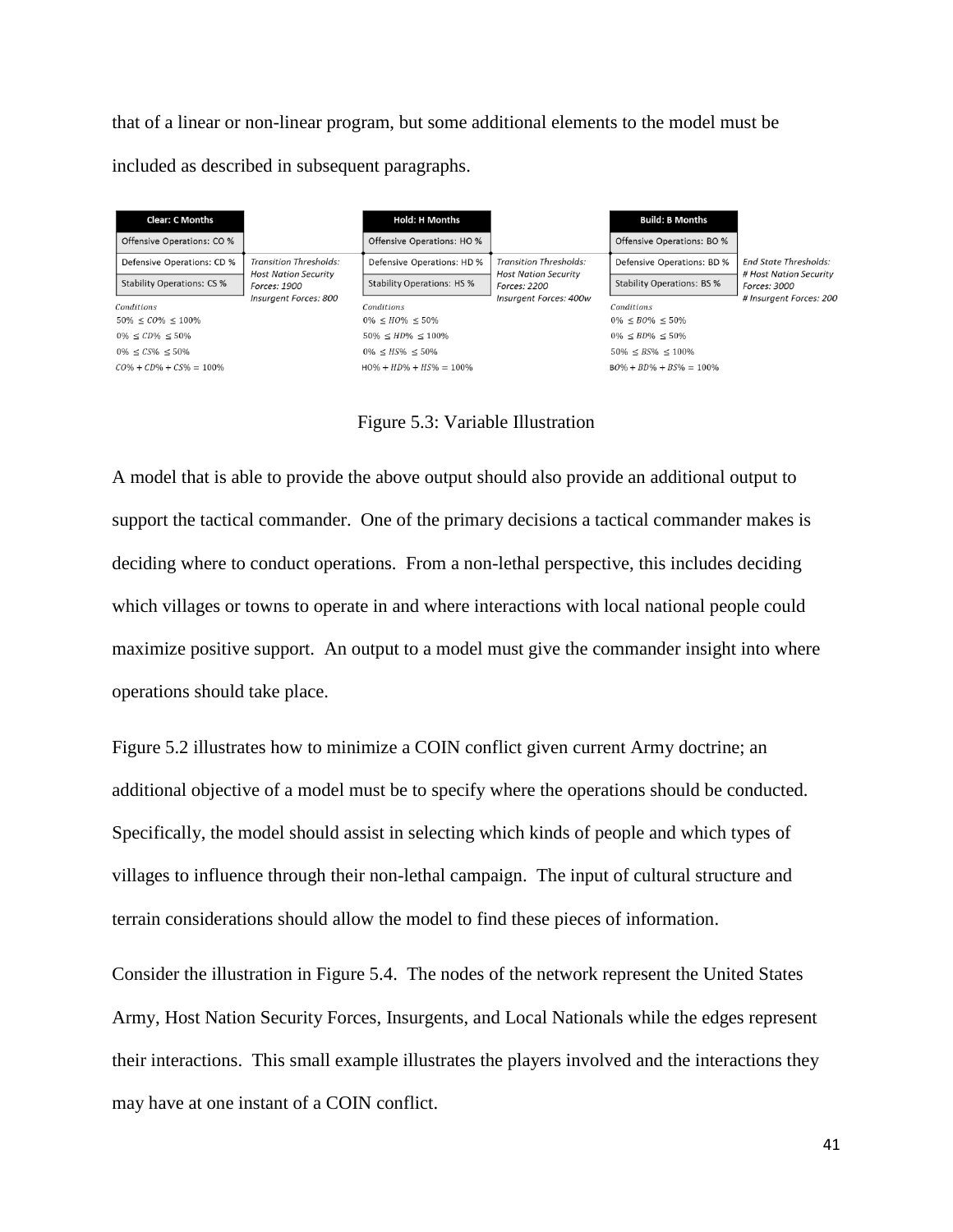

Figure 5.4: Example Network in Operating Environment

<span id="page-42-0"></span>Due to the limited input for the local national population, the output cannot be to specify which village to conduct operations, but it should provide characteristics about the types of villages. The model should identify characteristics about the nodes that were used to minimize the time of conflict. An example of this output is shown in Figure 5.5.



Figure 5.5: Example Node Output

<span id="page-42-1"></span>Figure 5.5 demonstrates an intuitive notion of node selection; however, a real scenario may yield different results. The aim of this output is to derive characteristics about the nodes that maximize influence, which ultimately results in minimizing the time of the conflict. Level 1 Nodes should be those nodes that carry the most weight in spreading influence while Level 2 and Level 3 remain important, but to a lesser degree. This output should pull out characteristics from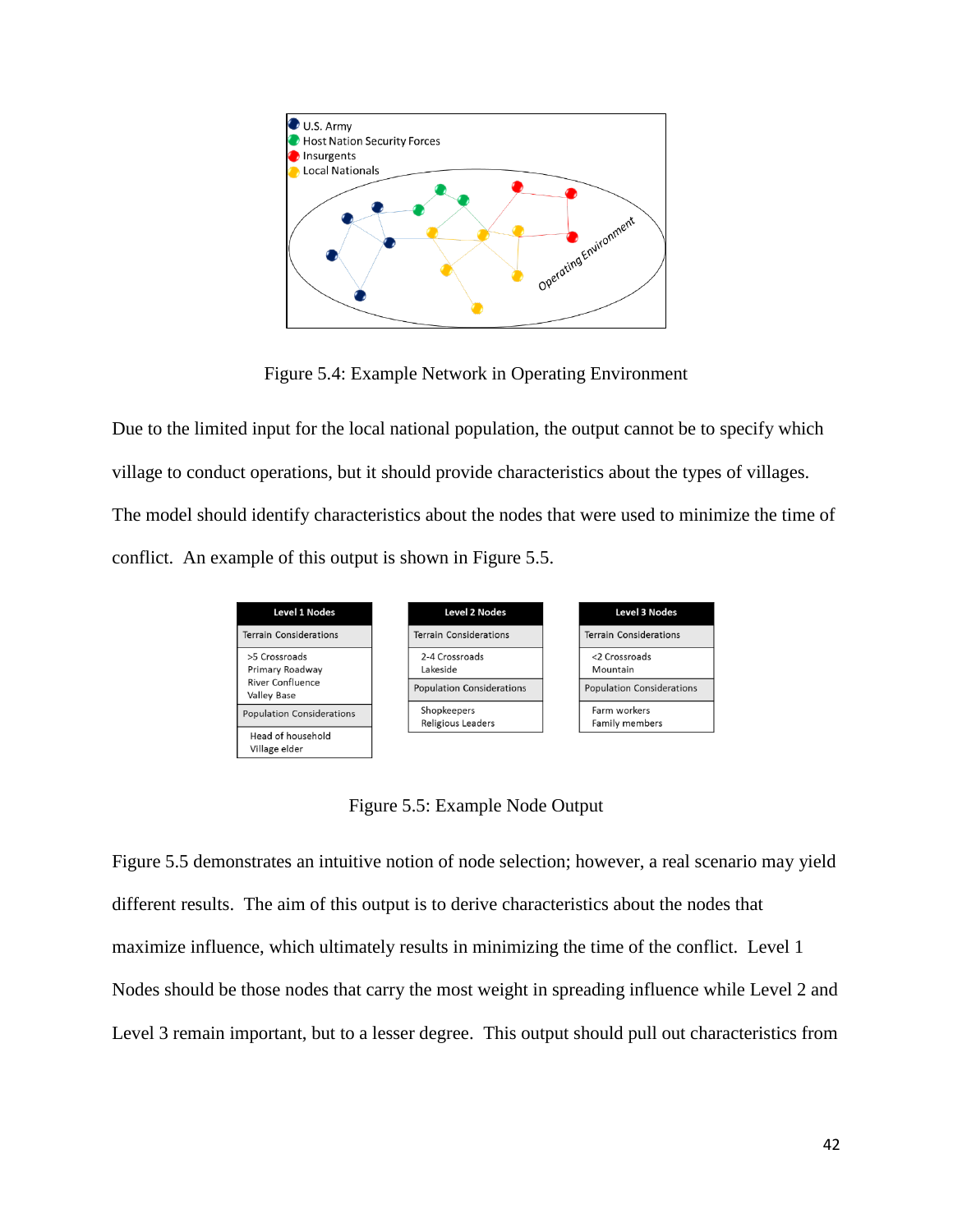the terrain and cultural inputs. Thus, a higher fidelity of the inputs should be sought in order to produce higher fidelity in the node selection criteria.

The overall output to a decision aid should use the doctrinal framework that the Army has established for countering future insurgencies. The goal of the output must be to produce usable information that can assist the commander in making decisions. The output can help commanders establish realistic timelines and shape their operations in order to develop a winning strategy to achieve the overarching end state of COIN, which is to transition regions back to the host nation.

## <span id="page-43-0"></span>*5.4 Model Approach Considerations*

Many possible approaches exist when attempting to model counterinsurgency. A likely approach may be the use of game theoretic principles mixed with concepts from social networks. Using game theoretic and network terminology, multiple agents may exist within a disconnected or connected network where the agents are represented by nodes in the network. Edges between the nodes of the network could represent the interactions between agents and could be associated with a probabilistic payoff. For example, if a United States Army force interacts with an insurgent force in an offensive operation, an edge would exist between that force and the insurgent force with a payoff of some distribution representative of an offensive operation calibrated within the overall metrics of the model.

Developing the distributions of the payoffs may require real data that is not the easiest kind of data to obtain. Due to classification restrictions of the United States military and the overall task of collecting the kind of data necessary to develop realistic payoff distributions presents tremendous obstacles in the pursuit of an accurate model. To overcome this obstacle,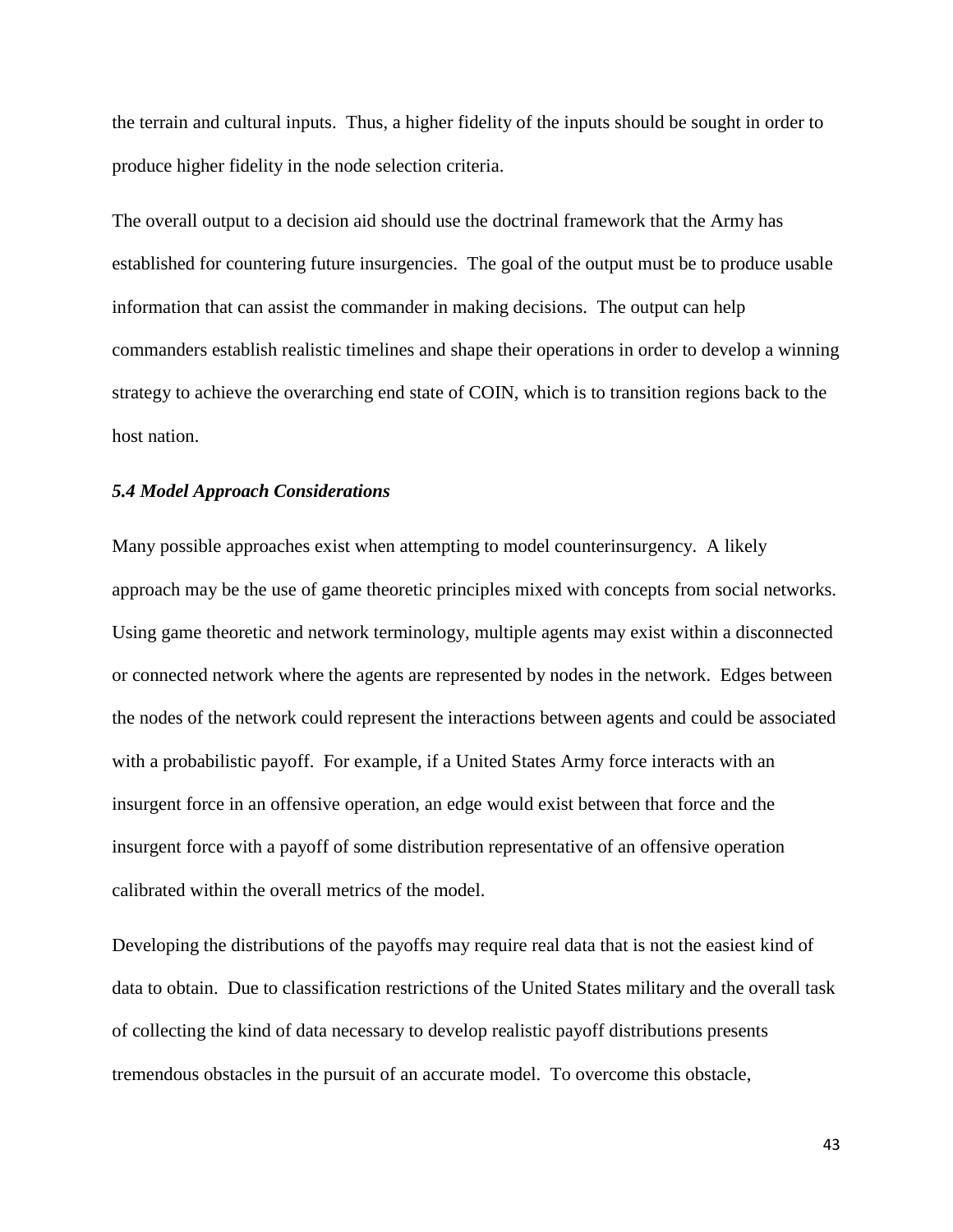assumptions about the parameters may be made to develop the model, but the distribution parameters should be relatively easy to manipulate in order to better calibrate a model once data can be obtained.

The rationale for needing to have distributions for the payoffs lies in the uncertainty of war. Simply because the United States conducts an operation with certain intentions does not necessarily mean that those intentions are met. For example, when conducting an air strike on a group of insurgents, collateral damage may result in innocent civilian fatalities. This collateral damage may then result in turning a pro-host nation government civilian into a supporter of the insurgency. Even when conducting non-lethal stability operations, the United States Army may inadvertently cause distress among the population. One story that is commonly told amongst the United States Army involves an Army unit that built a water well for an Afghanistan village. The thought that the people would appreciate having running water in their village seemed logical; however, the people did not appreciate the project. The reason behind their dissatisfaction with the project was that the women of the village enjoyed retrieving the water from another source – this was their time to be together as women and away from the men. Once the well was built, this time was no longer necessary and the women caused problems amongst the men because of it. Whether this story is a true story or just a fable circling around the Army, it serves as an illustration of unintended consequences and furthers the point that randomness is certain when conducting COIN operations.

When considering a social network with a game theoretic approach, the payoffs must also be associated with the consequences of interactions. Attrition or displacement may occur between competing organizations and the turning of local nationals as a supporter of a competing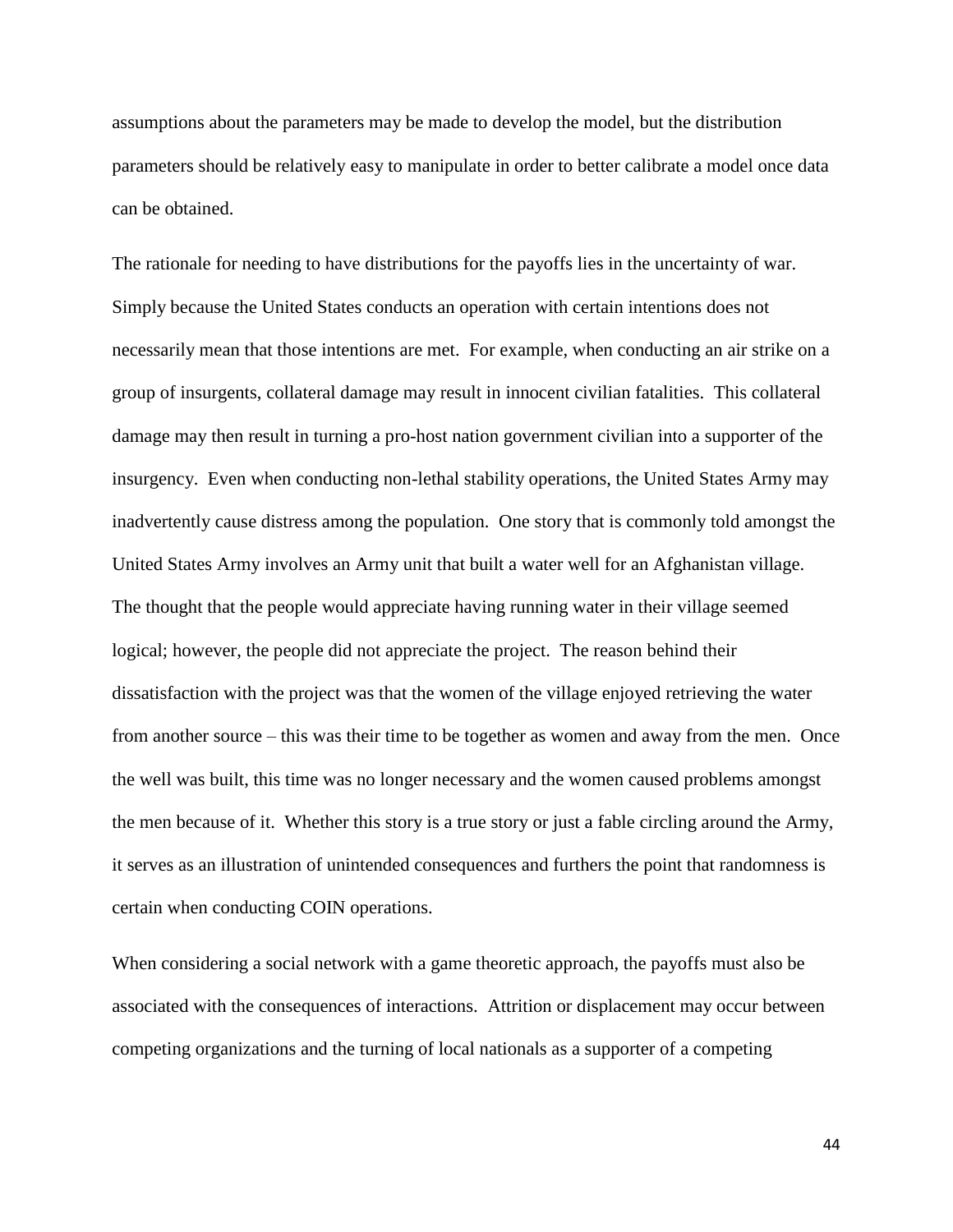organization may happen multiple times. The cultural structure input should provide the baseline for how the influencing mechanism works, which then evolves into the output shown above.

Despite being unable to adequately measure the sentiment of a population, a model that retains an inner working of the population's interactions is vital to how well the host nation security forces perform and how the insurgency numbers may increase or decrease. The more support an insurgency has in a specific area, the easier it is to recruit and grow in numbers. Similarly, the less support the host nation has in a specific area, the more difficult it is to grow their numbers. While the model may not optimize the population sentiment thresholds per operational phase, the population clearly represents a critical component to the model that must be represented within the inner workings of the model.

<span id="page-45-0"></span>The work completed by the authors described in the related work chapter of this paper provides a solid foundation for the development of a decision aid model. The inner workings of the models developed for social network influencing and the spread of contagion should be considered when developing a model for counterinsurgency. Such approaches to population influence are critical to the further development within this domain. Game theory and social network analysis should be able to provide the foundations for the algorithms necessary to achieve an accurate portrayal of counterinsurgency.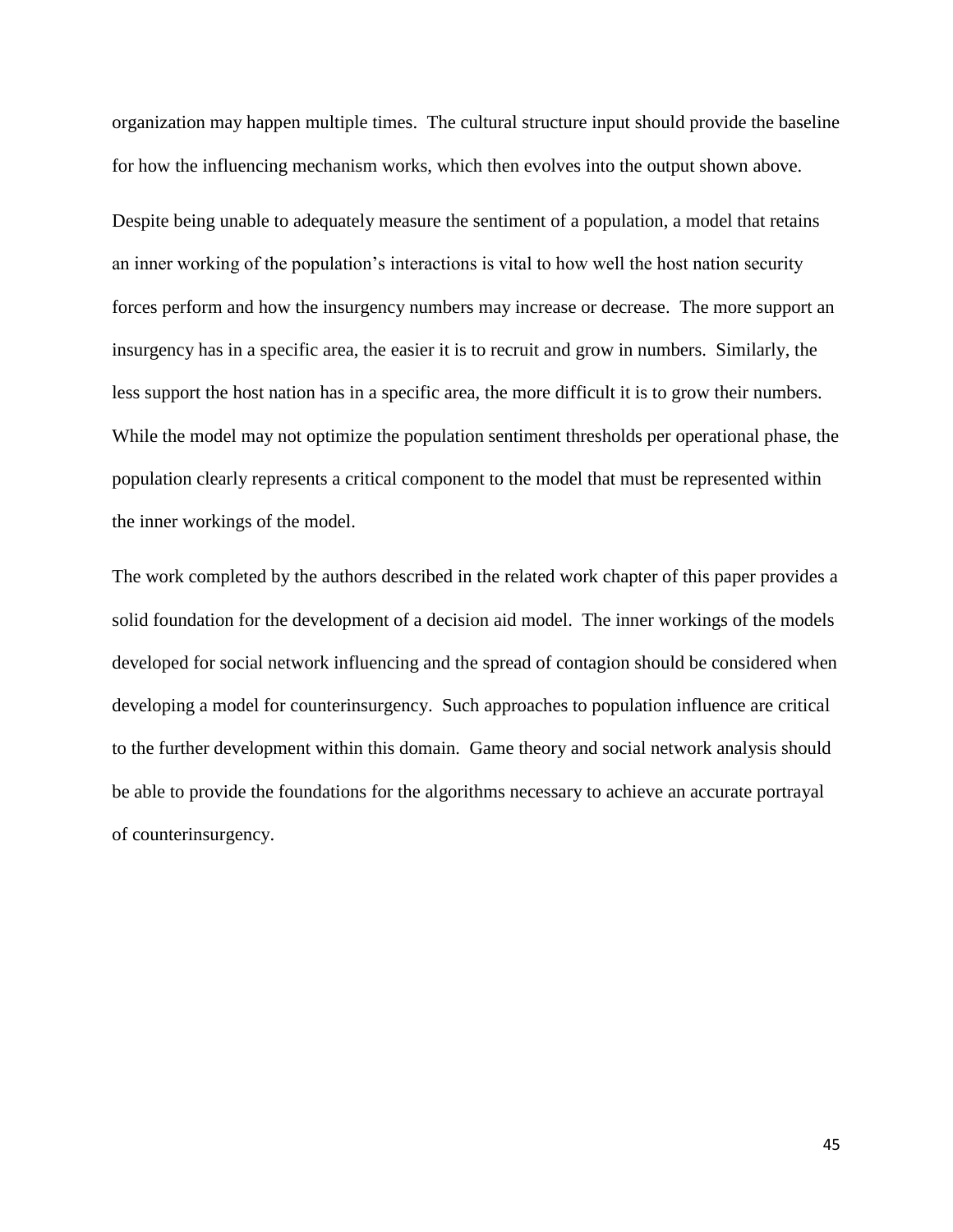# **Chapter 6: Conclusions**

War is one of the many consequences of human behavior. Human behavior may often be difficult to predict yet alone model. Successful counterinsurgency is dependent upon human interactions and the consequences of those interactions. Modeling a counterinsurgency campaign to provide insight into the appropriate level of forces and operations, therefore, presents a challenging task. As we continue to explore whether the feasibility of modeling current United States Army COIN doctrine in order to develop a relevant decision aid for Army commanders, we must also continue to refine the algorithms and game theoretic approaches to contagion and cultural interactions.

The military has continually refined the ways in which it measures success in counterinsurgency. In Vietnam, counting the bodies of the enemy was a way that commanders thought they could measure the success of the campaign. This, however, proved to be ineffective as the nature of the conflict was further understood. As many scholars have inferred, the population remains a key component to success within COIN. While the population may not necessarily be the center of gravity, it remains at the core of a counterinsurgency and the prize that competing organizations hope to attain.

Modeling a counterinsurgency to accurately portray relevant data can benefit a tactical commander and staff so that they can continue to refine plans and operate within the framework of doctrine. A model can also help establish reasonable goals for the Army unit conducting operations so as not to overreach their capabilities, but utilize resources in effective ways to achieve the desired end state. Furthermore, the identification of characteristics for node selection can have significant impacts on how tactical commanders conduct their non-lethal targeting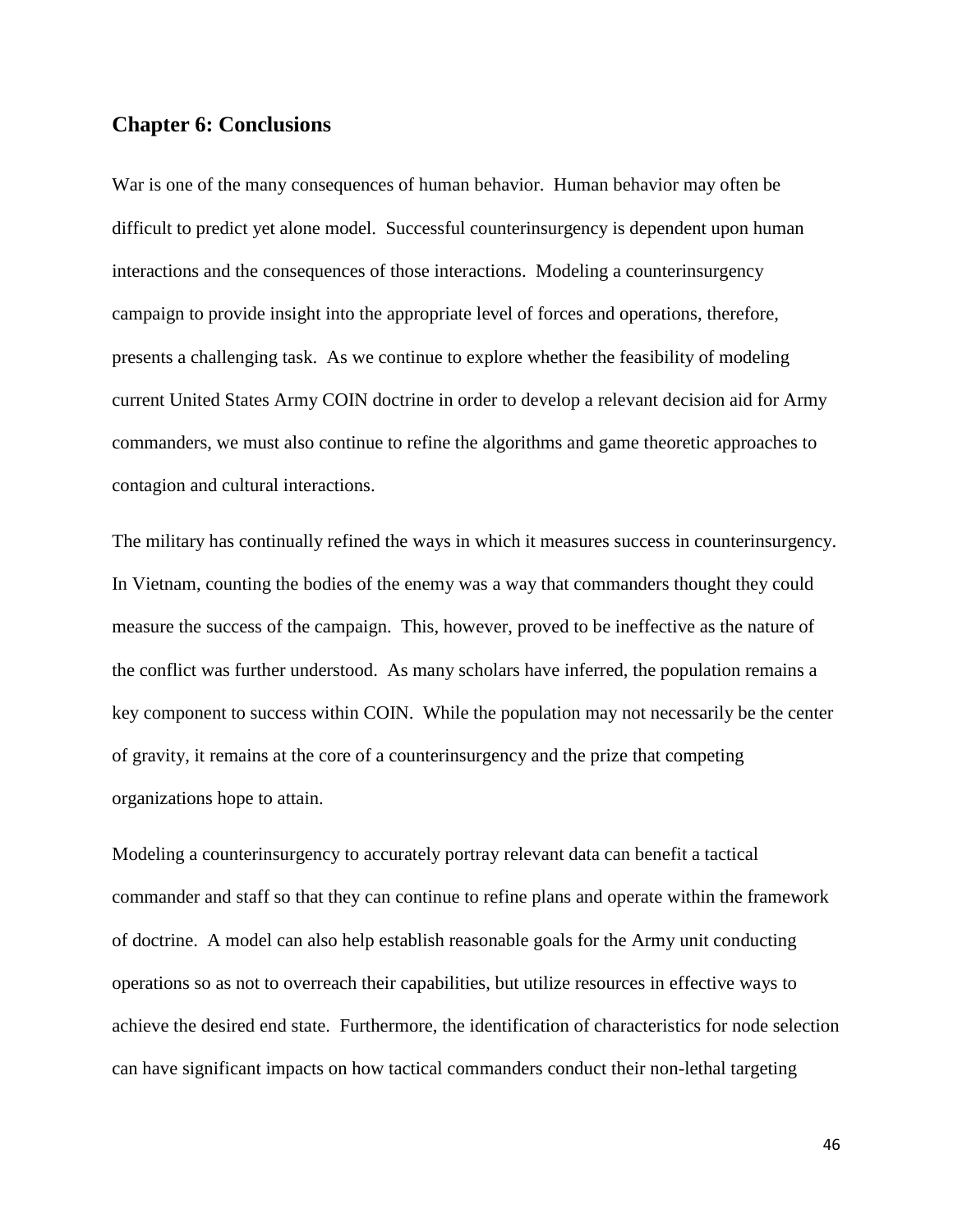operations. The objective of maximizing influence through key nodes within the population network must be inherent to a model that minimizes a COIN conflict using the doctrinal framework. Thus, the two outputs described in this paper should be achievable through one comprehensive model.

The concepts described in this paper for developing a usable decision aid may present some computational difficulty in optimization due to the probabilistic nature of the problem and the many nodes that represent the networks of agents within the domain. Additionally, further development of a cultural input may be required. Such an element presents a critical piece to a model so that it can serve multiple operating environments. The cultural input will have a significant impact on the interactions and the spread of influence within the model.

The core of the model must revolve around the interactions within the operating environment. How these interactions happen will drive the performance of the model. The probabilistic nature describing the uncertainty and unintended consequences of operations must be represented within the model. These probabilities may impose a requirement to run the model multiple times, but such a requirement will only further the ability for commanders and staffs to make better decisions when considering their operations.

War has never been "black and white"; it is a messy business where the United States cannot afford anything other than victory. A model that describes counterinsurgency will undoubtedly be messy and probabilistic at best. Such a model, however, has the potential to reduce the lives lost by providing the tactical commander with an ability to make the best decisions possible to reduce the time of involvement. Further development of these concepts may have considerable impacts.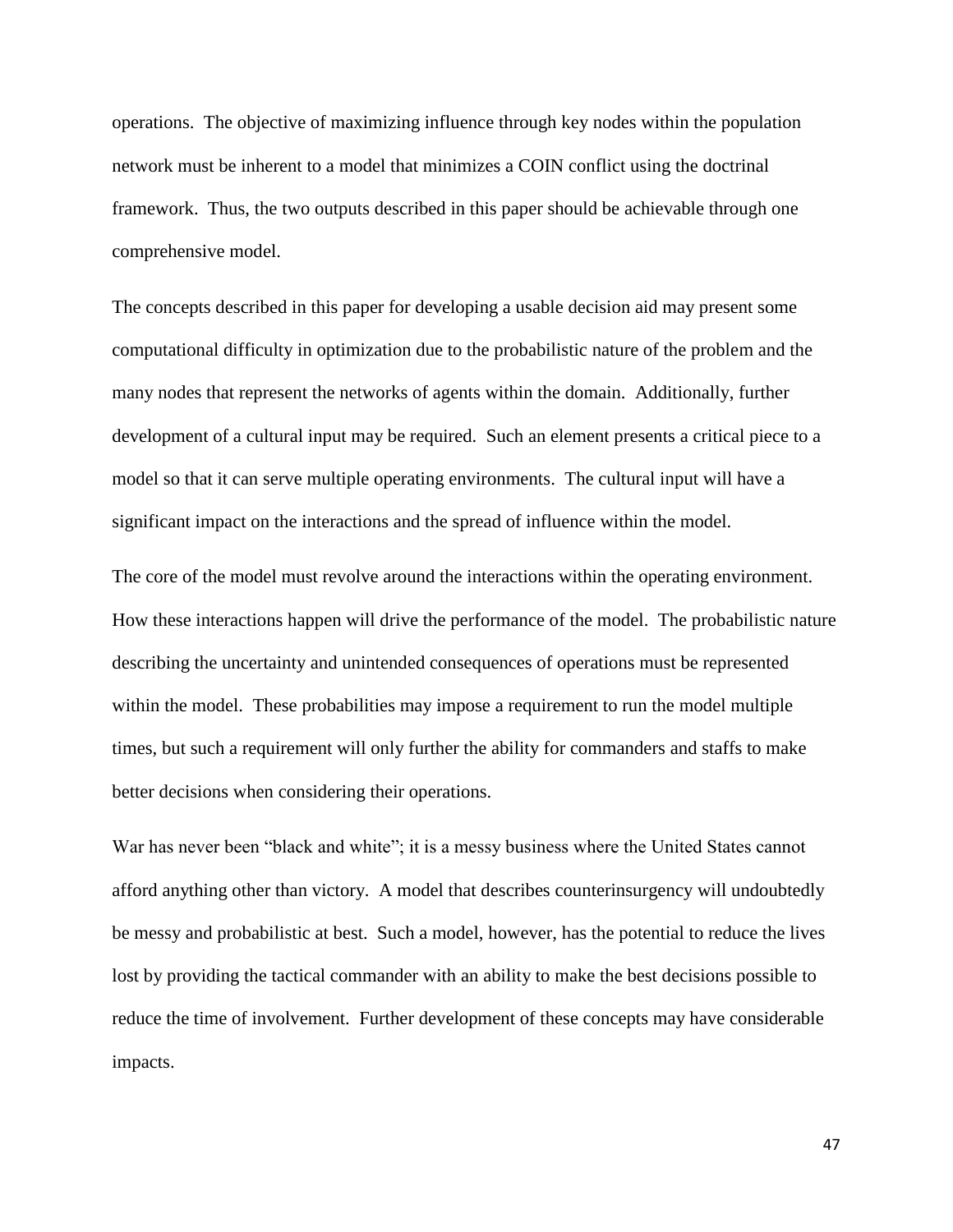## **Works Cited**

- Anderson Jr., Edward G. 2011. "A dynamic model of counterinsurgency policy including the effects of intelligence, public security, popular support, and insurgent experience." *System Dynamics Review* 111-141.
- Cohen, Eliot, Conrad Crane, Jan Horvath, and John Nagl. 2006. "Principles, Imperatives, and Paradoxes of Counterinsurgency." *Military Review* 49-53.
- Coyle, R. G. 1985. "A System Description of Counter Insurgency Warfare." *Policy Sciences* 55-78.
- Department of the Army. 2010. "Brigade Combat Team." *FM 3-90.6.*
- Department of the Army. 2012. "Offense and Defense." *ADRP 3-90.*
- Dubik, James M. 2012. *Operational Art in Counterinsurgency: A View From the Inside.* Best Practices in Counterinsurgency, Washington, DC: Institute for the Study of War.
- Golovin, Daniel, and Andreas Krause. 2011. "Adaptive Submodularity: Theory and Applications in Active Learning and Stochastic Optimization." *Journal of Artifical Intelligence Research* 427-486.
- Hung, Benjamin W. K., Stephan E. Kolitz, and Asuman Ozdaglar. 2011. "Optimization-based Influencing of Village Social Networks in a Counterinsurgency." *Social Computing, Behavioral-Cultural Modeling and Prediction* 10-17.
- Hung, Benjamin W.K., Stephan E. Kolitz, and Asuman Ozdaglar. 2013. "Optimization-Based Influencing of Village Social Networks in a Counterinsurgency." *ACM Transactions on Intelligence Systems and Technology, Vol. 4, No. 3, Article 52* 1-22.
- Jain, M, J Tsai, J Pita, C Kiekintveld, S Rathi, M Tambe, and F Ordonez. 2010. "Software Assistants for Randomized Patrol Planning for the LAX Airport Police and the Federal Air Marshal Service." *Interfaces 40* 267-290.
- Katagiri, Nori. 2011. "Winning hears and minds to lost control: exploring various consequences of popular support in counterinsurgency missions." *Small Wars & Insurgencies* 170-195.
- Kilcullen, David. 2006. "Counter-insurgency Redux." *Survival: Global Politics and Strategy, 48:4* 111-130.
- Lynn, John A. 2005. "Patterns of Insurgency and Counterinsurgency." *Military Review* 22-27.
- Mcalinden, Ryan, Andrew S Gordon, Chad H Lane, and David Pynadath. 2009. "UrbanSim: A Game-based Simulation for Counterinsurgency and Stability-focused Operations." *Workshop on Intelligent Educational Games - AIED.* Brighton, UK. 41-50.
- McFate, Montgomery. 2005. "Anthropology and Counterinsurgency." *Military Review* 24-38.
- Obama, Barack. n.d. *The Way Forward in Afghanistan.* Accessed July 14, 2015. https://www.whitehouse.gov/issues/defense/afghanistan.
- Pirnie, Bruce R., and Edward O'Connell. 2008. *Counterinsurgency in Iraq (2003-2006).* Arlington, VA: RAND Corporation.